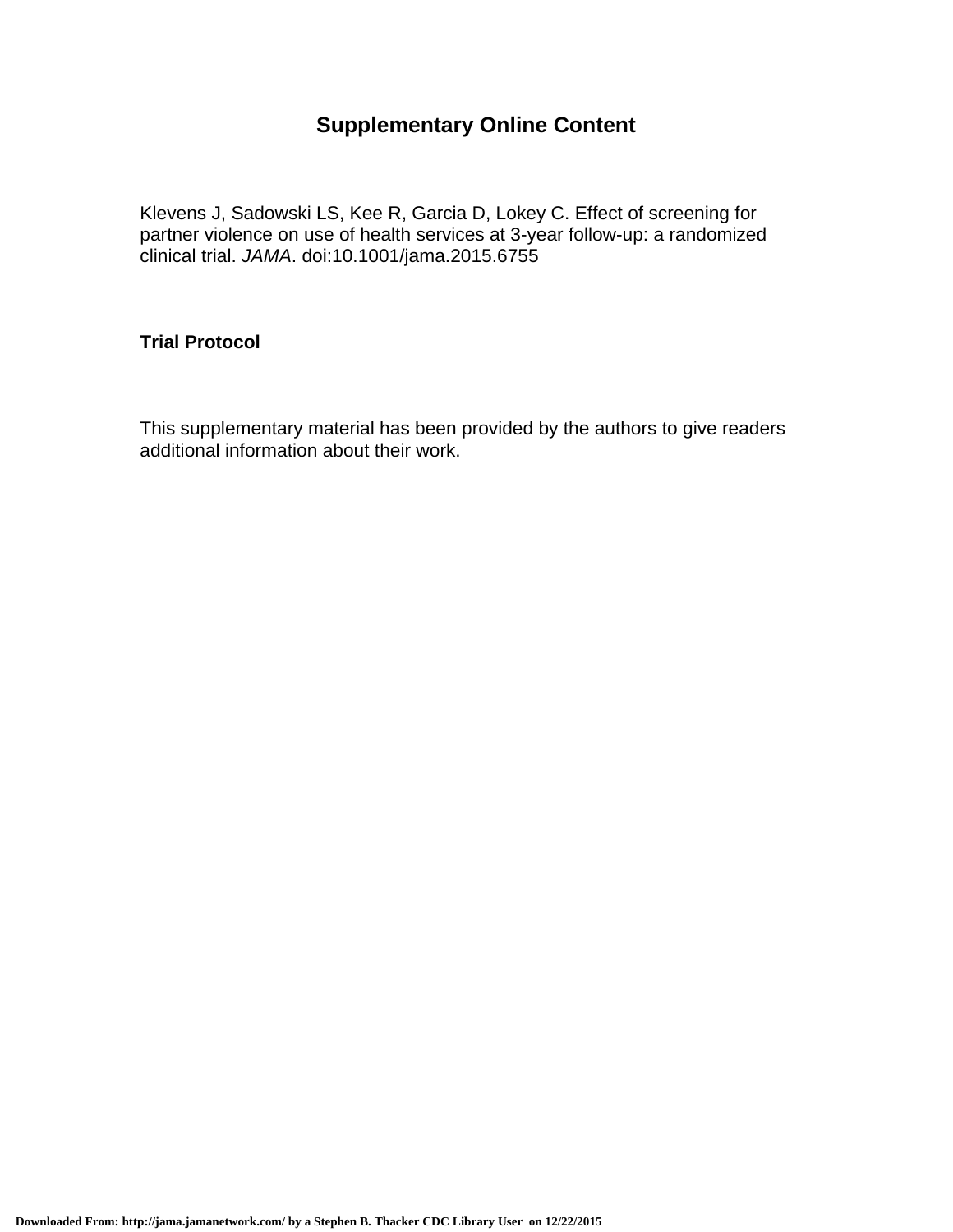# Randomized Controlled Trial of Routine Screening for Intimate Partner Violence

## PROTOCOL

## TABLE OF CONTENTS

| Protocol                                 | page |
|------------------------------------------|------|
|                                          |      |
|                                          |      |
| Definitions                              |      |
| Justification                            |      |
| Objectives                               |      |
| Intended/potential use of study findings |      |
|                                          |      |
| Design                                   |      |
| Location                                 |      |
| Study population                         |      |
| Variables and measures                   |      |
| Data collection                          |      |
| Data analysis                            |      |
|                                          |      |
|                                          |      |
| Appendix                                 |      |
|                                          |      |
|                                          |      |
|                                          |      |
|                                          |      |
|                                          |      |
|                                          |      |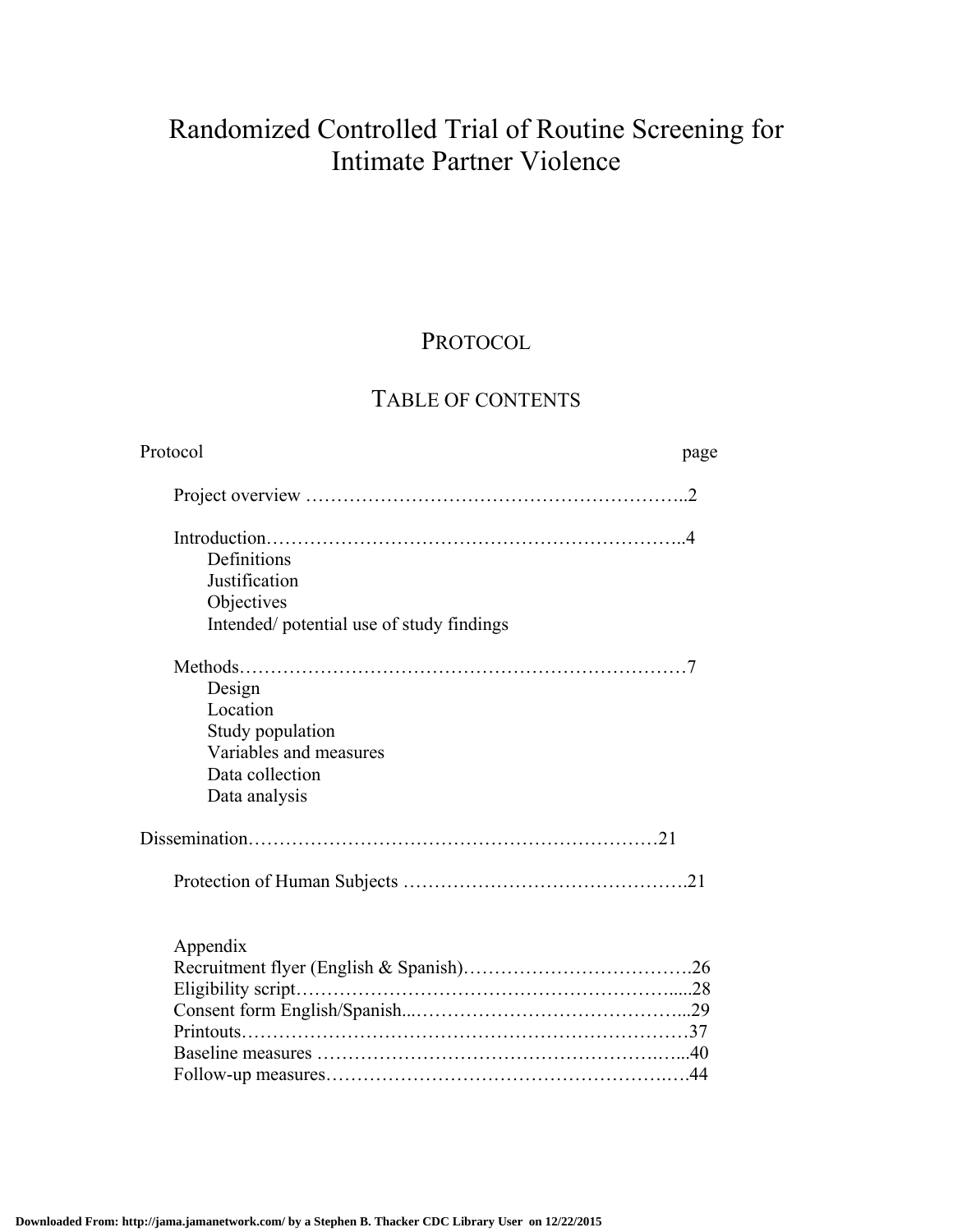#### *PROJECT OVERVIEW*

Title: Randomized Controlled Trial of Routine Screening for Intimate Partner Violence

Protocol Summary:

Although screening for intimate partner violence (IPV) has been widely recommended by multiple professional and health care organizations, recent systematic reviews of the literature have not found evidence for the effectiveness of screening to improve health outcomes for women exposed to IPV.

In this protocol, we propose conducting a randomized controlled trial with three arms to establish the impact of screening and referral to services for women disclosing exposure to IPV. In the first arm, participants will be screened, and if disclosing IPV, will receive information on available resources in the community. In arms two and three, participants will not be screened, but one group will receive information on available resources in the community and the other will not. All three groups will be assessed for disability, quality of life, and utilization of health care and IPV services at baseline and at a 12 month follow-up. Utilization of health care and mortality will be assessed at a three-year and two-year follow-up, respectively.

Investigators: Joanne Klevens, MD, Ph.D.

 Principal investigator NCIPC/DVP/Prevention Development and Evaluation Branch dzk8@cdc.gov (e-mail) / (770) 488-1386 (phone)

Laura Sadowski, MD, MPH Co-Director, Collaborative Research Unit, Cook County Hospital Associate Professor, Department of Internal Medicine, Rush Medical College, Chicago sadowski@cchil.org /  $(312)$  864-3646

Romina Kee MD, MPH

Senior Investigator, Collaborative Research Unit and Department of Obstetrics and Gynecology, John H. Stroger Hospital, Chicago romina@mail.cchil.org / (312) 864-3630

 William Trick, MD Senior Investigator, Collaborative Research Unit and Department of Obstetrics and Gynecology, John H. Stroger Hospital, Chicago wtrick@cchil.org /  $(312)$  864-3631

Collaborators: Jim Martindale/Colby Moseley Project Officer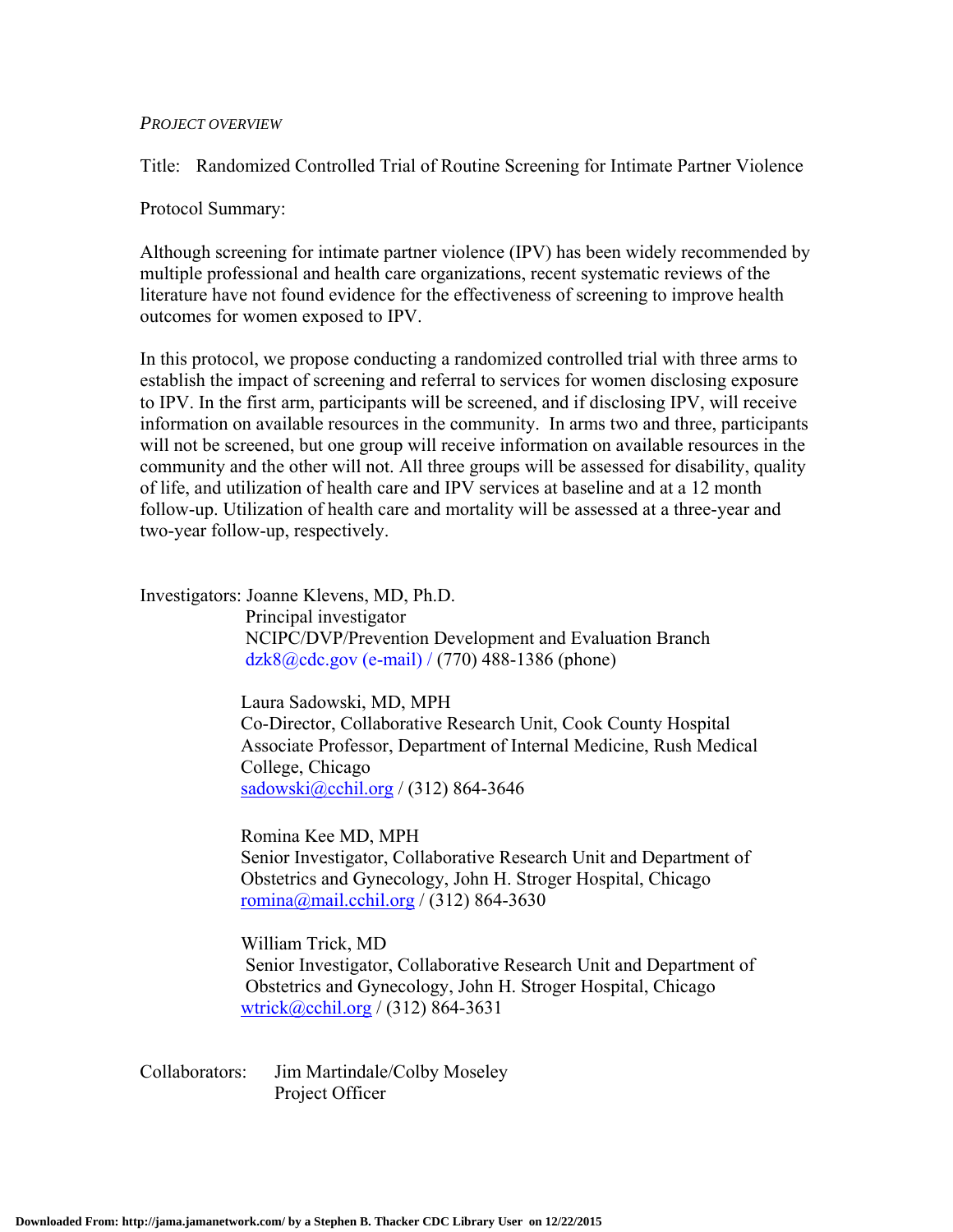NCIPC/CDC/DVP/ Prevention Development and Evaluation Branch Wei4@cdc.gov / 770-488-3785

 Diana Garcia, MPH Research Evaluation Coordinator, Collaborative Research Unit dgarcia@cchil.org / 312-864-3645

 Francisco Angulo, MBA Director, Information Technology, Collaborative Research Unit fangulo@cchil.org / 312-864-1410

Roles: Joanne Klevens conceptualized the study and overall design. Joanne Klevens, Laura Sadowski, Romina Kee, and William Trick have collaborated in refining the study design and selecting the measures, will conduct the pilot test of the measures and procedures, and will continue to collaborate in data analysis and publications. Laura Sadowski will coordinate the on-site research team and have overall responsibility for study implementation including training of field staff and budget management. Romina Kee has primary responsibility for local human subjects' applications and progress reports, will co-lead the training of OB/GYN providers and field staff, and has direct supervision of implementation of the field staff and health care providers. Romina Kee will serve as the Obstetrics & Gynecology lead for study activities and will assist in supervising the implementation of study procedures by OB/GYN providers. Dr. Trick will be liaison between the technology development, support team, and principal investigators. Diana Garcia will supervise research assistants in recruitment of participants and consent and interview procedures, and conduct field observations and debriefings to check for study fidelity.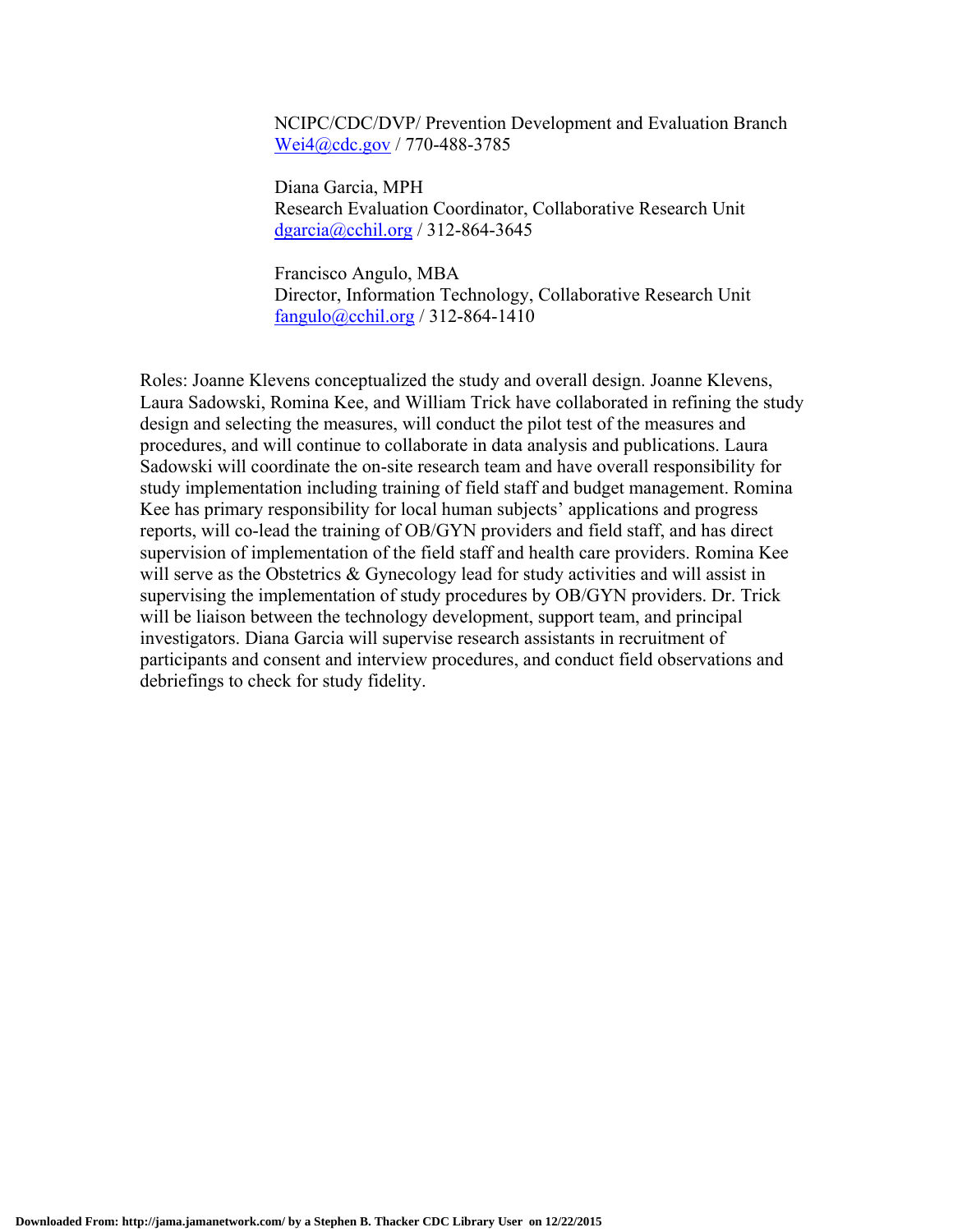## RANDOMIZED CONTROLLED TRIAL OF ROUTINE SCREENING FOR INTIMATE PARTNER VIOLENCE

#### *INTRODUCTION*

#### Definitions

In this proposal, i*ntimate partner violence* (IPV) refers to the intentional use (or threat of use) of physical or sexual violence, or emotional/psychological abuse (including coercive tactics) by a current or former spouse or dating partner.

The US Task Force defines *screening* as a "preventive service in which a special test or standardized examination procedure is used to identify patients requiring special intervention".1 Preventive services are carried out on *asymptomatic* persons, that is, individuals who lack clinical evidence of the target condition.

#### Justification

IPV is a significant public health problem. Nearly 25 percent of surveyed women in the U.S. report being physically and/or sexually assaulted by a current or former partner at some time during their life.<sup>2</sup> Almost 62% of adult women who are sexually assaulted have been so by an intimate partner.<sup>3</sup> IPV has a multitude of serious consequences that include death, physical injury, increased rates of physical illness, posttraumatic stress, increased psychological distress, depression, substance abuse, and suicide.<sup>4</sup> Children who witness IPV are also at increased risk for many behavioral problems, including aggressive behavior.<sup>5</sup>

Early studies documenting the experience of IPV suggested that abuse perpetrated by intimate partners tended to be repetitive and escalate in severity over time.<sup>6</sup> This research has been the basis for promoting early diagnosis and intervention. Health care providers appear to be well situated to identify IPV. Women come into contact with health care services routinely for a number of reasons such as prenatal care, family planning, cancer screening, and well baby care. Women experiencing IPV make more visits to primary

<sup>&</sup>lt;sup>1</sup> US Preventive Services Task Force. Guide to Clinical Preventive Services (3<sup>rd</sup> Edition). Baltimore, MD: Williams& Wilkins, forthcoming publication.

<sup>&</sup>lt;sup>2</sup> Tjaden, P. & Thoennes, N. Full Report of the Prevalence, Incidence, and Consequences of Violence Against Women. Findings from the National Violence Against Women Survey. Washington, DC: National Institute of Justice, 2000.

 $3$  Ibid., p. 44.

<sup>&</sup>lt;sup>4</sup> Panel on Research on Violence Against Women, National Research Council. Understanding Violence Against Women. Washington, DC: National Academy of Science, 1997.

Campbell JC. Health consequences of intimate partner violence. Lancet 2002;359:1331- 1336.

<sup>&</sup>lt;sup>5</sup> Fantuzzo, JW & Lindquist, CU. The Effects of Observing Conjugal Violence on Children: A Review and Analysis of Research Methodology. Journal of Family Violence 1989; 4: 77-94.

<sup>6</sup> Walker, LE. (1984). The Battered Woman Syndrome. New York: Springer.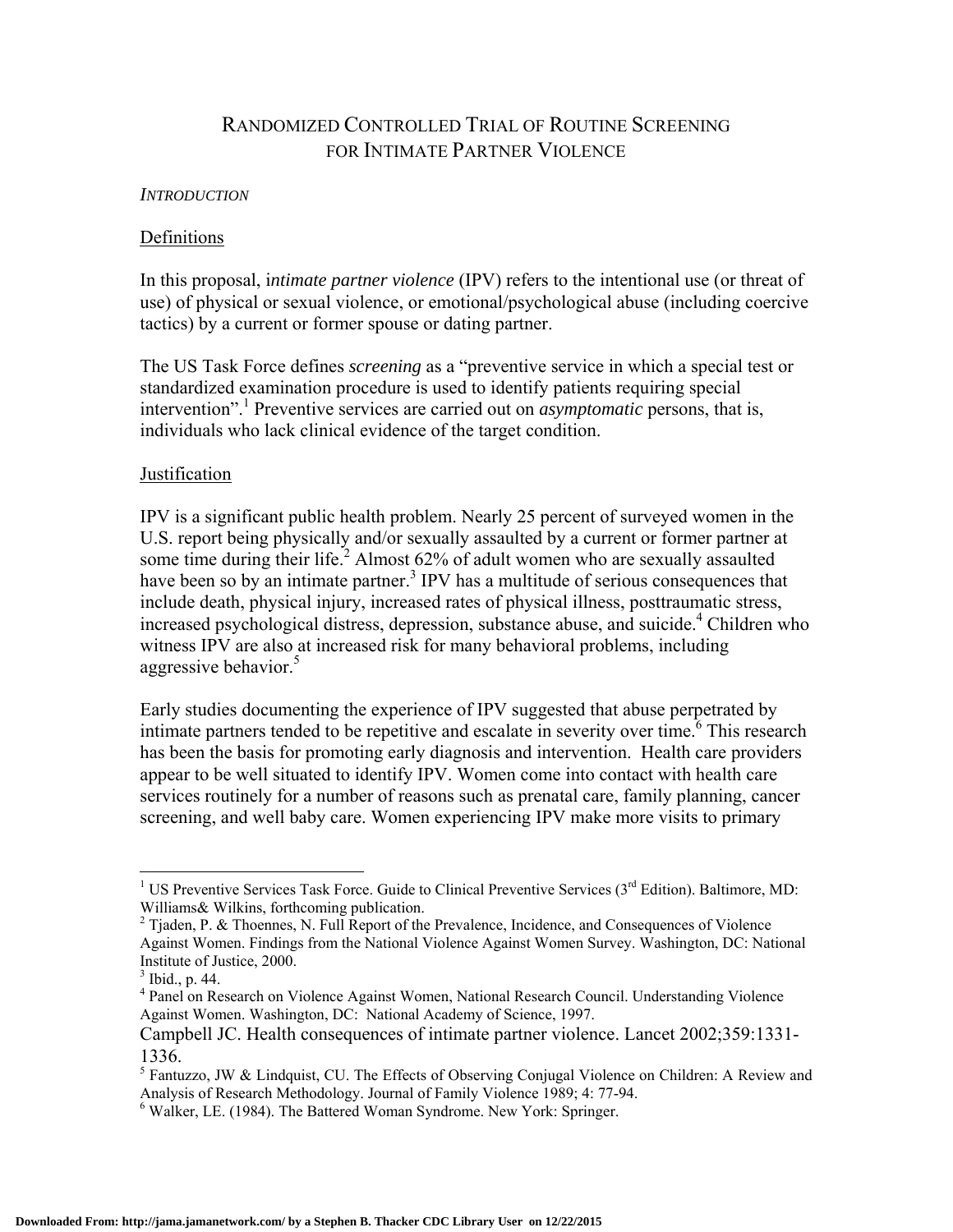care facilities than non-abused women.<sup>7</sup> For these reasons, various professional and health care organizations have recommended routine screening of women for IPV in primary care settings.<sup>8,9,10,11,12,13, 14,15,16,17</sup>

Current standards for making recommendations on screening for a condition are based on the grounds of the burden of disease; the availability and acceptability of accurate screening tests; the availability and acceptability of effective treatment; and evidence that early treatment (during the asymptomatic period) produces better results than waiting for the appearance of symptoms and diagnosis.<sup>18,19,20</sup> As previously shown, there is clear evidence that IPV is prevalent and generates great medical and societal costs. There is also evidence for the availability and acceptability of accurate screening tests.<sup>21,22</sup> However, various systematic reviews of the literature have not found evidence for the effectiveness of screening to improve health outcomes for women exposed to IPV.<sup>21,22,</sup> 23,24

<sup>21</sup> US Preventive Services Task Force. Screening for Family and Intimate Partner Violence: Recommendation Statement. Ann Intern Med 2004; 140: 382-386.

 $\overline{a}$ 

<sup>&</sup>lt;sup>7</sup> Plitcha, S. The effects of woman abuse on health care utilization and health status: A literature review. Women's Health issues 1992; 2: 154-163.

<sup>&</sup>lt;sup>8</sup> American Academy of Family Physicians (AAFP) Commission on Special Issues and Clinical Interests. Family Violence: an AAFP white paper. Am Fam Physician 1994; 50: 1636-46.

<sup>&</sup>lt;sup>9</sup> American Academy of Pediatrics committee on Child Abuse and Neglect. The Role of the Pediatrician in recognizing and intervening on behalf of abused women. Pediatrics 1998; 101:1091-2

 $10$  American College of Emergency Physicians: Emergency medicine and domestic violence. Ann Emerg Med 1995; 25: 442-3.

<sup>&</sup>lt;sup>11</sup> American College of Obstetricians and Gynecologists (ACOG) Domestic Violence. ACOG Tech Bull 209. Washington, DC: ACOG, 1995.

<sup>&</sup>lt;sup>12</sup> American College of Nurse Midwives. Position statement on violence against women. Washington, DC: American College of Nurse Midwives, August, 1997.

<sup>&</sup>lt;sup>13</sup> American Dental Association. Position statement on family violence. Chicago, IL: American Dental Association, December, 1996.

<sup>&</sup>lt;sup>14</sup> American Nursing Association. Position statement physical violence against women. Washington, DC: American Nursing Association, September, 1991.

<sup>&</sup>lt;sup>15</sup> Council on Scientific Affairs, American Medical Association. Violence against women: relevance for medical practitioners. JAMA 1992; 267: 3184-9.

<sup>&</sup>lt;sup>16</sup> Emergency Nurses Association. Position statement: domestic violence. Park Ridge, IL: Emergency Nurses Association, 1994.

<sup>&</sup>lt;sup>17</sup> Joint Commission on Accreditation of Healthcare Organizations. Accreditation manual for hospitals. Vol 1- standards. Oakbrook Terrace, IL: Joint Commission on Accreditation of Healthcare Organizations 1992; 21-2.

<sup>&</sup>lt;sup>18</sup> US Preventive Services Task Fore. Guide to Clinical Preventive Services ( $3<sup>rd</sup>$  Edition). Baltimore, MD: Williams & Wilkins, forthcoming publication.

<sup>&</sup>lt;sup>19</sup> Canadian Task Force on the Periodic Health Examination. Assessing the clinical effectiveness of preventive maneuvers. Journal of Clinical Epidemiology 1990; 43: 891-905.

<sup>&</sup>lt;sup>20</sup> UK National Screening Committee The criteria for appraising the viability, effectiveness,  $\&$ appropriateness of a screening programme. Available at: http://www.nsc.nhs.uk/pdfs/criteria.pdf http://www.nhs.uk/criteria.pdf Accessed May 18, 2011.

 $^{22}$  Ramsay, J, Richardson, J, Carter, Y, Davidson, LL., Feder, G. Should health professionals screen women for domestic violence? Systematic review. BMJ 2002; 325: 314-318.

<sup>&</sup>lt;sup>23</sup> Wathen, C.N. & MacMillan, H.L. Interventions for Violence Against Women. Scientific Review. JAMA 2003; 289: 589-600.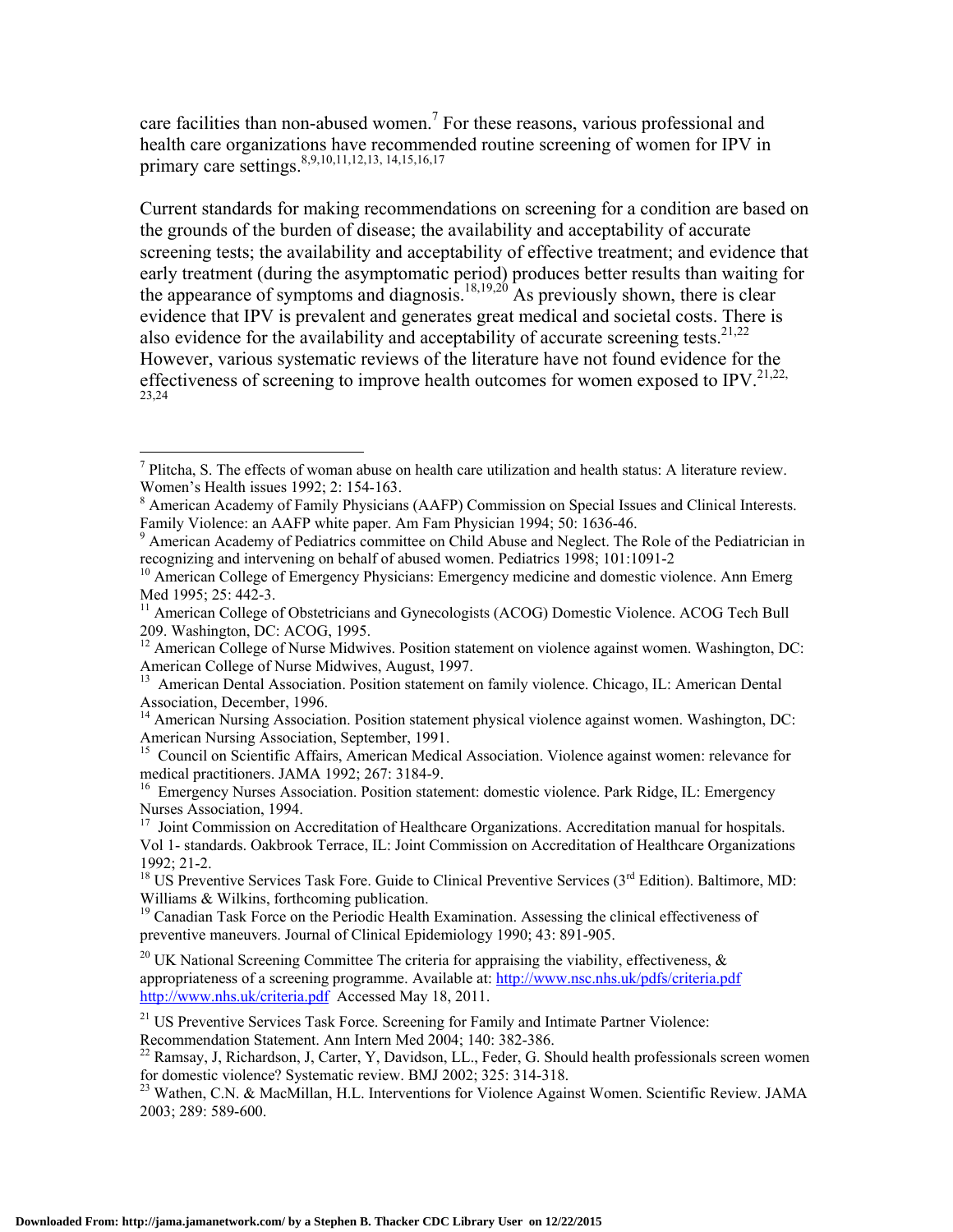Whether intervention offered to patients during the asymptomatic phase is utilized by victims, and is more efficient and effective in improving health than intervening when she seeks care for mental or physical symptoms or an injury needs to be established. There is also little information on other potential positive and negative effects of screening. Screening may lead to greater awareness among women of the frequency and seriousness of IPV, or serve as validation of the problem, and increase knowledge of the availability of, referral to, and utilization of IPV services and social support among victims. However, screening may also have adverse consequences. Qualitative studies have suggested that asking women about IPV may reinforce their feelings of being stigmatized and increase anxiety.<sup>25</sup> Women also report feeling disappointed in their health care providers' behavior, often finding the provider uninterested, uncaring, or uncomfortable. $26-27$ 

Current recommendations promote health care provider screening and referral. However, even if there were evidence of the benefits of screening for IPV, having health care providers screen and refer women would be difficult to implement, given the time constraints of the primary health care provider-patient encounter.<sup>28</sup> Computerized health screening is an attractive alternative in that it is relatively low cost, staff free, and flexible; can be programmed to screen opportunely; easy to use; and more easily introduced into the patient care flow.<sup>29</sup> In addition, computer assisted surveys appear to achieve higher disclosure rates than self-administered questionnaires or face-to-face encounters for many sensitive health issues<sup>30,31,32,33,34</sup>, including IPV<sup>35-36</sup>, is acceptable to

<sup>&</sup>lt;sup>24</sup> Babcock, IC, Wyer, PC, Gerson, LW. Preventive care in the emergency department, Part II: Clinical preventive services—an emergency medicine evidence-based review. Society for Academic Medicine Public Health and Education Task Force Preventive Services Work Group. Acad Emerg Med 2000; 7: 1421-3.

<sup>&</sup>lt;sup>25</sup> Chang, JC, Decker, M, Morocco, KE, Martin, SL, Petersen, R, Frasier, P. What happens when health care providers ask about intimate partner violence? A description of the consequences from the perspective of female survivors. JAMWA in press.

 $^{26}$  Hamberger, LK, Ambuel, B, Marbella, A, Donze, J. Physician interaction with battered women: The woman's perspective. Arch Fam Med 1998; 7: 575-582.

<sup>&</sup>lt;sup>27</sup> Gerbert, B, Johnston, K, Caspers, N, et al. Experiences of battered women in health care settings: A Qualitative Study. Women Health 1996; 24: 1-17.

 $^{28}$  Gilchrist, VJ, Stange, KC, Flocke, SA, McCord, G, & Bourghet C. A comparison of the National Ambulatory Medical Survey (NAMCS) Measurement Approach with Direct Observation of Outpatient Visits. Medical Care 2004; 42: 276-280.

<sup>&</sup>lt;sup>29</sup> McNutt, LA, Waltermauer, E, McCauley, J, Campbell, J, Ford, DE. Rationale for and Development of Computerized Intimate Partner Violence Screen for Primary Care. Family Violence Prevention and Health Practice 2005; 1-14.

<sup>&</sup>lt;sup>30</sup> Gerbert, B, Bronstone, A, Pantilat, S, McPhee, S, Allerton, M, Moe, J. When asked, patients tell: disclosure of sensitive health-risk behaviors. Medical Care 1999; 37: 104-111.<br><sup>31</sup> Des Jarlais, DC, Paone, D, Millikenm, J, Audio-computer interviewing to measure risk behavior for HIV

among injecting drug users: a quasi-randomised trial. Lancet 1999; 353: 1657-1661.

 $32$  Gribble, JN, Miller, HG, Cooley, PC, Catania, JS, Pollack, L, Turner, CF. The impact of T-CASI interviewing on reported drug use among men who have sex with men. Substance Use and Misuse 2000; 35: 869-890.

<sup>&</sup>lt;sup>33</sup> Turner, CF, Ku, L, Rogers, SM, Lindberg, LD, Pleck, JH, Sonenstein, FL. Adolescent sexual behavior, drug use and violence: increased reporting with computer survey technology. Science 1998; 280: 867-873.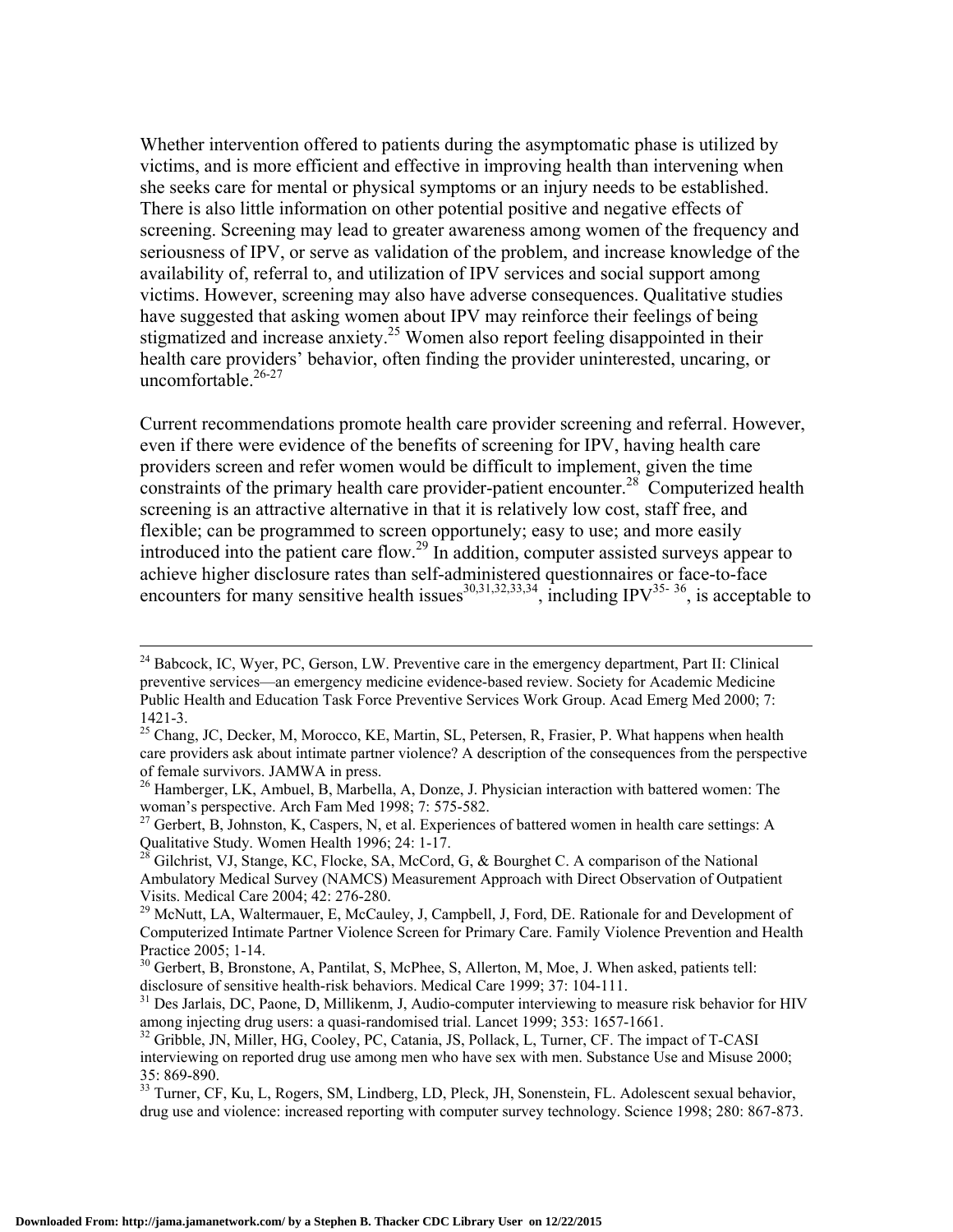patients and health care providers, and increases solicitation and recall of health advice.<sup>37</sup> Thus, in this study, we will test the effectiveness of computerized routine screening.

Finally, there is some debate about whether screening is actually needed to provide information about available IPV resources.<sup>38</sup> There is also evidence that many abused women do not disclose IPV to their health care provider when they are screened.<sup>39</sup> Routinely providing **all** women with information on available IPV resources might facilitate access to these services for women who are not ready or willing to disclose to their health care provider. The effectiveness of this alternative, which we have named "universal education", will also be tested in this study.

#### **Objective**

The objectives of this study are to establish the cost and effectiveness of routine screening for IPV and referral to IPV services of asymptomatic women compared to universal education or no intervention on disability, quality of life, utilization of health care services and IPV services, and exposure to IPV, and to identify other potential side effects (adverse and beneficial) of these interventions.

## Intended/potential use of study findings

The findings from this study will guide CDC in formulating its recommendations regarding routine screening, as well as guiding other governmental agencies, professional and health care organizations, and women's advocate groups in formulating their policies on screening for IPV.

#### *METHODS*

## Overall design

We propose conducting a randomized controlled trial with three arms. In the first arm, participants will be screened, and only if disclosing IPV, will receive information on available resources in the community. In the other two arms, participants will not be screened, but one group will receive information on available IPV resources in the

<sup>&</sup>lt;sup>34</sup> Newman, JC, Des Jarlais, DC, Turner, CF, Gribble, J, Cooley, P, Paone, D. The Differential Effects of Face-to-Face and Computer Interview Modes. American Journal of Public Health 2002; 92: 294-297.

 $<sup>35</sup>$  Rhodes KV, Lauderdale DS, He T, Howes DS, Levinson W. "Between me and the computer":</sup> Increased detection of intimate partner violence using a computer questionnaire. Ann Emerg Med 2002; 40: 476-484.

<sup>&</sup>lt;sup>36</sup> Renker PR & Tonkin P. Women's Views of Prenatal Violence Screening: Acceptability and Confidentiality Issues. Obstetrics and Gynecology 2006;107: 348-354.

<sup>&</sup>lt;sup>37</sup> Rhodes, KV. The Promise and Problems of Using Information Technology to Achieve Routine Screening for Intimate Partner Violence. Family Violence Prevention and Health Practice 2005; (3): 1-14. 38 Runyan, D. (2002) Personal communication.

<sup>&</sup>lt;sup>39</sup> Renker, PR & Tonkin, P. women's Views of Prenatal Violence Screening. Obst Gynec 2006; 107: 348-354.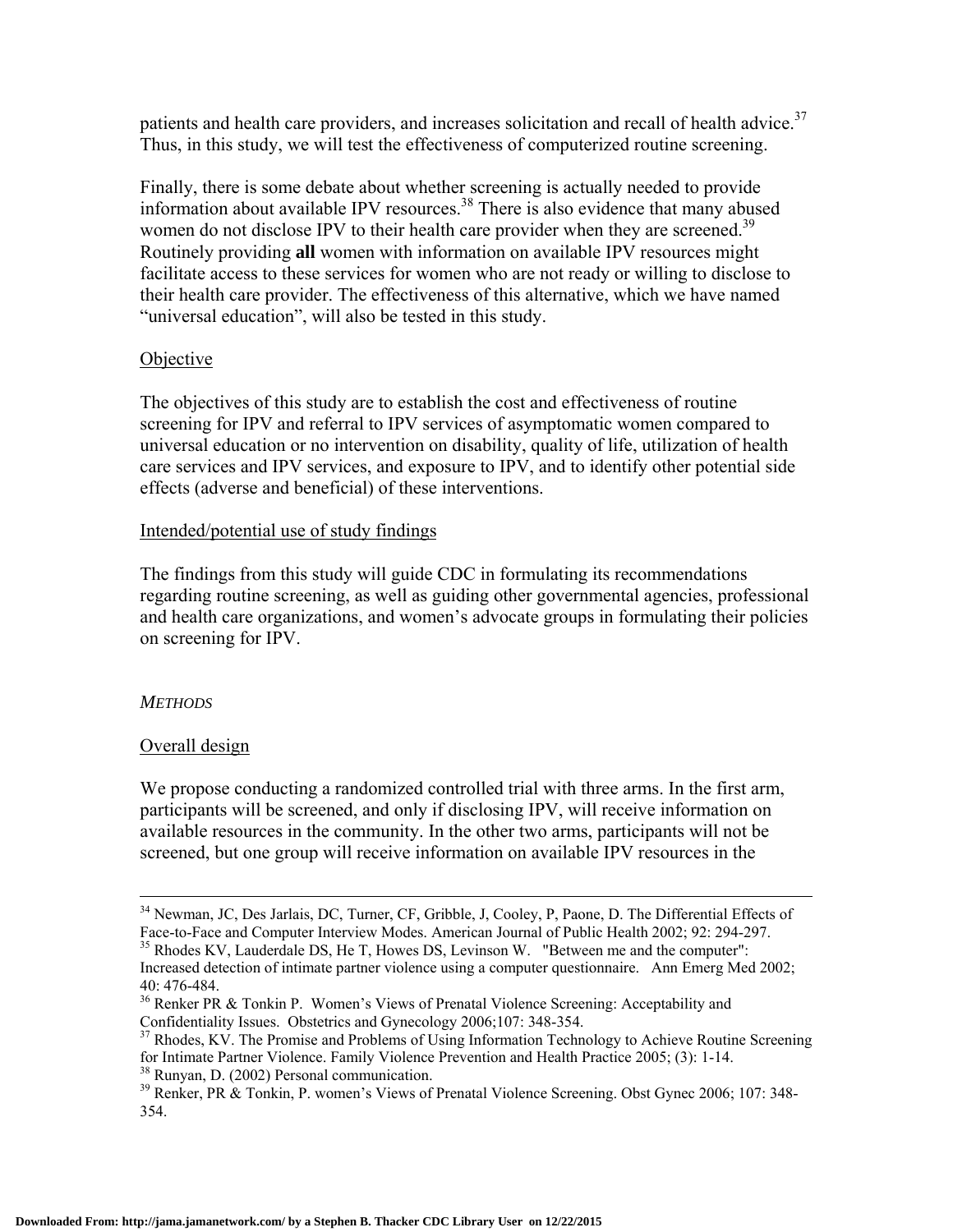community and the other will not receive this information. All three groups will be assessed with a self-report measure for disability, and quality of life at baseline and at a 12-month follow-up. Health records will be used to assess for utilization of health care in the past year at baseline and at one- and three-year follow-ups. Two-year follow-up of mortality data will also be collected. Exposure to IPV and utilization of IPV services or social support will be assessed only at the one-year follow-up.

#### Location

This study will be conducted at the following facilities that are within the Cook County Bureau of Health Services: the Fantus Health Center, the CORE center, Ambulatory Health Care Network, and the Rush- Presbyterian-St. Lukes Medical Center. The Bureau, which includes the John Stroger Jr. Hospital of Cook County (formerly Cook County Hospital) and its 31 community clinics, including the Cermak medical facility at the Cook County Jail and two community hospitals (Oak Forest and Provident), annually provides 24,644 hospital admissions, 120,000 emergency department visits and over 600,000 outpatient visits to people who are uninsured and underinsured.

1) The Fantus Health Center, adjacent to Stroger Hospital, is the flagship clinic of the Cook County Bureau of Health Services ambulatory facilities. It provides comprehensive general medicine, obstetrical, gynecologic and family planning services through several mechanisms. Obstetrical services are provided five days a week through both resident and midwifery clinics. Gynecological and family planning services are provided five days a week by resident, physician assistant, and attending clinics, in addition to family planning services which are also provided separately by nurse practitioners through a Title X grant. The family planning grant is run under the auspices of the Department of Obstetrics and Gynecology; hence staff from the department provides services in both clinics. The average number of visits per day to Obstetrics  $&$  Gynecology is 90 while Family planning averages 25 visits per day. The General Medical Clinic (GMC) is a large adult ambulatory care clinic that provides 30,000 continuity ambulatory care visits a year and about 240 visits a day. The majority of patients are African American (80 %), women (65%) and have an average age of 61.5 years.

2) CORE Center: Participants will also be recruited from the Ruth M. Rothstein CORE Center, a state of the art clinical facility founded by the Cook County Bureau of Health Services. The CORE Center is a one-stop approach to treatment and prevention for sexually transmitted diseases that serves as a national model for outpatient services. Women at the CORE Center are seen in dedicated clinics that operate 4 half days a week and offer supportive services such as child-care and case management. Approximately 85-100 women are seen weekly for HIV related primary or obstetrics & gynecologic care and about 30-40 women are seen weekly in the CORE Center Screening clinic which provides walk-in services for sexually transmitted infection (STI) related complaints. While routine IPV screening is not currently done, the CORE Center recognizes its importance and in conjunction with HCIP is certifying a registered nurse to provide intervention services in 2009. We expect to enroll 10-15% of the study participants from this clinic to ensure representation of this high-risk population.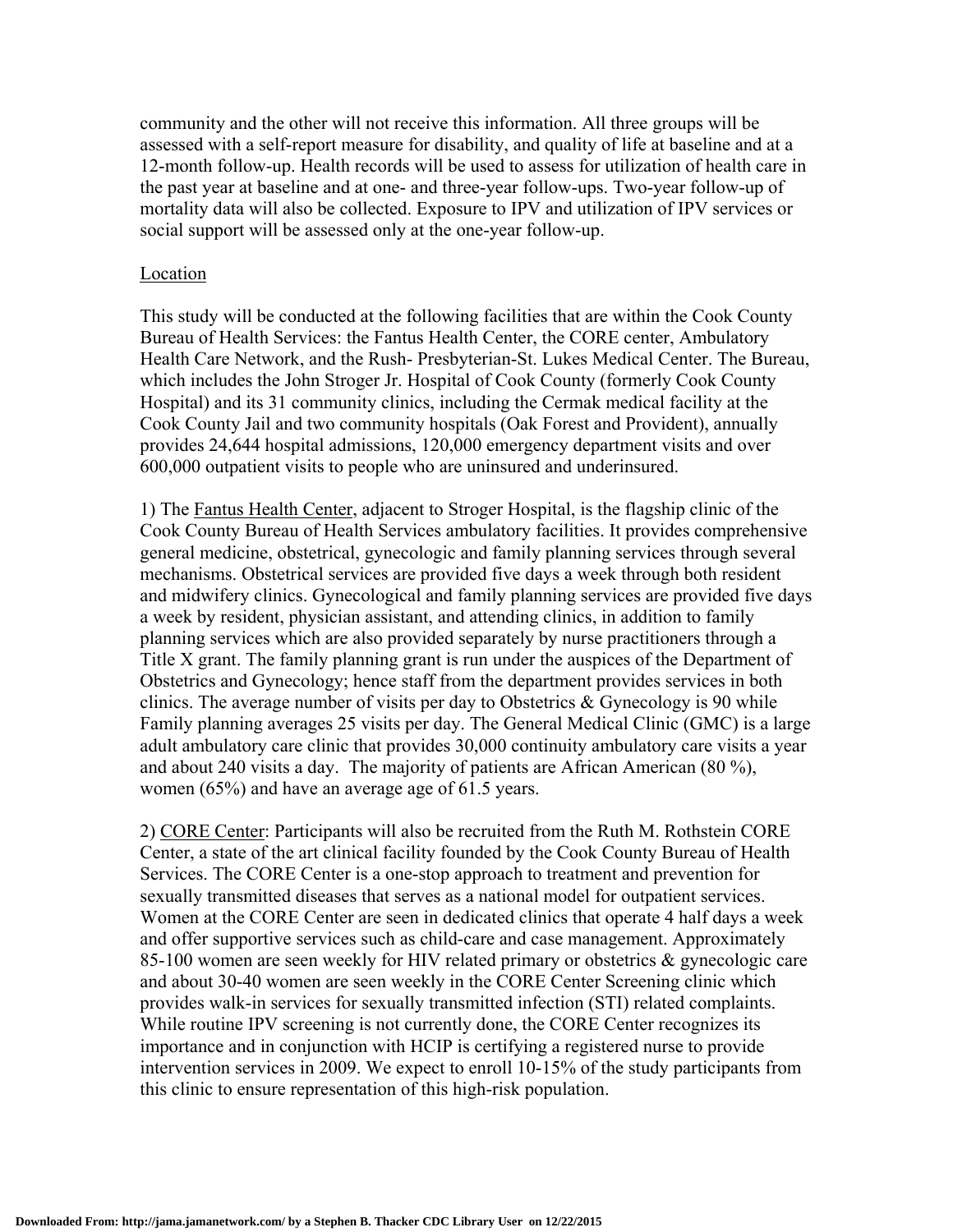3) The Ambulatory Health Care Network of Cook County provides primary care services at 10 community locations – six in Chicago and 4 in adjacent neighborhoods within Cook County. We will select two sites based on their volume of adult women patients as well as their interest in serving as a study site. To be eligible, the clinics will need to provide primary care to over 5,000 adult women annually (80% meet this volume criteria) and have reliable internet access to meet the aCASI needs of the study. The IPV study will enroll 5-10% of the study sample from 1-2 of the clinics located in Chicago*.* 

4) Rush Medical Center, designed to serve approximately 3 million people, is a nonprofit academic medical center comprised of Rush University, a 613 bed hospital in Chicago, medical centers in Oak Park, Aurora and Skokie, Illinois and the Rush Health Associates, a provider network with 700 physicians on staff at various locations. Sites from the Medical Center and Rush Health Associates that provide women's health care services will be participating in the project. The initial Rush clinical site will be Rush Associates in Women's Health at 1645 West Jackson street. In that practice 8 attending physicians and multiple resident physicians provide outpatient obstetrical and gynecologic services. A secondary potential site is the Women's Health Consultants practice located in the professional building on the Medical Center campus which also has 8 attending physicians of various subspecialties providing patient service. We anticipate that 15-25% of the study population will be recruited from these locations.

| Tentative Time Table: month starting after completion of pilot study |                                                                                                     |  |
|----------------------------------------------------------------------|-----------------------------------------------------------------------------------------------------|--|
| <b>Month</b>                                                         | <b>Project Activity</b>                                                                             |  |
| $1 - 3$                                                              | Revise measures/procedures based on pilot test<br>Submit amendments to IRB & modifications to OMB   |  |
| $4-9$                                                                | Enroll and interview participants                                                                   |  |
| 10                                                                   | Extract demographics and health care utilization from Electronic Database                           |  |
| $16 - 21$                                                            | One-year follow-up interviews                                                                       |  |
| $22 - 24$                                                            | Clean and merge databases; Begin manuscript writing                                                 |  |
| 24-27                                                                | Data analysis                                                                                       |  |
| $28 - 36$                                                            | Finish preparing manuscripts                                                                        |  |
| 46-48                                                                | Develop security authorization documentation and plan for protection of<br>identifiable information |  |
| $49 - 50$                                                            | Submit amendment to IRB                                                                             |  |
| 51-52                                                                | Pilot query to assess completeness of ICD-9 codes in electronic medical records                     |  |
| $53 - 56$                                                            | Extract 3-year health care utilization from Electronic Medical Records                              |  |
| 57-60                                                                | Extract and code 2-year mortality from Vital Statistics                                             |  |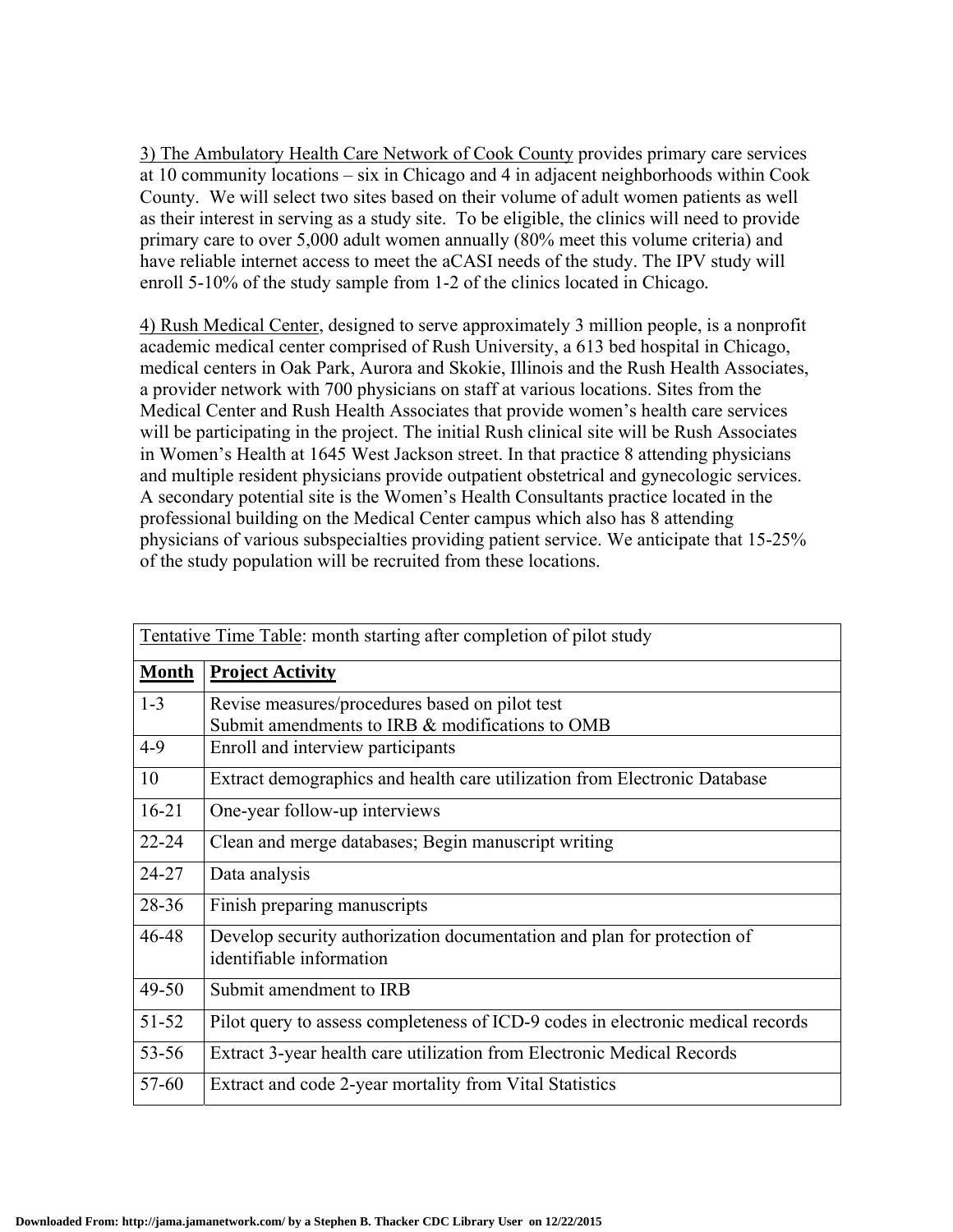| 61-62   Mortality data entry, clean and merge health care utilization data |
|----------------------------------------------------------------------------|
| $\begin{array}{ c c }\n\hline\n63-64 \quad   Data analysis\n\end{array}$   |
| $\vert$ 65-70 Preparation of reports                                       |

### Study population

All women at least 18 years of age seeking services at any of the study sites are eligible for inclusion. The following table provides our exclusion criteria and rationale:

| <b>Exclusion Criteria</b>                | <b>Rationale</b>                               |
|------------------------------------------|------------------------------------------------|
|                                          | Audio programming and video clips in           |
| Non-English or Spanish speaking          | multiple languages is cost-prohibitive         |
| Women accompanied by a child $>3$ years  | Older children may compromise the              |
| of age who don't have adequate provision | privacy of the kiosk and for security          |
| for child care                           | reasons, they should be with their caretaker   |
|                                          | They will be unable to use either the A-       |
| Visually- or hearing-impaired women      | CASI or the touch-screen monitor               |
| Women who are accompanied by their       | Patient privacy is essential for the safety of |
| partner and the two can't safely be      | participants                                   |
| separated                                |                                                |
| Women who do not have access to a        | Unable to complete study task $-1$ year        |
| telephone                                | CATI follow-up                                 |
|                                          |                                                |
| Women who will not give contact          | Unable to meet expected CATI 1-year            |
| information of at least 2 family members | follow-up without additional contact           |
| or friends                               | options                                        |
| Severe Mental impairment                 | Unable to give Informed Consent and            |
|                                          | complete study tasks                           |

#### *Sample size and statistical power*

The sample size needed to detect a standardized effect size of .4 (considered a moderate effect size; Cohen, 1998) in QOL and mental health score means at a significance level of .05, power of 80%, factoring in a 30% lost-to-follow-up rate<sup>40</sup>, is 110 abused women in each arm. Based on the average obtained from four prevalence studies, we might expect that about 13% of women in primary or ambulatory care clinics report being abused by a partner in the past year.  $41,42,43,44$  Thus, the minimum sample size needed in each group is

 $\overline{a}$ <sup>40</sup> Based on observations from Coker, A, Smith, PH, Flerx, VC, et al. Domestic Violence Services in Rural Health Care Clinics ongoing screening and intervention trial.

<sup>&</sup>lt;sup>41</sup> Bauer H, Rodriguez MA, Perez-Stable EJ. Prevalence and determinants of intimate partner abuse among public hospital primary care patients. J Gen Intern Med 2000;15: 811-817.<br><sup>42</sup> Richardson J, Coid J, Petruckevitch A, et al. Identifying domestic violence: cross-sectional study in

primary care. *BMJ* 2002; 324:271-277.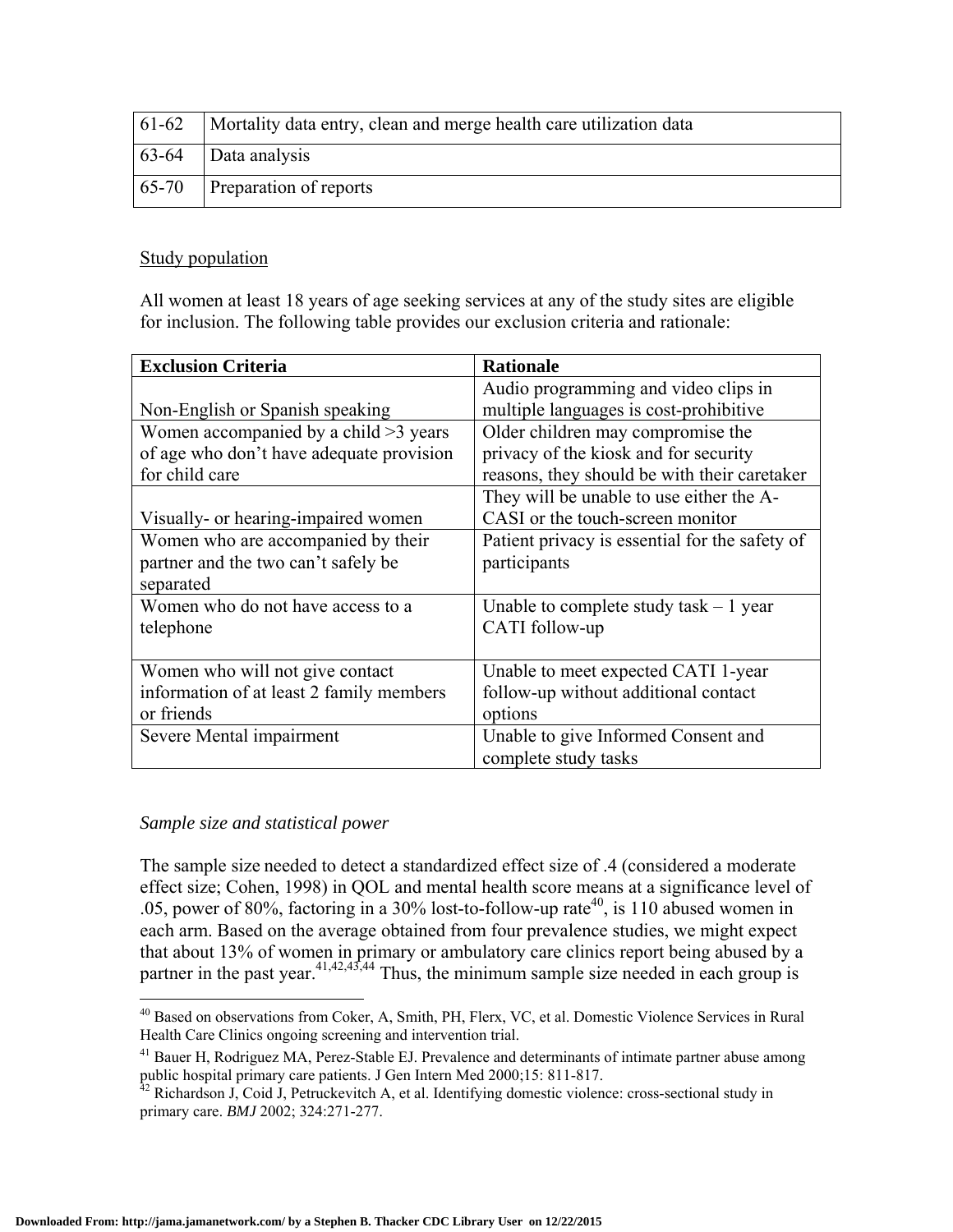equal to 847. Mean scores on these continuous variables will be estimated based on the pilot study and the sample size will be adjusted accordingly.

Given our setting, and the time needed to successfully enroll each participant, our enrollment goal minimum will be 300 interviews completed per week. To achieve this goal we intend to enroll from multiple clinics every day. We anticipate our final sample will include 30-45% of participants enrolled from the Fantus OB/GYN clinics, 5-10 % from other Fantus Primary care clinics such as the General Medical Clinic (GMC), 10- 15% from CORE, 5-10% from other ambulatory health care network clinics and finally 15-20% from Rush Medical Center clinics.

*Identification of potential study participant*: Nursing staff will distribute an informational flyer (please see appendix) with the patient's registration label to patients after weight and blood pressure is assessed. Patients may show their interest in the study by depositing their flyer in a bin labeled "Women's Health and Computer Study" on the reception desk. These patients will be contacted by a Research Assistant (RA). Women who are not interested will be directed to hand it to provider or other staff who will then destroy it. In addition, RAs will approach other potential participants during their wait to be seen by the providers to determine their interest and then if appropriate their eligibility. Regardless of method of recruitment, all potential participants will undergo the enrollment and consent process described below.

*Enrollment and consent:* Women called by the RA in the waiting room will be screened for eligibility (see sample script for eligibility in appendix) and, if eligible, invited to participate in this study, including the follow-up telephone interview one year later. The RA will offer women a copy of the consent form (please see Appendix) and will also read it aloud to her. Those consenting will be asked to go to a computer kiosk with the RA and respond to the questionnaire. Women will be compensated with \$20 at baseline and a \$15 gift certificate at the one-year follow-up for their time.

#### Variables and Measures

#### Independent variable

*Screening and referral strategies*. Participants will be randomly assigned to one of the following three arms after they are determined to be eligible and Informed Consent procedures are complete:

Arm 1: Audio-computer-assisted structured interview (A-CASI) baseline survey + IPV screen, referral if positive;

 $43$  McCauley J, Kern DE, Kolodner K, et al. The "battering syndrome": prevalence and clinical characteristics of domestic violence in primary care internal medicine practices. Ann Intern Med 1995; 123: 737-746.

<sup>&</sup>lt;sup>44</sup> Gin NE, Ruker L, Frayne S, et al. Prevalence of domestic violence among patients in three ambulatory care internal medicine clinics. J Gen Intern Med 1991; 6: 317-322.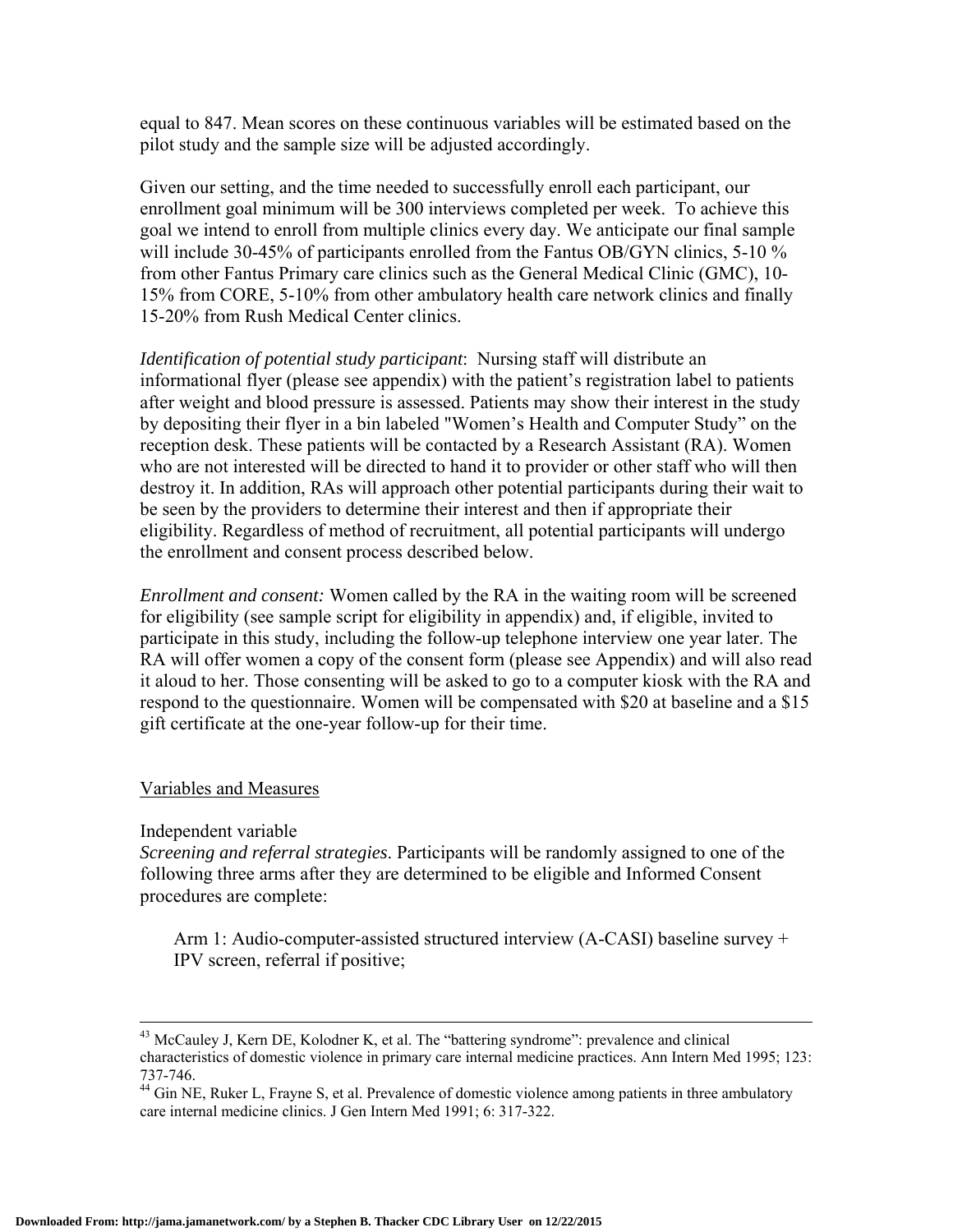Arm 2: A-CASI baseline survey, no IPV screen, universal education on IPV resources;

Arm 3: A-CASI baseline survey, no IPV screen, no referral information.

*Random assignment of study participant*: The CASI program will randomly assign the participant to one of 3 study arms as described in the Study Design above. We will implement a simple randomization technique. After obtaining informed consent, the RA will lead the participant to the kiosk, and activate the CASI program. After the RA enters the study ID number into the CASI program, the computer screen will indicate with a message/symbol the assigned arm or study group.

*IPV screen*. The Partner Violence Screen (PVS) will be used to assess the presence of current IPV (past year) and women's perception of being 'safe' from IPV<sup>45</sup> for participants in arm 1. This 3 item screening tool has been used in Emergency Room settings where it was validated using the much longer IPV research instruments — Index of Spouse Abuse (ISA) and the Conflict Tactics Scale (CTS) as criterion. The sensitivity of PVS was .65 (compared to ISA) and .71 (compared to CTS); specificity for the PVS was .80 (ISA) and .84 (CTS). The three items of the PVS are:

1. Have you been hit, kicked, punched or otherwise hurt by someone with the past year?

If yes, Follow-up question – by whom?

- 2. Do you feel safe in your current relationship?
- 3. Is there a partner from a previous relationship who is making you feel unsafe now?

A positive screen is a 'yes' response to Question 1 (with indication of perpetrator as fitting intimate partner definition) or a 'yes' response to Question 3, or a 'no' response to Question 2.

*Referral information on IPV services*. Women screening positive for IPV in arm 1 as well as all women in arm 2 will receive information on local IPV services. The printout (see appendix) will refer women to the Cook County Bureau of Health Services IPV program (Hospital Crisis Intervention Program or HCIP) as well as other off-site Chicago referral options. The HCIP, located on the first floor of Fantus, is the domestic violence training and advocacy program at Cook County Hospital. HCIP is a collaboration between the Chicago Abused Women Coalition (CAWC) and the Cook County Bureau of Health Services. A forerunner program located in an inner-city public hospital, HCIP has been hailed as a national model for hospital-based domestic violence services and training. HCIP provides direct services to victims of abuse that include crisis intervention, safety assessment and planning, individual counseling, information about their legal rights, court and systems advocacy, access to emergency shelter, financial assistance and referrals to other needed resources.

1

<sup>&</sup>lt;sup>45</sup> Feldhaus, KM, Koziol-McLain, J, Amsbury, HL, Norton, IM. Accuracy of 3 Brief Screening Questions for Detecting Partner Violence in the Emergency Department. JAMA 1997; 277: 1357-1361.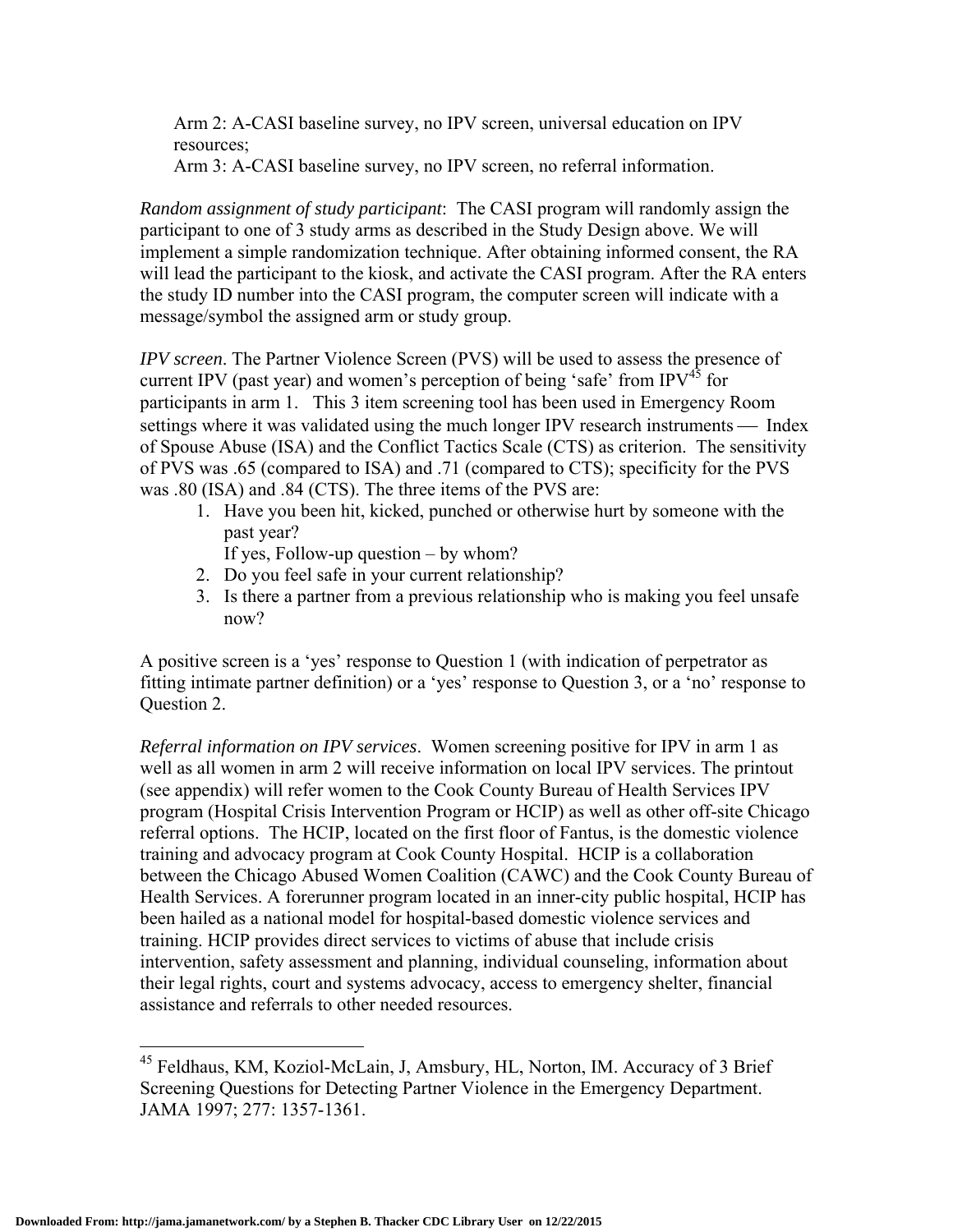Each year, HCIP responds to approximately 700 referrals from clinicians and provides over 900 hours of direct services to over 400 clients. HCIP's advocates are currently available Monday through Friday, 8:00 am to 9:00 pm. Services are provided in English and Spanish by a multicultural staff that has received extensive training in domestic violence advocacy, racism and oppression and available resources. HCIP's staff is comprised of four full-time domestic violence advocates, one full-time direct services coordinator and a full-time co-director, all of whom are employed by the Chicago Abused Women Coalition (CAWC), the oldest domestic violence agency in Chicago.

In order to avoid identifying women who screen positive for IPV to others in the clinic, women screening *negative* in arm 1 and all women in arm 3 will also receive a computer printout. This printout will contain a list of local health resources for women (please see appendix).

#### *Outcome variables*

a. *Quality of Life (QOL)*: will be measured with the  $SF-12^{46}$  at both baseline and at the one-year follow-up (section A of baseline and follow-up). This 12-item tool was shortened from the SF-36 to maximize efficiency and best reflect the physical and mental health subscale scores. This 12-item instrument has demonstrated ability to detect change in health status over periods of one year, including recovery from depression as well as physical health. The administration time is approximately 2 minutes. The SF-12 includes 12 questions that measure overall health (1 item), physical functioning (2 items), role limitations due to physical health problems (4 items), bodily pain (1 item), energy/fatigue (1 item), social functioning (1 item), and psychological distress and well being (2 items; see questionnaire, section). This measure has shown acceptable reliability and validity<sup>32</sup>, and summary scores of the SF-12 can be used to derive a utility value for the health state reported through an established algorithm. This transformation of the SF12 score represents what the general population believes is the quality of life associated with each woman's health state and allows comparisons with other conditions similarly standardized. This tool has been successfully and extensively used to assess QOL in clinical trials, and is amenable to CASI format.

b. Mortality: Two of five women murdered in the US are murdered by an intimate partner resulting in over  $1,100$  deaths among women yearly.<sup>47</sup> As such, the potential impact on mortality of the two interventions proposed in this trial is of interest. We will obtain twoyear mortality data from the Illinois Department of Health's Division of Vital Records.

c*. Disability* will be assessed at both baseline and at the one-year follow-up utilizing the same time period. We propose two items to assess disability or inability to perform usual

<sup>1</sup> <sup>46</sup> Ware JE, Kosinski M, Keller SD. A 12-item short-form health survey: construction of scales and preliminary tests of reliability and validity. Med Care 1996;34(3):220-233.

 $47$  Cooper A, Smith, EL. Homicide Trends in the United States, 1980-2008. US Department of Justice, Bureau of Justice Statistics, 2011 (see spread spreadsheets for total number of deaths) Accessed January 25, 2013 at: http://bjs.ojp.usdoj.gov/index.cfm?ty=pbdetail&iid=2221.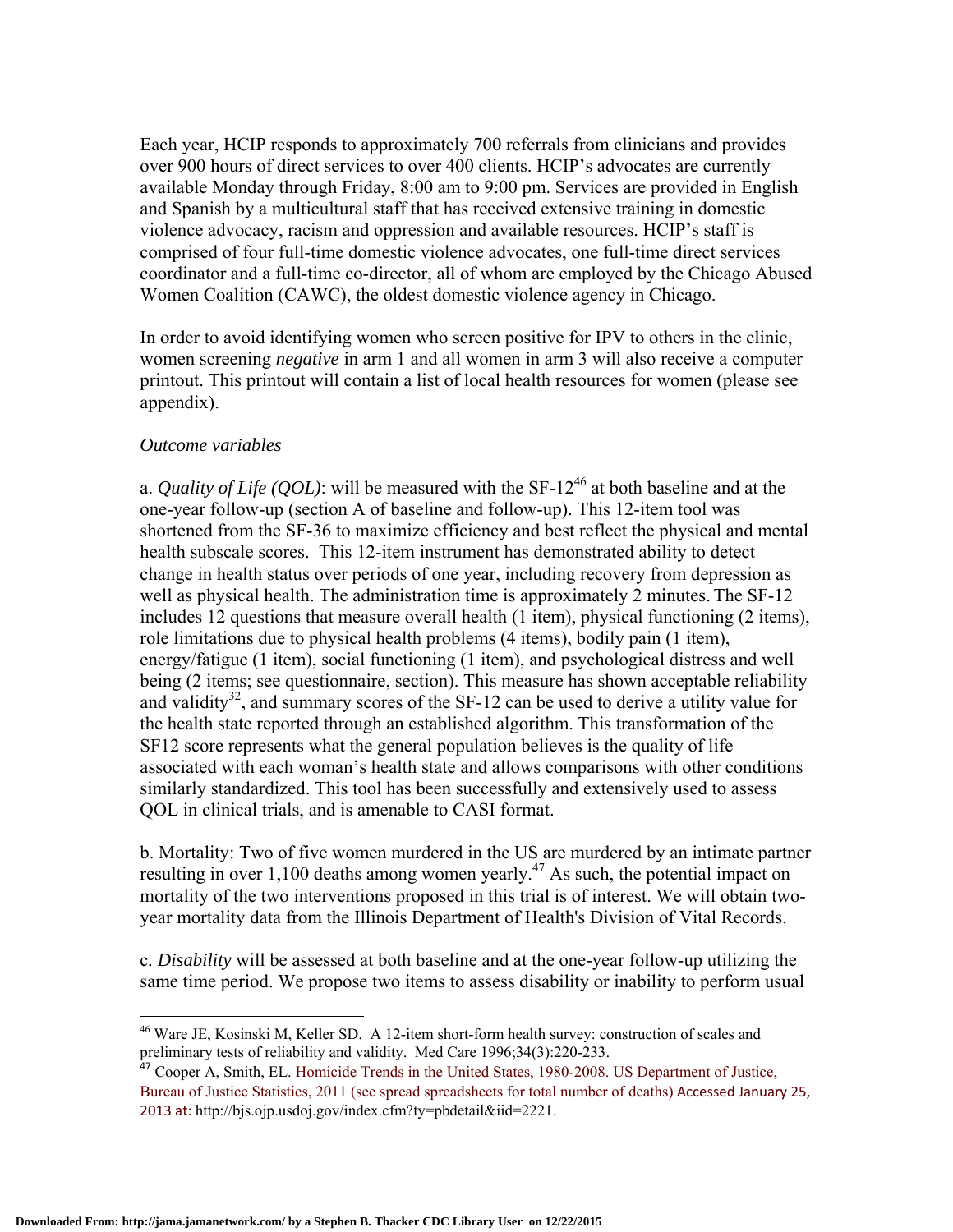tasks over the past year (see questionnaires, section B at baseline and section C in followup). These two items assess days missed from work outside the home and days unable to perform usual household tasks and were used successfully in the WorldSAFE IPV study.<sup>48</sup>

d*. Utilization of health care services*. The frequency and type of health service visits (i.e., hospitalizations, emergency room visits, and out-patient visits) will be assessed for the 12 months previous to the baseline interview date and during the three years following enrollment and random assignment utilizing the Electronic Medical Record Database. Diagnoses based on ICD-9 codes will also be extracted for the three years following enrollment and random assignment to determine potential impact of the two interventions on morbidity presumed to be caused by IPV. We will review full medical records for a subsample of the first 15 participants recruited at each clinic to establish potential missing diagnoses not documented in the electronic records. All medical care encounters with any of the Bureau's three hospitals and 31 clinics of the Cook County Bureau of Health Services are stored in this electronic medical record database. This system captures >90% of all in- and out-patient service use in public system of Cook County. Participants will also be asked in the baseline and one-year follow-up surveys about hospitalizations and ED visits in the past year *outside* of the Bureau's network (see questions in section C).

e. *Exposure to IPV*: At one-year follow-up, all women will be asked about IPV exposure during their lifetime and, if answering affirmatively to any of the IPV questions, if they are currently with this partner or how long ago they separated from the most recent partner who was violent (please see section E of follow-up measures). These two questions will allow us to determine exposure to IPV in the past year and during the year before the intervention. To assess exposure to IPV, we will use 10 of the items measuring simple and aggravated assault (threaten and use a gun and threaten and use a knife or other weapon have each been collapsed into 2 items), one of the items measuring sexual assault, and the seven items measuring control utilized in the National Violence Against Women Survey (NVAWS).<sup>2</sup> Factor analysis of the NVAWS data collected with the seven control items suggested that these items measured one construct reliably (Cronbach  $\alpha$ =.70).<sup>49</sup> These nonviolent control items will allow us to distinguish between situational couple violence (resulting when conflict escalates into mutually violent interactions) and so called "intimate terrorism" (male-to-female aggression motivated by the intent to control).<sup>50</sup> Because these two types of IPV are hypothesized to have a different natural history and outcomes, the impact of any intervention might also differ. Once the interview has terminated, all respondents will be given the HCIP crisis line number and the 1-800 national IPV hotline in case they would like more information on IPV or would like assistance for themselves or someone they know.

 $\overline{a}$ 

<sup>&</sup>lt;sup>48</sup> Sadowski, LS, Hunter, WM, Bangdiwala, SI, Muñoz, SR. The world studies of abuse in the family environment (WorldSAFE): a model of multi-national study of family violence. Injury Control and Safety Promotion 2004; 11: 81-90.

 $49$  Johnson, MP & Leone, JM. The Differential Effects of Intimate Terrorism and Situational Couple Violence. Journal of Family Issues 2005; 26: 322-349.

<sup>50</sup> Johnson, MP & Ferraro, KJ. Research on domestic violence in the 1990s: Making distinctions. Journal of Marriage and Family 2000; 62:948-963.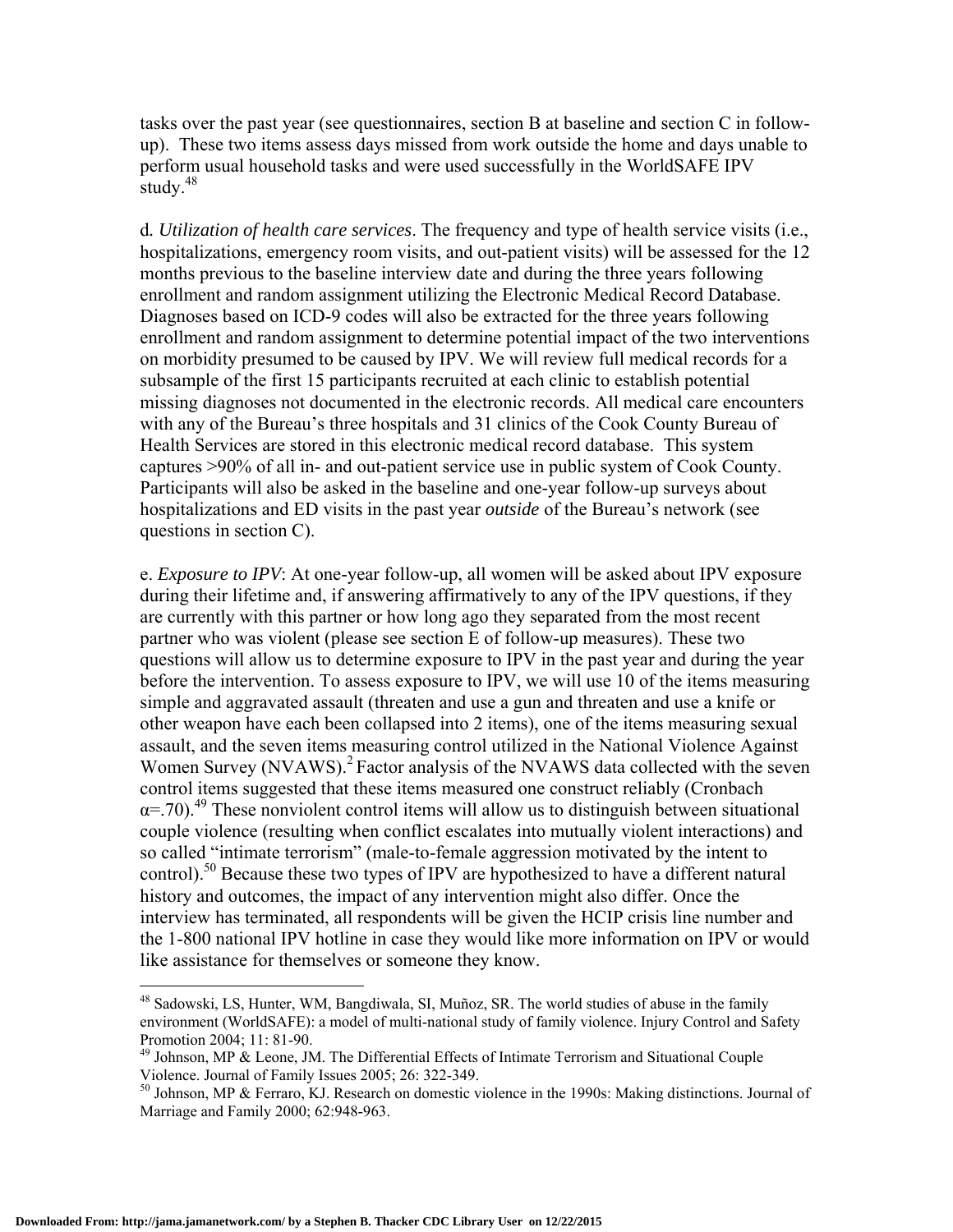f. *direct costs of intervention*: the additional costs incurred in arms 1 and 2 will be estimated based on start-up costs (computers, printers, acquisition and adaptation of existing programs for computer-assisted health screening, patient kiosks for privacy) and ongoing costs (space utilized, technical assistance required, participant time spent in IPV screening questions, printouts, and services utilized by the study participants.

#### g. *potential side effects of intervention*.

1) Beneficial effects (see section D of follow-up questionnaire):

- *Knowledge of the prevalence of IPV*: Answer to the question: "If there were 10 women sitting in a room, how many of these women would you guess have **ever** been physically, verbally, emotionally, or sexually threatened or harmed by an intimate partner." Women responding between 2-3 will be categorized as having knowledge of the prevalence; those responding below 2 will be categorized as underestimating the prevalence and those responding above 3 will be categorized as overestimating the prevalence;

- *Knowledge of seriousness of IPV*: perceived likelihood of physical and mental health problems among victims of IPV compared to non-victims. It will be considered beneficial if women respond that victims are more likely to have problems with their physical and mental health;

- *Knowledge of available services for victims of IPV*: Reporting at least one local service in response to the question "Where can a woman who is being abused by an intimate partner get help in this community?";

- *Attribution of responsibility for violence*: Agreement or disagreement with the statement "Women usually get hit by their partners because of something they (the women) did". It will be considered a benefit if women attribute responsibility to the perpetrator.

- *Perceived availability of services for IPV*: Agreement or disagreement with the statement "Women who are abused by their partners can get help if they need it".

2) Adverse effects: Participants will be asked at the one-year follow-up if they experienced any problems as a result of their responding to our questions or receiving information as a participant in the study. (Please see section F of follow-up questionnaire, #2 and 6).

#### *Mediating variables*

*Contact with IPV resources*: Women will first be asked if they remember receiving a list of names of agencies that provided help for women exposed to IPV on the date of their recruitment visit. If they do, they will be asked if they shared the list or contacted any of the agencies. They will also be asked if they had had any contact with this or any other IPV service before joining the study. (See Section F, #3-7 for these questions).

*Disclosure*: Women answering affirmatively to any of the IPV questions (variable e), will be asked if they have discussed this (or these) experiences with anybody, and if affirmative, if this occurred before joining the study (See section E, #21).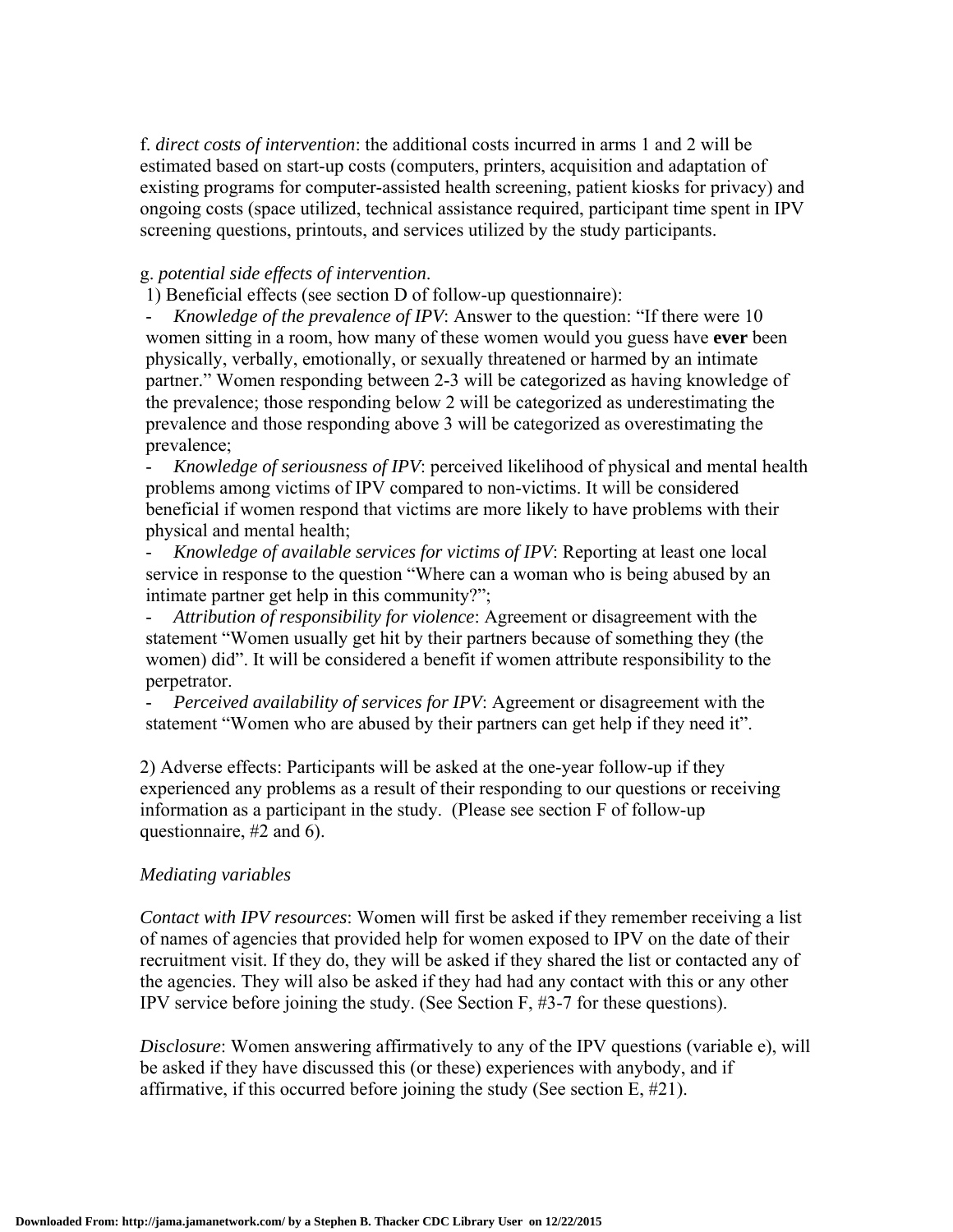### *Potential confounders*

- a) *Demographics*: age, race/ethnicity, and insurance status will be based on information in the Cook County Bureau of Health Services Electronic Medical Record Database and educational level will be assessed during the follow-up interview (section G).
- b) *Symptomatic/Asymptomatic*: because evidence is needed that early treatment (during the asymptomatic period) produces better results than waiting for the appearance of symptoms and a diagnosis, we will establish the presence of signs or symptoms at baseline of conditions that have been associated with IPV $^{51-52}$  (see section C of baseline measure) and explore potential effects in the asymptomatic group.
- c) *Contamination:* exposure to other health care providers who might screen or offer IPV resources will be assessed with the question "In the past year, has a doctor, nurse, or other health care provider ever asked you if you were afraid of a current or former intimate partner or if a current or former intimate partner had hurt or threatened you?" in the follow-up interview.
- d) *Baseline* mental health status, disability, quality of life, and utilization of health care will be measured with the same measures proposed for outcomes.

## Data collection

 $\overline{a}$ 

Baseline data collection will take place at several separate locations within the Fantus Clinic as well as the CORE center, two sites within the Ambulatory Health Care Network, and the Rush- Presbyterian-St. Lukes Medical Center until the study sample is enrolled. The identification of potential participants and sampling procedure have been described previously (p.8). Women attending each site and called by the RA in the waiting room will be screened for eligibility (see sample script for eligibility in appendix) and, if eligible, invited to participate in this study, including the follow-up telephone interview one year later. The RA will offer women a copy of the consent form (please see Appendix) and will also read it aloud to her. Those consenting will be asked to go to a computer kiosk or private office with the RA and respond to the questionnaire on a touch screen computer.

All baseline information except for age, race/ethnicity, health insurance status, and utilization of health care outside the Cook County Bureau of Health services will be based on self-report and collected at the time of recruitment using an audio-computerassisted structured interview (A-CASI). (See questionnaire in appendix). The A-CASI program will include the text of the question wording, response category wording, and the programming of the skip patterns, and range checks and other on-line consistency checks and procedures during the interview

After recruiting eligible patients and completing informed consent procedures, the RA will activate the A-CASI program and assign the participant a unique identification

<sup>&</sup>lt;sup>51</sup> Campbell J, Jones AS, Dienemann J, et al. Intimate partner violence and physical health consequences. *Arch Intern Med* 2002; 162:1157-1163.

 $52$  Coker AL, Smith PH, Bethea L, et al. Physical health consequences of physical and psychological intimate partner violence. *Arch Fam Med* 2000;9:451-457.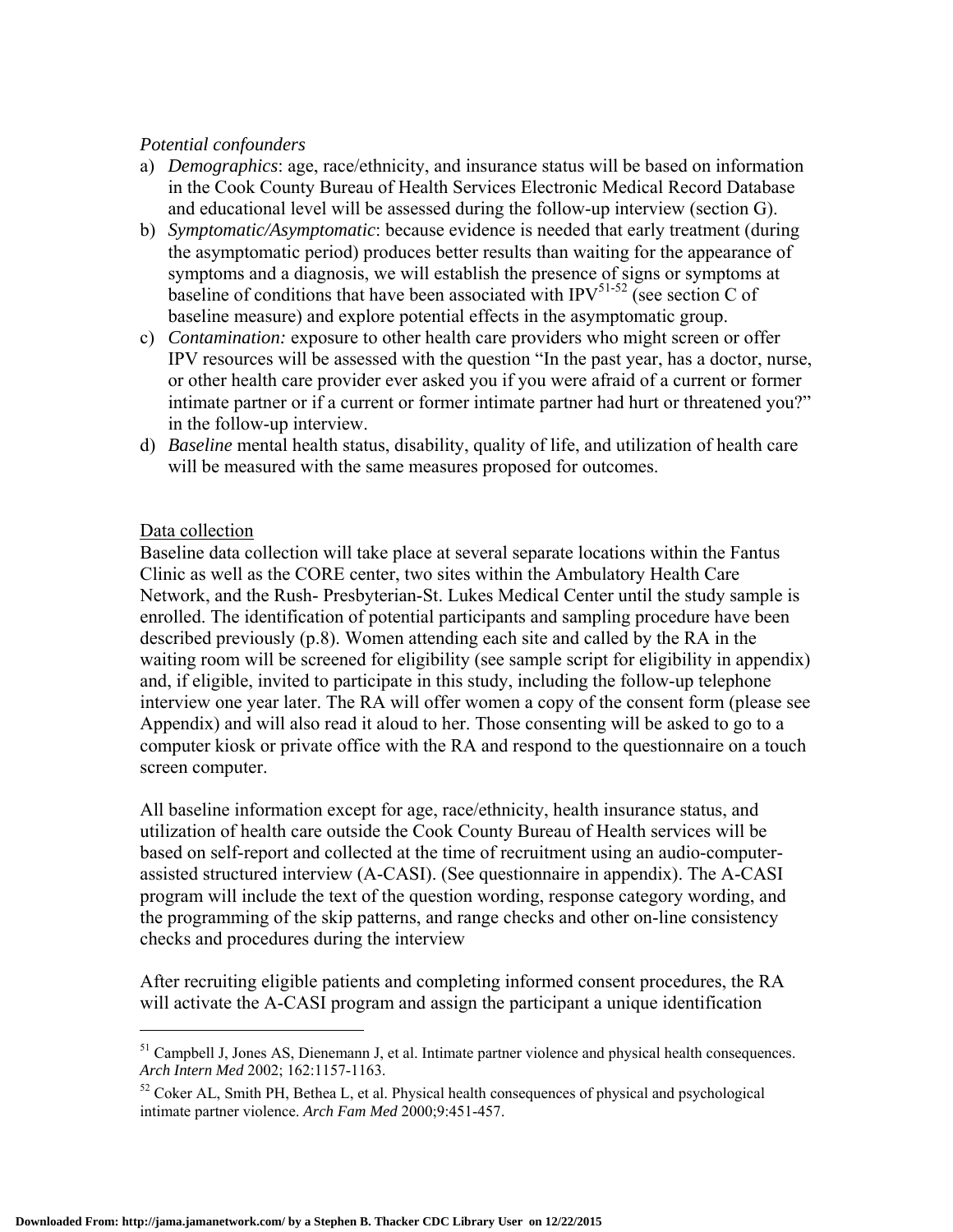number. The participant will be randomized to one of the study arms using a computergenerated random number generator. Randomization will be stratified by clinic and performed in permuted blocks to balance the number of participants for the study arms. If, for whatever reason, the participant does not complete the entire questionnaire, by using their unique study number, they will be able to restart the interview at their last completed question. Participants may skip questions if they choose. If they are interrupted and do not complete the questionnaire, they may continue where they left off. The RA who recruited the participant will have their unique study number and will key it into the computer when the participant is ready to resume the interview. If necessary, the laptop and printer are portable and can be moved from the office/kiosk to the health care provider's exam room and completed while the patient waits for her provider. Research field staff will be available to assist women, if needed. It is estimated that, on average, the baseline questionnaire will take about 15 minutes to complete.

*Wrap-up session*. RAs will meet with the participant they enrolled after she has completed her A-CASI. During the wrap up, the RA will try to establish some rapport and negotiate telephone appointment dates/times for the one-year follow-up interview. She will ask participants to provide a preferred contact number, two alternate contact numbers, and the names and contact numbers of two people with whom she maintains regular contact. During this negotiation, the RAs will emphasize the woman's convenience and safety. Times not to call will be recorded in RAs' log, as well as notes including agreed to safety signs (i.e., a safe word, identified by the woman to indicate if the woman is not able to safely answer the question). Additionally, during the wrap up, the RA will negotiate a safe message to leave on the participants' voice mail or answering machine. The RAs will give each woman a card with the toll-free number and RA's name noting the preferred time and two alternate times for the follow-up interview. The participant will be encouraged to inform the project of changes in her contact information by calling this 24-hour toll-free number. At the end of the wrap-up, the RA will discretely distribute the \$10 compensation (unsealed envelope) and will note the time the woman has completed the study activities (and clinic visit).

RAs will extract and input into participants' study files demographics (age, race/ethnicity, pregnancy and health insurance status) and information on participants' health care utilization in the past year (from baseline interview) from the Cook County Bureau of Health Services Electronic Medical Record Database.

*One-year follow-up interview*. Participants will be contacted at least once by phone and possibly one or two more times by mail to remind them of the phone interview and verify contact information and plans for the next few months, and to review strategies agreed on at baseline for contact and ensure that these methods remain safe and appropriate. Eleven months after completion of the baseline interview, efforts will begin for the follow-up of participants and will continue up to 4 weeks after the one-year date. The same RA that enrolled the participant will be responsible for follow-up of that participant. RAs will schedule calls based on days and times participants' reported preferring at baseline. All information, except selected demographics and health care utilization, will be collected at the one-year follow-up using a computer-assisted telephone interview (CATI). The RA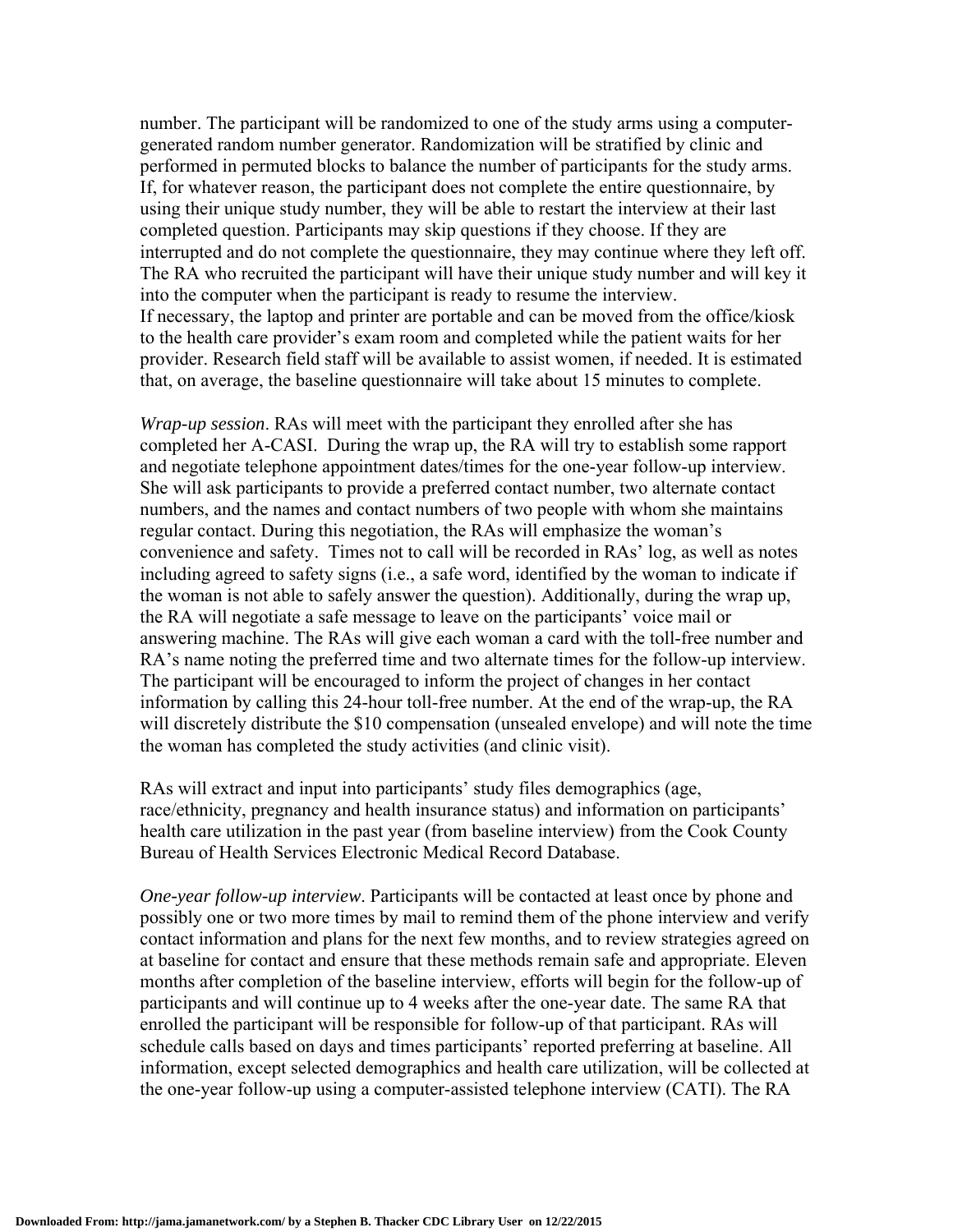will open the CATI application and enter the study identifier, log the date and time of contact. For patients who cannot be contacted on the initial attempt, the interviewer will attempt a follow-up call to each of the numbers the participant provided up to 4 times on 3 consecutive days during times specifically negotiated with the women at enrollment, including calls during evening hours. After successful or failed follow-up contact, the patient will be removed from the report and considered as a failed contact. For partially completed or refused follow-up interviews the participant will be asked about the reason for termination of the interview (e.g., safety concerns or time pressures). The CATI program will create an automatic record of all dialings, track the outcome of each contact/interviewing attempt, and document reasons for refusal and the place of termination.

Once contact with participants is established for the follow-up, the interviewer will either proceed with the interview or schedule the interview at a time convenient to the respondent. For patients who are unable to complete the interview, but who request the opportunity to resume the interview at a later date, work will be saved and the interviewer and interviewee will have the option of resuming the interview without repeating questions. This interview will take approximately 20 minutes to complete. Participants will receive a \$15 gift certificate in the mail to compensate them for their time and effort.

CATI follow up interviews will be conducted in the Collaborative Research Unit at Stroger-CATI office (Room 1608) following CRU protocol for attempts, response to disconnect, script for call answered by other, etc.) The CATI program will include the text of the question wording, response category wording, and the programming of the skip patterns, and range checks and other on-line consistency checks and procedures during the interview as well as a system to help eliminate the problem of key entry error as a result of accidentally hitting the wrong key. For quality control, these activities will be supervised or reviewed by the study coordinator.

To establish overall health care utilization and utilization by conditions presumptively related to IPV, we will extract data from Cook County Bureau of Health Services' electronic medical records to establish the number and diagnoses using ICD-9 for ambulatory health care visits, emergency department visits, and hospitalizations at any County health care site occurring within a three year period from time of enrollment among the RCT of IPV Screening participants. A pilot query will be conducted on the first 15 participants enrolled in the trial at each clinic to compare diagnoses in the electronic medical record with a full medical record review. This will establish the magnitude and type of missing diagnoses in the electronic medical record and will attempt to account for the limited number of diagnoses that can be included in the electronic medical records. This pilot query will also help identify the set of variables to extract from the electronic medical record database in order to establish the number and diagnoses for ambulatory health care visits (excluding laboratory and radiology visits), emergency department visits, and hospitalizations at any County health care site. Data extracted from the electronic medical record database will be stored on a zip drive in an encrypted format. This database will be in an Access format and loaded onto a single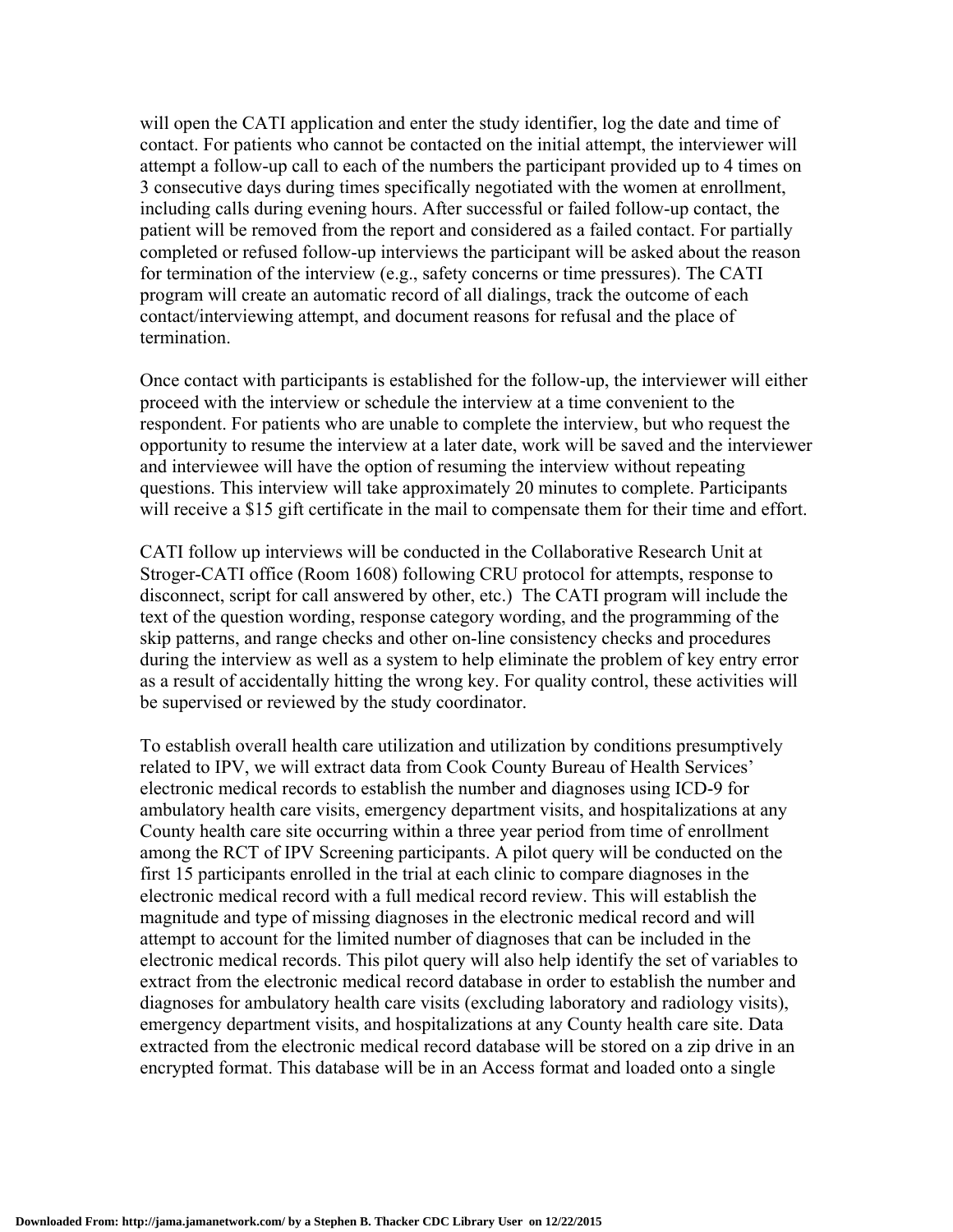stand alone PC and then de-identified (unique study ID #s only). Access to that PC will be limited and physical protections will be put in place.

To establish overall mortality rates by study group and mortality rates by specific causes presumed to be consequences of IPV during the two years following enrollment and random assignment, we will submit participants' name and date of birth to the Illinois Department of Health's Division of Vital Records. They will search their records to determine if a death has occurred and, if a death has occurred, they will provide a copy of the death certificate from which the immediate and underlying causes and manner of death will be abstracted. Death certificates will be kept in a locked file cabinet in a locked study office and access will be limited to 2 investigators and the project coordinator. All certificates will be destroyed once data are abstracted and analyses completed.

*Training and supervision of study personnel.* All field staff (RAs) will have received 8-12 hours of training by the Research Team. The content of training will include: eligibility determination, recruitment, informed consent, enrollment, A-CASI operations, and CATI follow-up. In addition, interviewers will also receive information on IPV and its consequences and will receive instructions on what to do if a respondent reports exposure to IPV, if an incident occurs or a respondent asks for help during the CATI. Interviewers/RAs will not know at baseline if a participant is exposed to IPV unless the participant spontaneously reports this to her. Should this occur, interviewers will have been made aware during the training of three main principles in the management of persons who acknowledge partner violence or who ask for assistance around partner violence: (1) The safety of the individual and children; (2) Respect for the autonomy of the adult patient; and (3) Hold the perpetrator - not the survivor- responsible for the abuse. Based on these principles, interviewers will be instructed to remain calm and ask the participant if she would like to do something about the situation. If she chooses to do nothing about it at the moment, the interviewer will emphasize that services are free of charge and confidential, and provide the HCIP number as well as the interviewer's number, should she change her mind. If the respondent says she would like to do something, the interviewer will ask about immediate safety concerns and whether the abuser is on the medical campus. If the abuser is on the campus then the interviewer will ask whether the participant wants the police to intervene or not. If the participant feels safe at the moment, the interviewer will ask if she would like counseling, in which case she will offer to call the HCIP or will provide the HCIP's number so that the participant can make the call herself. Staff will be instructed to keep in mind that some women who answer yes may prefer to make a call themselves to a help line or the police without any assistance. In that case, staff will be instructed to provide a safe, confidential room for them to make a call at the medical center. If the participant does not want counseling at that time, staff will let her know that if she changes her mind, she can always contact a counselor at a later time and that we will tell her how to do so.

Interviewers will be instructed to respond empathetically but nonjudgementally to participants who report exposure to IPV during the follow-up interview (e.g., "I see", "That's helpful for us to know"). In Q21 of Section F of the follow-up questionnaire, we ask if she has talked to anybody about these experiences and if she says "no", we ask if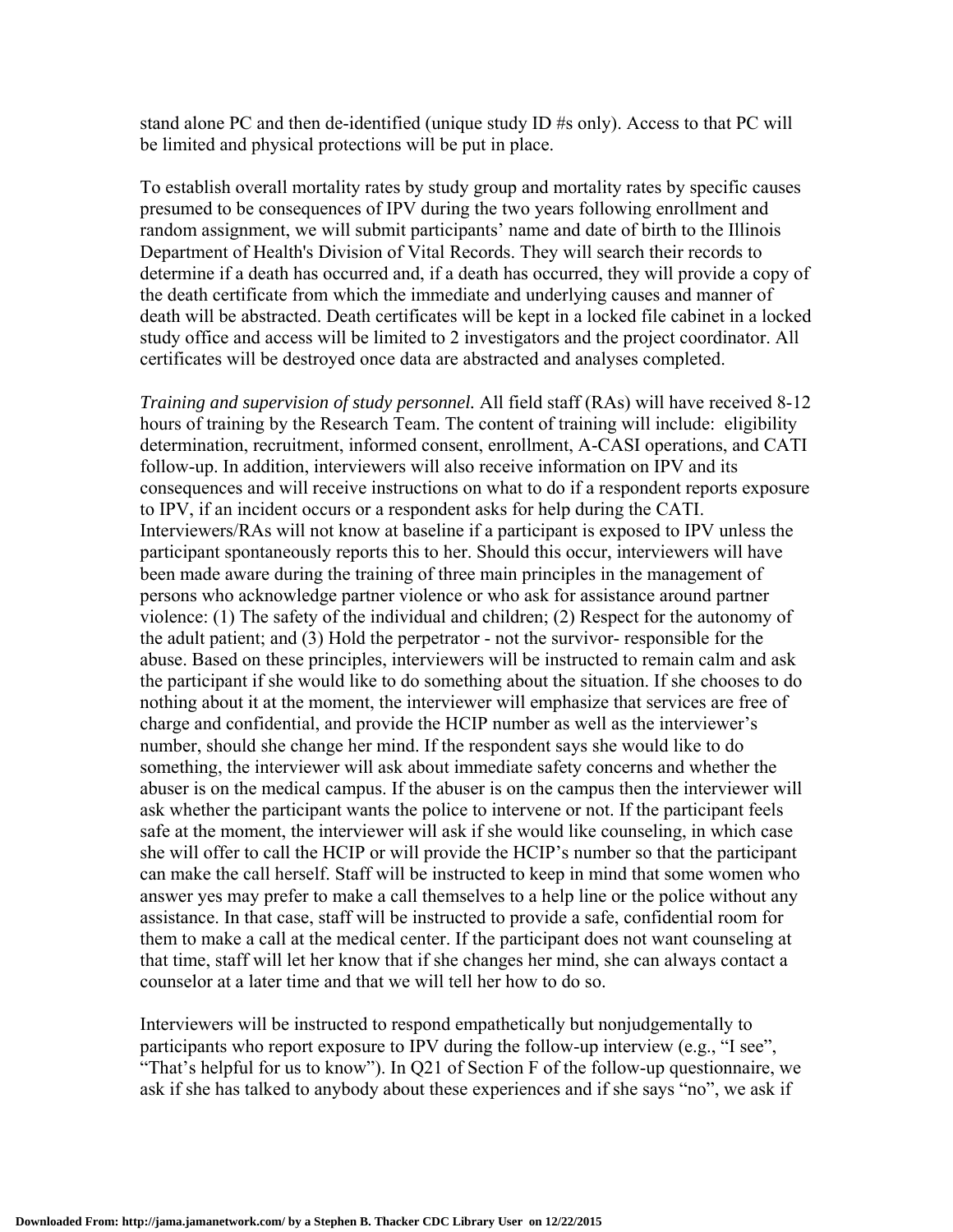she would like to talk to someone. If she does, the interviewer will say "at the end of our interview I will give you a number you can call." If she does not, the interviewer will say "just in case you change your mind, at the end of our interview, I will give you a number you can call."

Telephone interviewing techniques will be modeled utilizing the study questionnaire and practiced by trainees through role-play. Trainees will be observed and given feedback during simulations of the interview until they are able to perform each skill to the PI's satisfaction.

*Pilot study.* Measures, methods, and procedures will be tested in a pilot study (presented in a separate protocol) to establish their feasibility and acceptability. The pilot study will compare health care provider screening, referral, and support to A-CASI screening and referral with different variations (i.e., with and without provider support or video clip support). The pilot will also provide estimates of our main outcome measures and the concordance between the two data collection methods proposed. Adjustments in screening and referral strategy, questionnaire items, sample size, or procedures will be made based on the results of this pilot study. Resulting modifications will be submitted to the IRB as an amendment.

*Data entry, cleaning, and management.* Both the A-CASI and CATI programs will result in automatic data entry for most of our variables through the user interface and will automatically detect errors as a result of accidentally hitting the wrong key requiring the respondent/interviewer to confirm the entry. We anticipate that data entry will be directly into the SQL server database on the servers maintained by CRU and housed by the Hospital Information System Department. If network connectivity is unsuccessful from some of the laptop locations, data entry will be automated into a Microsoft Access database, and data uploaded into the SQL server database.

The terminal database will be Microsoft SQL server, which provides enhanced security protection beyond Access databases. The levels of protection include the firewall for the Department of Medicine, password-protected intranet access, and also password protection for access to the SQL server database. Database access will be restricted to members of the investigative team mentioned in this proposal. In addition, ad hoc access may be granted for research personnel who are added to the project. Locally stored Access databases will be erased after verifying the data were successfully uploaded to the SQL server. These data will be maintained on the SQL server database until publications are completed.

Data extracted from the electronic medical record database for the three-year follow-up of morbidity will be stored on a zip drive in an encrypted format. This database will be in an Access format and loaded onto a single stand-alone PC and then de-identified (unique study ID #s only). Access to that PC will be limited and physical protections will be put in place. Number and ICD-9 codes of hospitalizations and ambulatory care visits occurring within the three-year follow-up window will be abstracted and entered into the SQL server database and then merged with the study database.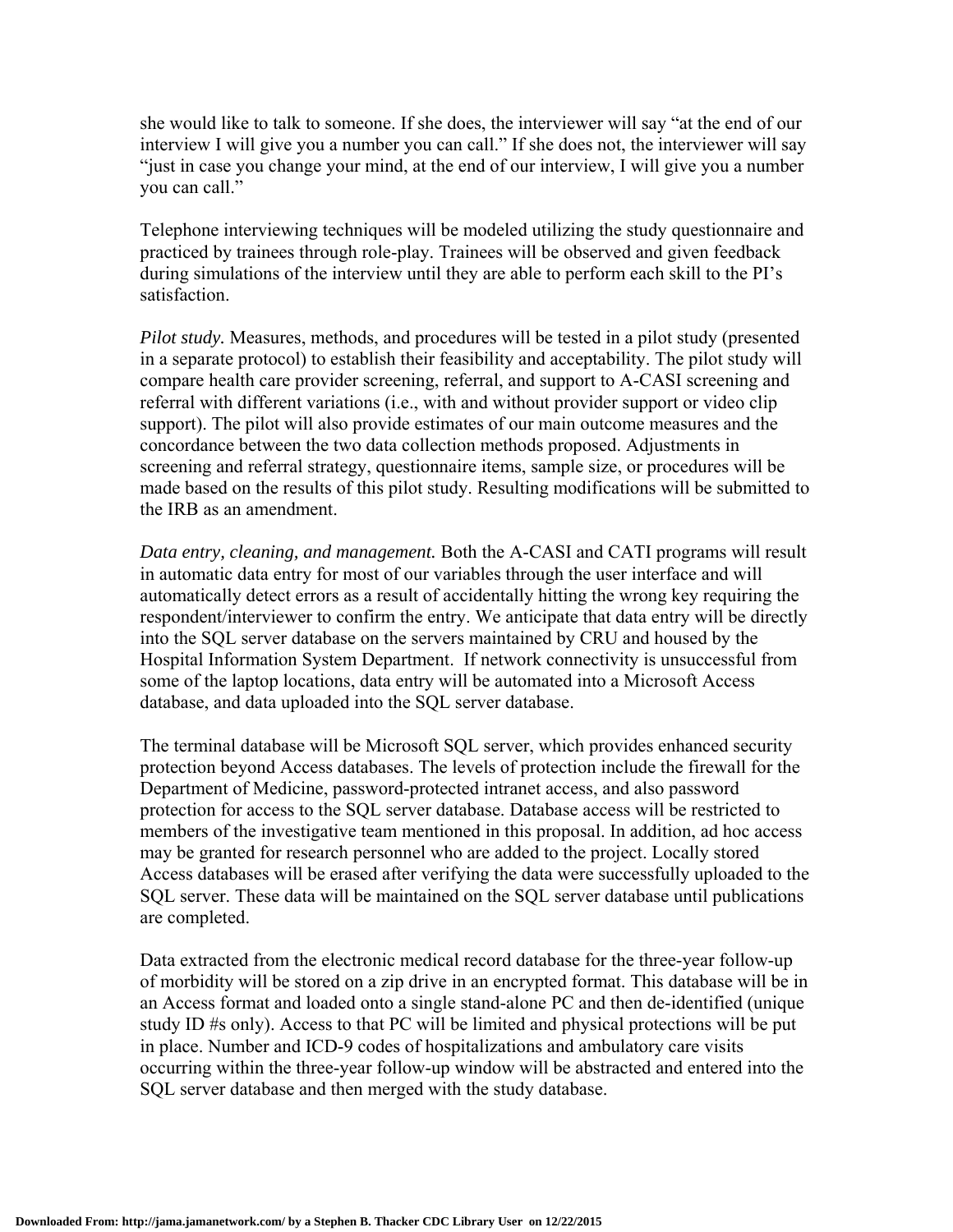Death certificates obtained for the two-year follow-up will be kept in a locked file cabinet in a locked study office and access will be limited to 2 investigators and the project coordinator. Immediate and underlying causes and manner of death will be extracted and added to the study database. All certificates will be destroyed once data are abstracted and analyses completed.

#### Data analysis plan

Data will be extracted and analyzed with SPSS and STATA directly from the CASI or CATI systems. Two-year mortality and three-year morbidity data will be added to the study database once collected.

*Sample description and comparability across groups*. Univariate and bivariate (i.e., measures of association) techniques will be used (e.g., frequencies, Fischer's exact, chisquare and t tests) as appropriate to cell size and type of variable to describe participants overall, and in each group to establish potential differences between groups as to confounders (sociodemographics, baseline QOL, disability, and health care utilization).

*Impact of intervention*: If there are no significant differences between groups on the selected confounders, a one-way analysis of variance will be conducted to establish differences in means among the two intervention and control groups and percentages will be used to establish differences between categorical variables. If there are differences in confounders between groups, multivariate techniques will be used to control for these differences and establish potential effects of intervention.

#### *DISSEMINATION*

Findings from this study will be disseminated through publications in professional journals.

#### PROTECTION OF HUMAN SUBJECTS- ADDITIONAL INFORMATION

#### *Potential risks and methods to minimize risks*

We expect the occurrence of adverse effects as a result of this trial to be minimal and comparable to those encountered by individuals in the course of their daily lives given that the proposed assessment measures and the intervention (screening/referral) have been previously used in the general population with no reported consequences. Nevertheless, we have considered the following potential risks:

*Presence of partner or other accompanying companions at time of recruitment*: To eliminate this risk, RAs will ask any companions to remain in the waiting room to maintain the participants' privacy. If this is not possible, the patient will not be allowed to participate in the study.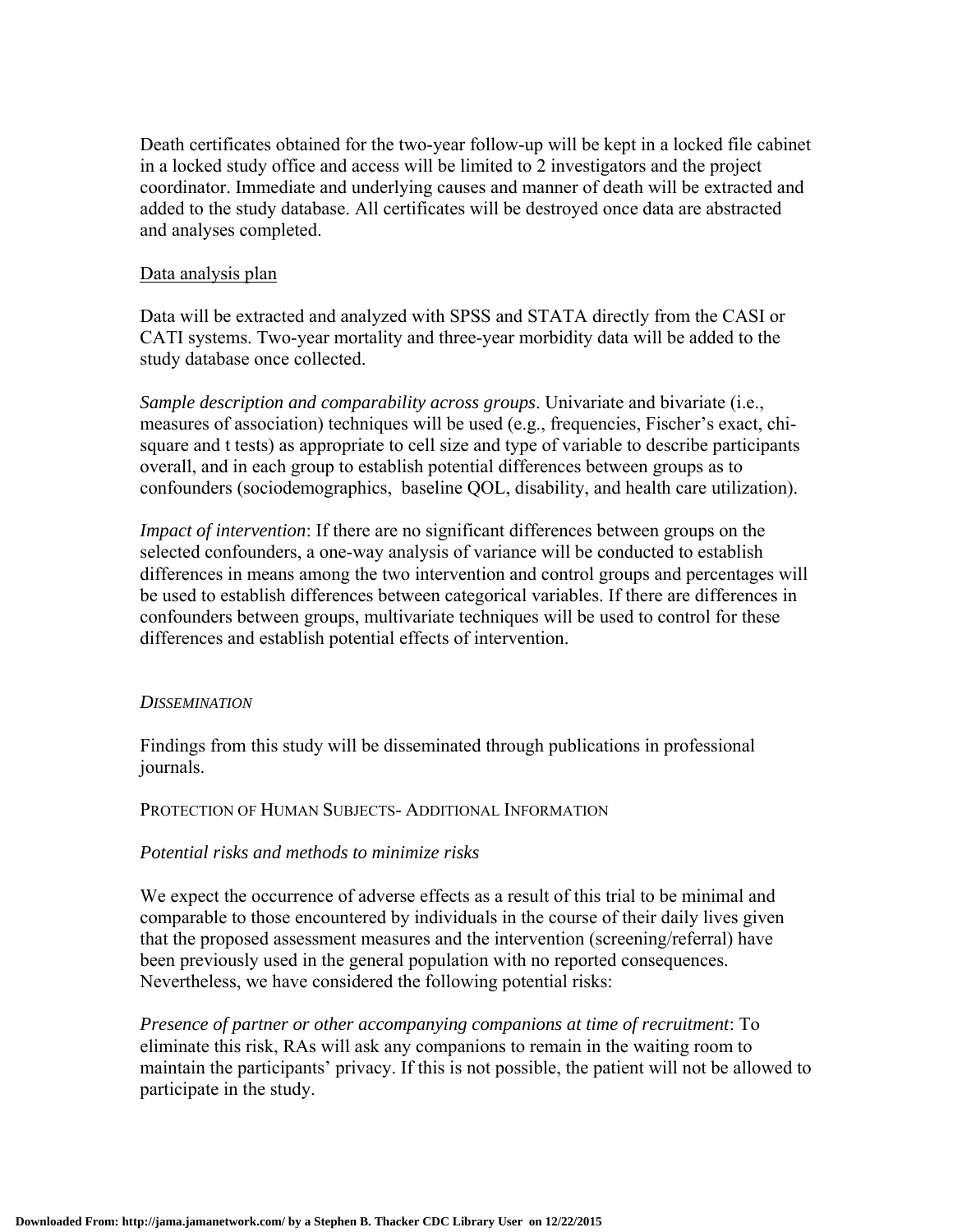*Presence of other household members during the telephone interview*: To minimize this risk, before initiating the interview but after reminding the participant of the objectives of the study and content of the interview, the respondent will be asked if she can speak comfortably at that time. The interviewer will also ask the respondent to say, "I am busy", if at any time during the interview they feel they are no longer able to speak openly and confidentially. Interviewers will be trained to detect signs that may indicate the respondent is uncomfortable in which case she will again ask if this is a good time to talk and if the respondent feels completely comfortable talking at that time. If there is any doubt, arrangements will be made to call back at a time suggested by the respondent.

*Respondent is upset by the questions.* It is possible that participants may feel emotionally uncomfortable responding to some of the questions. At time of enrollment, participants will be informed that they may skip any question they do not wish to answer, and that they are free to withdraw at any time. At wrap-up of enrollment session, RAs will ask participants how they are and if a participant feels distressed or appears distressed, the field supervisor will be available to talk to her. For the CATI, interviewers will be made aware of the sensitive nature of the questions during training and will be taught to respond respectfully and empathetically. The HCIP number and the National Domestic Violence Hotline number will be provided to **all** interviewees should they desire help for themselves or someone they know.

*Occurrence of IPV during an interview.* The chances of this event occurring during this 20-minute interview are very low. However, to further minimize this risk, interviewers will have taken the necessary precautions to make sure other members of the household are not present during the interview (see section on *Presence of other household members during the interview* above). In addition, if an interviewer hears noise (i.e., an adult speaking loudly or shouting in anger) that alert her to the possibility of a problem, they will instruct the respondent to hang up and call someone if they think they need help, or if they prefer the interviewer will call someone such as the local police to help them.

#### *Anticipated benefits*

The proposed interventions may be of benefit to some participants, and even if the interventions do not directly benefit participants, the findings will help CDC, IPV advocacy groups, and health care providers make informed decisions about the usefulness of universal screening in primary care.

The telephone interview might generate awareness and interest around the issue of IPV. All interviewees will be given the local as well as the city of Chicago Domestic Violence Hotline number should they know of anybody who might need some assistance or if they personally would like more information or assistance.

#### *Procedure for obtaining informed consent*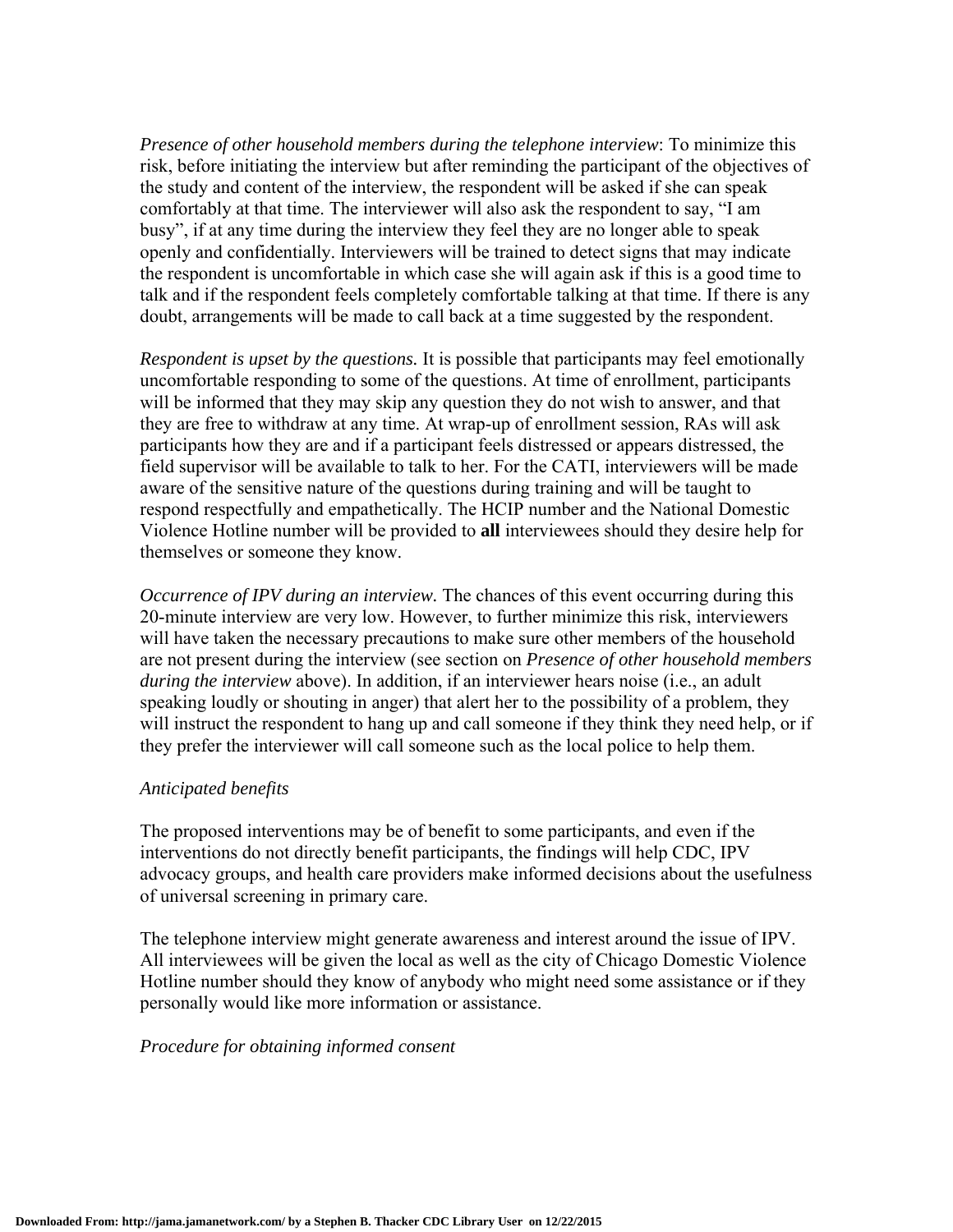Patients verified to be eligible for enrollment will undergo the process of informed consent with a trained research assistant. The consent script has been written at a 7.9 grade level, based on the Flesch-Kincaid Readability Test. It will be read slowly to the respondents by the RA. In the consent script, the RA will describe the purpose, content, and length of the interview; alert the respondent that the survey contains sensitive questions but that the participant may choose not respond to any or all questions; assure the respondent that the information she provides will remain confidential; that participation is voluntary, and that she will be assigned randomly to one of three groups. Potential participants will be given an opportunity to ask questions or have something they did not understand clarified and will be offered a copy of the consent form if they feel it would not put them at risk. Respondents will be given a toll free phone number to contact the PI in the event they have questions regarding the study or the agency and a local and CDC Human Subjects number if they wish information on their rights as human subjects. (See consent script in Appendix). Patients who choose not to participate will receive the usual standard of care.

#### *Provisions for protecting confidentiality*

Identifying information will be collected during the wrap-up for one-year follow-up, however, only an identification number will link this information to the respondents' answers on the A-CASI and CATI and will not be stored in the same database. All identifiers with the exception of the study identification number will be removed from the study file once the follow-up interview is completed and linked to the baseline interview. All personnel, from recruiters to project director, will be required to sign confidentiality pledges. Signed consent forms and receipts of incentive payments will be kept in a locked file cabinet in a locked office, accessible only by the investigators and other research staff. Project staff will be vigilant of laptop computers while they are being used. Electronic files with the baseline and one-year follow-up interviews will be secured in computers that are password protected and kept in a locked office when not in use. The physical security of the data will be ensured by the location of file servers, tapes, and tape backup units in locked areas. Diskettes and other backup materials will also be stored in locked files. Contact information will be stored in lockable file cabinets.

Data extracted from the electronic medical record database for the three-year follow-up will be stored on a zip drive in an encrypted format. This database will be in an Access format and loaded onto a single stand alone PC and then de-identified (unique study ID #s only). Access to that PC will be limited and physical protections will be put in place.

Death certificates obtained for the two-year follow-up will be kept in a locked file cabinet in a locked study office and access will be limited to 2 investigators and the project coordinator. All certificates will be destroyed once data are abstracted and analyses completed.

#### Handling of Unexpected or Adverse Events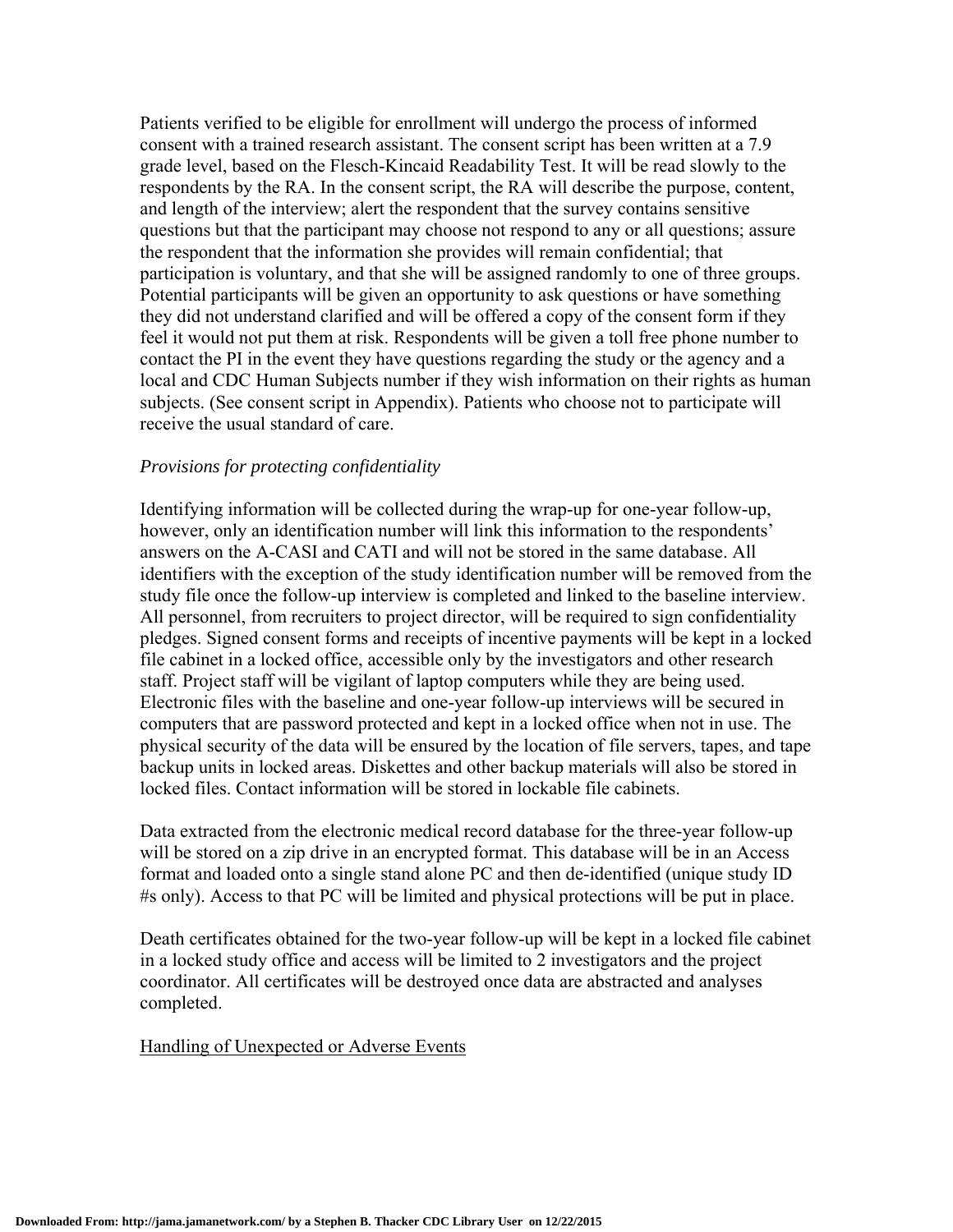Problems or unanticipated events arising during the recruitment interview or follow-up interview will be detected by field staff and recorded in their daily logs. These will be reviewed each day by the supervisor to identify and solve any emerging problems.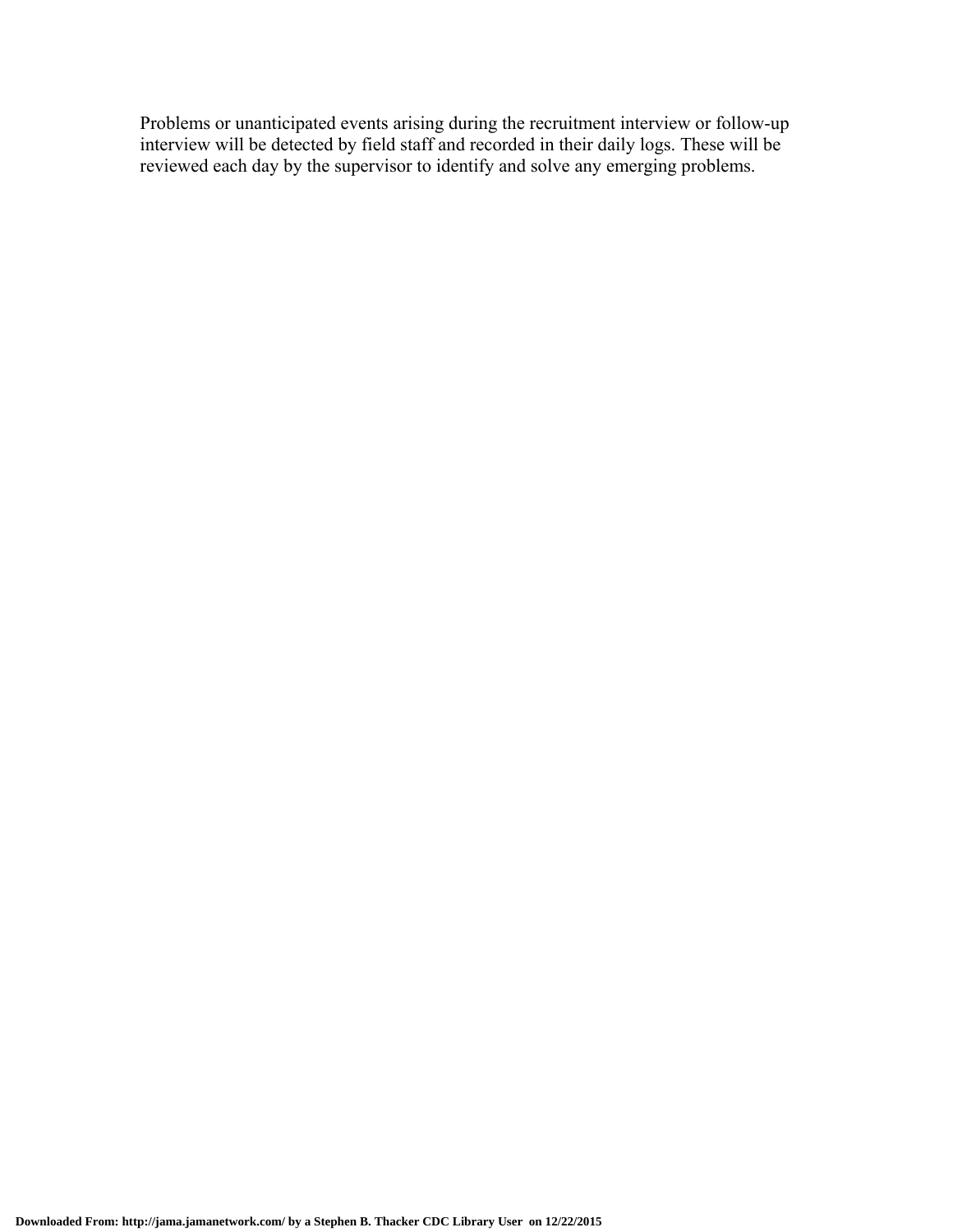**Appendices**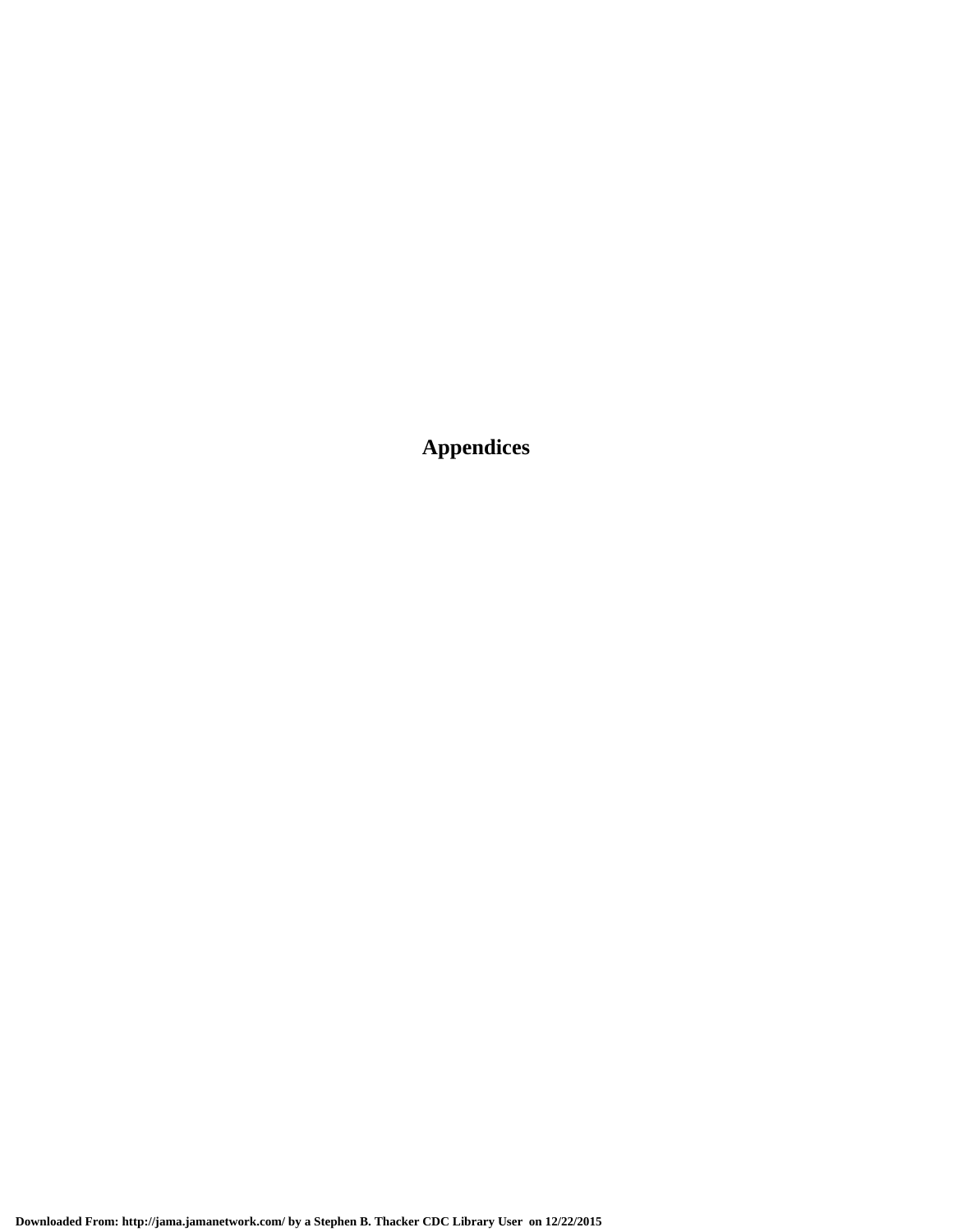## **Recruitment Flyer- ENGLISH**

## **Would you like to volunteer for a study while you wait for your doctor or after you see your doctor today?**

We are trying something new -asking health questions on **easy-to-use** computers.

The computers can be used while you are waiting for your appointment(s) or medicine refills.

You do not need to have any computer skills.

You will listen thru headphones and touch the screen with your finger to answer the questions.

Your time with your doctor will not be affected.

For this study, the computer will ask questions about women's health. If you are interested in knowing more – please place this paper in the bin on the reception desk. The bin is near the battery container and labeled "Women's Health and Computer Study".

You will receive compensation for your time.

If you are not interested, you may give this paper to the receptionist when you 'check out'.

THANK YOU!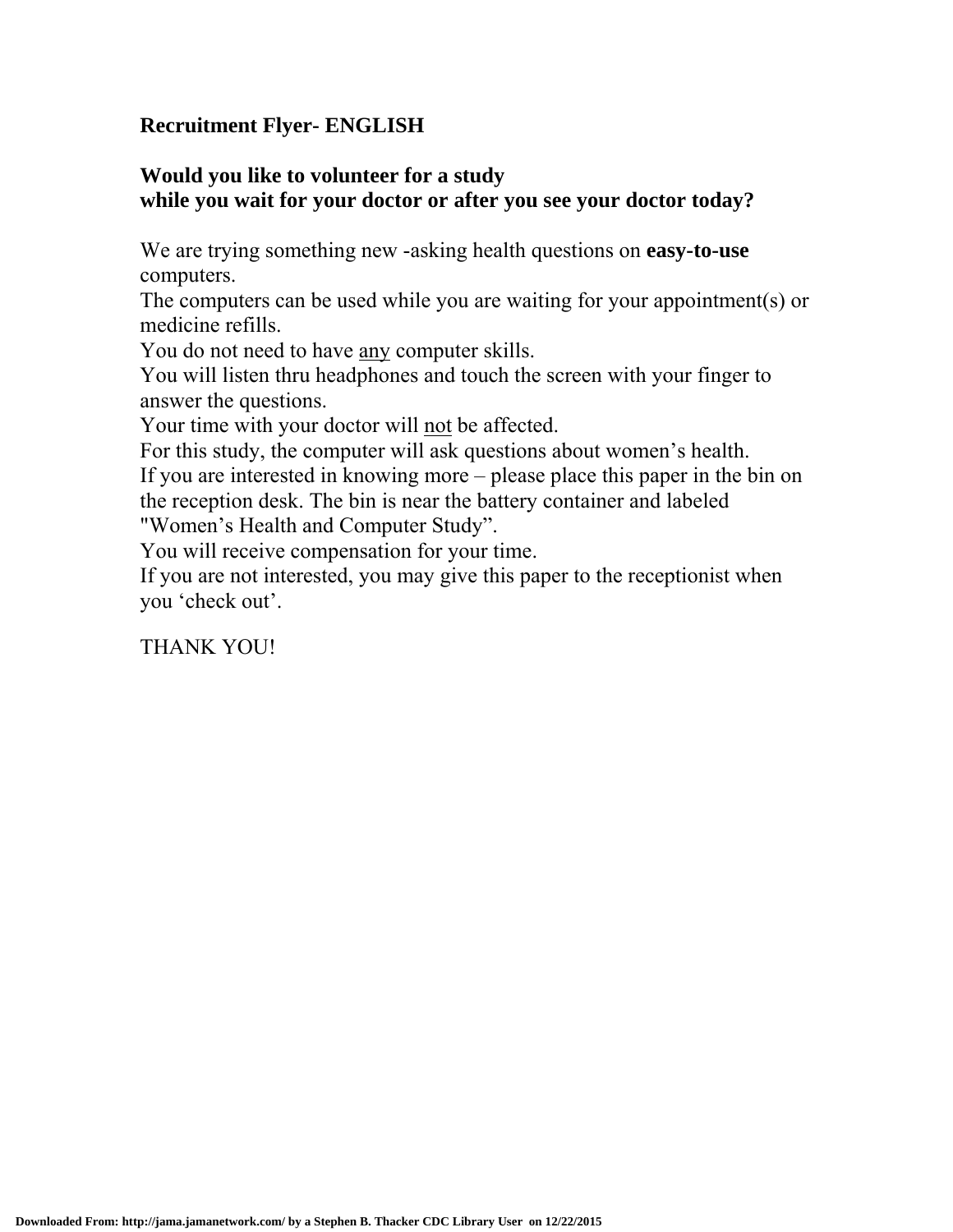## **Recruitment Flyer- SPANISH**

## **¿Le gustaría ser una voluntaria para un estudio mientras espera a su médico o después de ver a su médico hoy?**

Estamos intentando algo nuevo - hacer preguntas de salud en computadoras que son **fáciles de usar**.

Las computadoras pueden ser utilizadas mientras espera su cita(s) o el surtido nuevo de medicamentos.

Usted no necesita tener ninguna habilidad con la computadora.

Usted escuchará por audífonos y tocará la pantalla con su dedo para contestar las preguntas.

Su tiempo con su médico no será afectado.

Para este estudio, la computadora le hará preguntas sobre la salud de las mujeres.

Si usted está interesada en saber más - por favor ponga esta hoja en la bandeja del escritorio de recepción. La bandeja está cerca del recipiente de batería y marcado "Estudio Sobre la Salud de las Mujeres por Computadora".

Usted recibirá compensación por su tiempo.

Si usted no está interesada, déle a la recepcionista esta hoja cuando termine.

¡GRACIAS!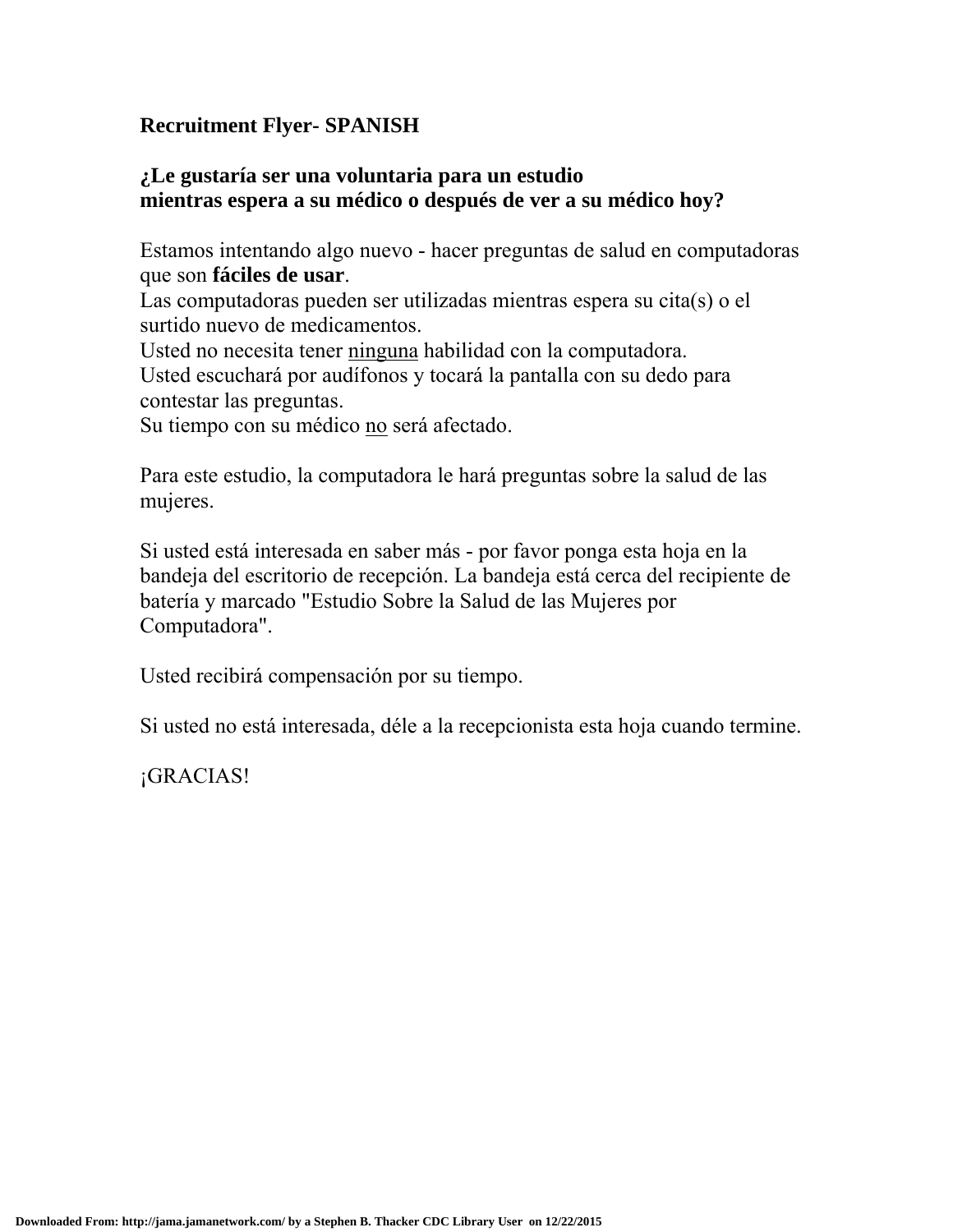Script for Eligibility

Hi, I'm Fig. 1 work for the Research Collaborative Unit at Stroger Hospital.

Do you speak English?

 $(If no) \rightarrow$  Spanish?  $(If no) \rightarrow That's o.k.$  Thank you.  $\rightarrow$  STOP  $(f(y \cos \theta) \rightarrow Muy \sin \theta)$ . Gracias. Estamos haciendo un estudio sobre la salud de las mujeres. Tiene acceso a un teléfono a donde la podemos llamar para hacerle unas preguntas?  $(If no) \rightarrow No$  importa. Gracias.  $\rightarrow$ STOP  $(f \, \text{yes}) \rightarrow M \,$ uy bien. Gracias.

 $(f y \cos \theta)$  Great. Thank you. We're doing a study on women's health. Do you have access to a phone where we can call you to ask you some questions?  $(f f \circ h o) \rightarrow$  That's o.k. Thank you.  $\rightarrow$  STOP  $(f f \text{ yes}) \rightarrow$  Good. Thank you.

*Research Assistant will determine, by observation, if patient is ineligible because of visual, hearing, or mental impairment; or accompanied by a child over age three with no other adult supervision or a companion who refuses to separate from her.* 

(*If not eligible*) Patient will be thanked.

(*If eligible*) We'd like to invite you to participate in our study/Queremos invitarla a que participle en este studio.  $\rightarrow$  (*Continue with consent form*).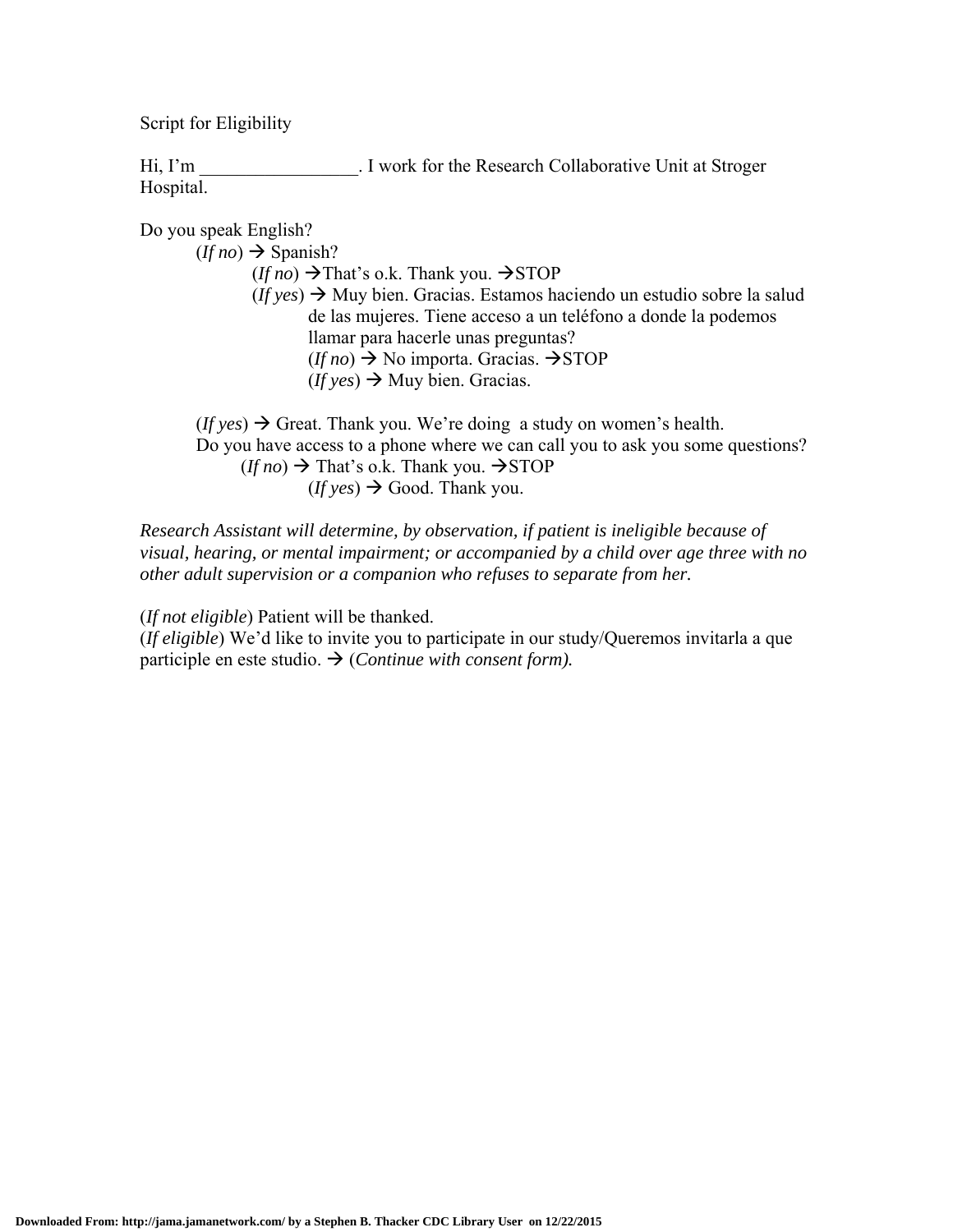## INFORMED CONSENT FOR RESEARCH **Women's Health and Computer study**

## *INTRODUCTION*

This is to ask you to be in a research study. This study is to find out if asking women about their health and giving information on what to do about certain risks can improve women's health. Doctors and their staff at John H. Stroger Hospital are doing this study. The study is being sponsored by the Centers for Disease Control and Prevention (CDC).

## *WHAT WILL I BE ASKED DO IF I AM IN THE STUDY?*

Being part of the study means that:

- 1. You will be put in one of 3 options. If you decide to be in this study you will be put into one of the options by chance, like flipping a coin. Neither you nor the study staff may choose which option you are in.
- 2. You will hear and read questions on a computer in each of the 3 options and answer by touching the screen. The interview will last anywhere from 15-30 minutes and will take place in the clinic. In all 3 groups, the computer will ask you questions about your physical and mental health, the number of days that you were too ill to work, how often you use health care services, and questions on how to best contact you. The difference between the 3 options is that in some you may be asked about your experiences with violence and in some you may be given information on useful resources for dealing with health problems, including violence. Research staff will be available to help you if you have any questions or need help with the computer.
- 3. In a year, we will call you to ask you some of the same questions again over the phone. That interview will take about 20 minutes and will include questions on your experiences with violence. You can call us at 1-312-864-3684 at a time that is best for you. We can also call you if you would like. In addition, we will try to contact you at least once and possibly one or two more times to remind you about the phone interview. We would do this by either calling you or sending reminders in the mail. We will refer to this study as the "Women's Health and Computer Study" when we contact you.

#### *WHAT ARE THE RISKS OF BEING IN THIS STUDY*

You will be asked questions about your physical health, emotional health, ability to work, and your experience with partner violence. This may cause you to be upset. You will be interviewed 1 year later by phone and you will be asked if there is enough privacy to be sure that your answers are not heard by other members of your home. Members of your home may also know about the reminder calls or mailings. We are asking for your permission to review your medical records. In addition, there is a small chance of possible loss of privacy, but we have strict procedures to prevent that from happening. Your answers will not have your name on them but will have a code number to keep your answers separate from everybody else's. Your answers to these questions will not be shared with anyone outside of the study team.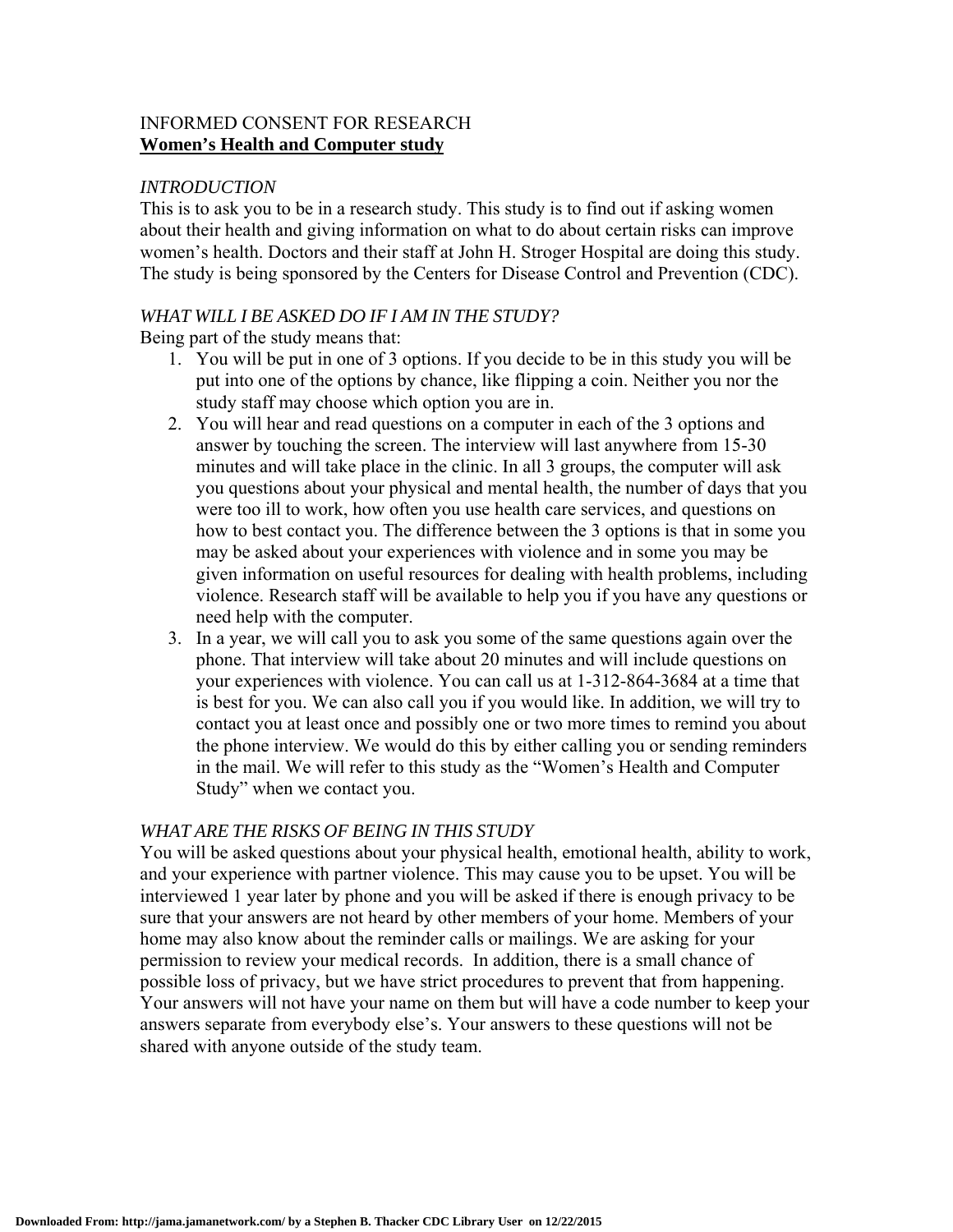We keep all information locked in our offices and you will never be identified in any report. We will keep your records private as much as allowed by law. Your name and other facts that might point to you will not appear when we present this study or publish its results.

Officials from the hospital or the government may check the records to make sure your rights are protected.

#### *WHAT ARE THE BENEFITS TO TAKING PART IN THIS STUDY*

We hope that being in the study will be good for you, however we don't know if this will be the case. We hope that this study will show us better ways to ask women in clinics about their health.

#### *WHY WOULD THE DOCTORS TAKE ME OFF THIS STUDY EARLY?*

The study doctors may stop you from taking part in this study at any time if they decide it is in your best interest, if they decide it is dangerous for you to continue, or if the study is ended.

### *WHAT ARE MY RIGHTS AS A RESEARCH PARTICIPANT?*

You can choose freely not to be in this project. The decision is up to you. The project begins in the clinic after you agree to participate and ends once all the study information is collected. You have the right to refuse to answer any of the questions during the interviews or stop the interview at any time. You have the right choose the best time for the phone interview.

If you choose *not* to be in the project, you will receive the care that you and your doctor agree on. You can also drop out of the project at any time without penalty.

#### *WHAT ARE THE COSTS TO ME?*

There is no cost for the study related activities.

#### *WILL I RECEIVE ANY COMPENSATION?*

For your time and effort, each person in the project will be given \$20 after the first interview is completed. You will then be mailed a \$15 money order, 1 year later, after the phone interview is completed.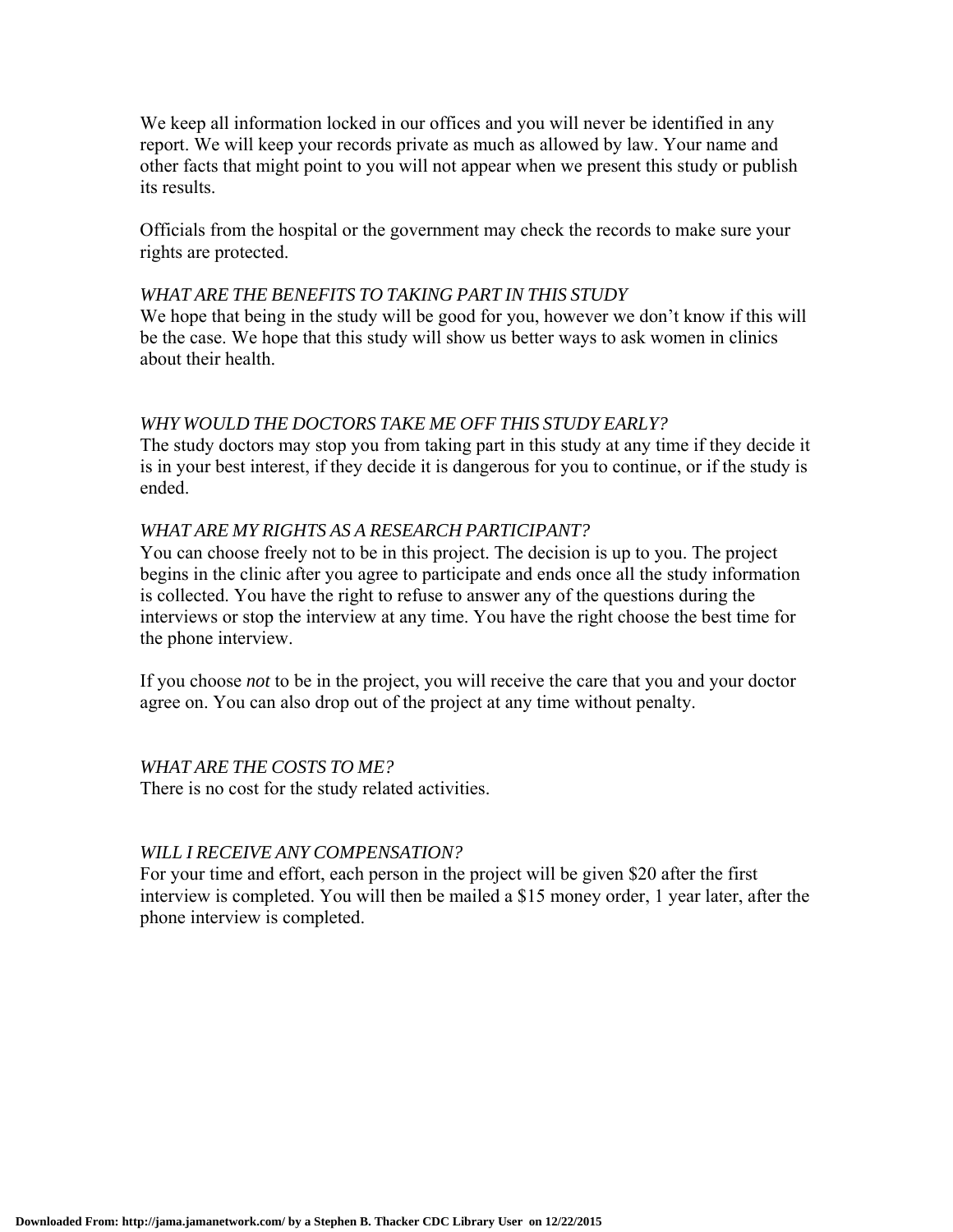The study has been explained to me, and I agree to take part in the study on women's health.

I know that I have a choice. I can choose not to be in the study, and I can choose to stop at any time during the study.

Participant's Name: (Please Print) \_\_\_\_\_\_\_\_

Participant's Signature:

Date:

Person who read the consent form, explained the study in detail, and answered all questions to the subject's complete satisfaction:

Name: (Please Print)

Signature: \_\_\_\_\_\_\_\_\_\_\_\_\_\_\_\_\_\_\_\_\_\_\_\_\_\_\_\_\_\_\_\_\_\_\_\_\_\_\_\_\_

Date:

------------------------------------------------------------------------------------------------------------

You can choose to receive a copy of this form or we can just give you information on how to contact us if you have any questions.

#### *WHAT DO I DO IF I HAVE ANY QUESTIONS OR PROBLEMS*

You can call the project staff at 1-312-864-3684. You can leave a message here Monday-Friday 9-5 and someone will get back to you.

You can also speak with any of the following doctors:

| Romina Kee<br>312-864-3630    | Doctor, Co-Investigator        |
|-------------------------------|--------------------------------|
| Sabrina Kendrick 312-572-4710 | <b>CORE Center</b> Doctor      |
| Laura Sadowski 312-864-3646   | Doctor, Principal Investigator |

In addition, you can contact the Quality Coordinator (Funeka Sihlali) about your rights as a participant or if you feel that you have been harmed in any way at 312-864-4821 during business hours or the CDC Human Research Protection Office at 1-800-584-8814. For the CDC, leave a brief message with protocol number 4985, your name, and phone number, and you will be called back as soon as possible.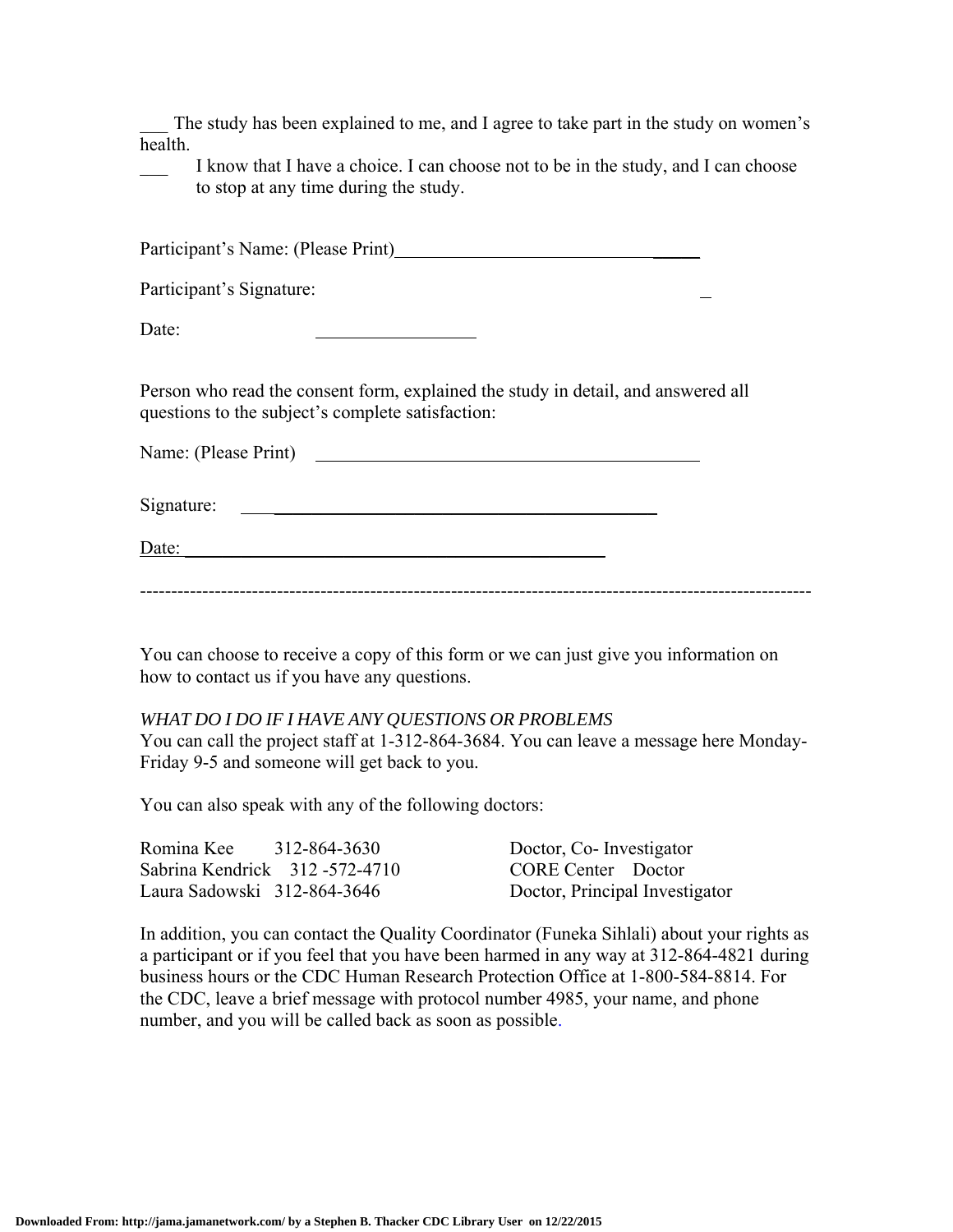#### SPANISH VERSION OF CONSENT FORM

## CONSENTIMIENTO INFORMADO PARA INVESTIGACIÓN **Estudio Sobre la Salud de las Mujeres por Computadora**

### *INTRODUCCIÓN*

Esto es para pedirle que sea parte de un estudio. El propósito de este estudio es para saber si preguntándole a las mujeres sobre su salud y dándole información sobre qué hacer frente a ciertos riesgos mejora su salud. Los doctores y su personal en el hospital de John H. Stroger están haciendo este estudio. El estudio está siendo patrocinado por los Centros para el Control y la Prevención de Enfermedades (CDC).

#### ¿QUÉ TENGO QUE HACER SI ESTOY EN EL ESTUDIO?

Ser parte del estudio significa que:

- 1. Usted será asignada a una de 3 opciones. Si usted decide estar en este estudio, usted será asignada a una de estas opciones al azar, como echar una moneda a cara o cruz. Ni usted ni el personal del estudio puede elegir a cual grupo será asignada.
- 2. Escuchará y leerá preguntas en una computadora en cada uno de las 3 opciones, y contestará tocando la pantalla. La entrevista durará entre 15-30 minutos y ocurrirá en la clínica. En los 3 grupos, la computadora le preguntará acerca de su salud física y mental, el número de días que no pudo trabajar por incapacidad, la frecuencia con que usted utiliza los servicios de asistencia médica, y preguntas sobre la mejor manera de contactarla. La diferencia entre las tres opciones es que algunos quizás se le preguntará sobre sus experiencias con la violencia y en otros quizás se le dará información sobre los recursos útiles para hacerle frente a los problemas de salud, incluyendo la violencia. Personal del estudio estará disponible para ayudarle por si tiene preguntas o necesita ayuda con el computador.
- 3. En un año, le haremos algunas de las mismas preguntas por teléfono. Esa entrevista tomará cerca de 15-20 minutos e incluirá preguntas sobre su experiencia con la violencia. Usted también puede llamarnos al 1-312-864- 3684 a una hora que le conviene. O si prefiere, nosotros la podemos llamar. Durante el año, nosotros trataremos de contactarla por lo menos una vez y posiblemente una o dos veces más para recordarle sobre la entrevista por teléfono. Haremos esto ya sea llamándole o enviándole recordatorios por correo. Nos referiremos a este estudio como el "Estudio Sobre la Salud de las Mujeres por Computadora" cuando nos comuniquemos con usted.

#### ¿CUÁLES SON LOS RIESGOS DE SER PARTE EN ESTE ESTUDIO?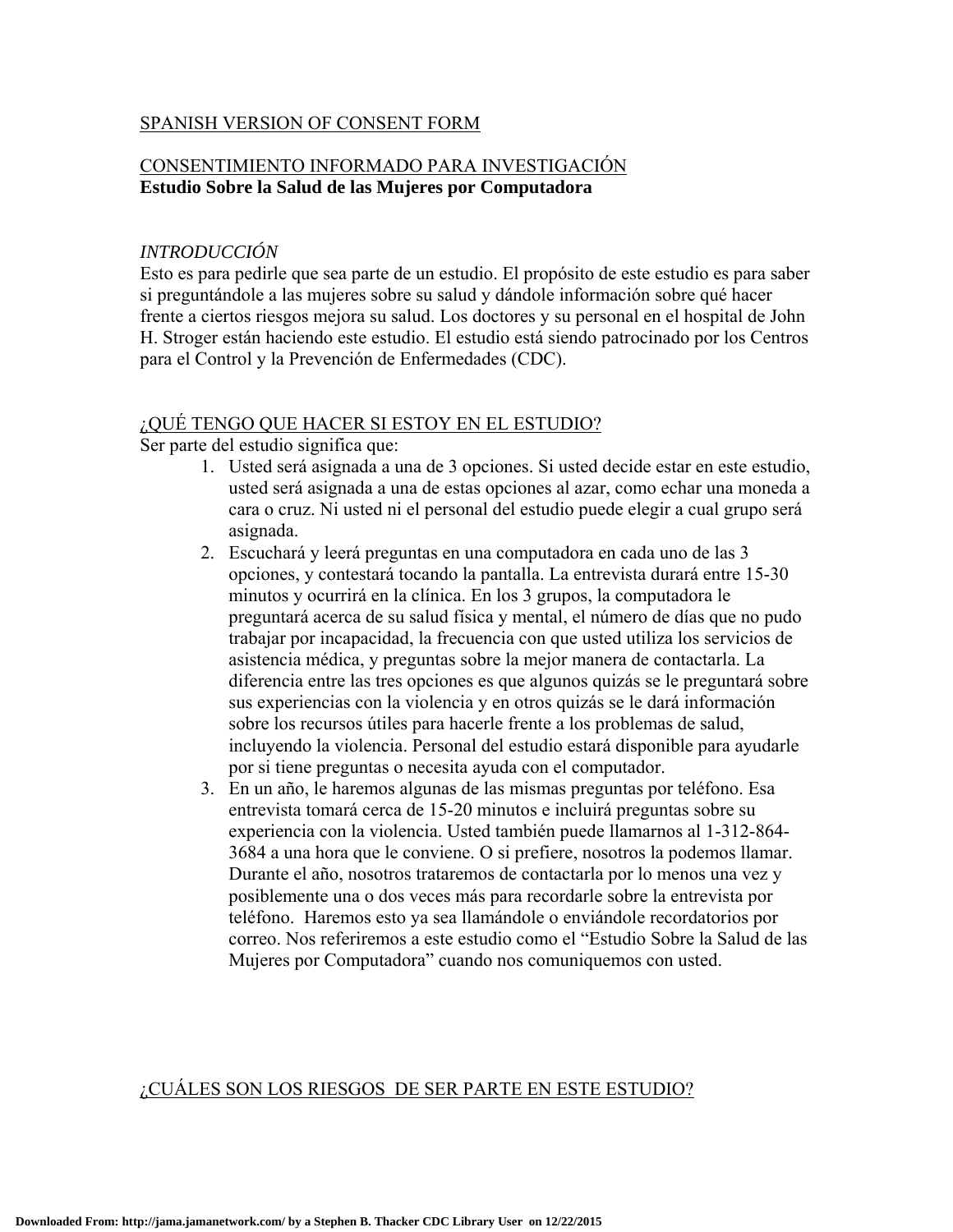Le harán preguntas sobre su salud física, salud emocional, capacidad de trabajar, y su experiencia con la violencia de pareja. Esto puede causarle molestia. Usted será entrevistada 1 año después por teléfono y hay un riesgo que otros miembros de su hogar puedan oír por casualidad sus respuestas. Los miembros de su hogar también pueden saber sobre las llamadas o los recordatorios por correo. También le estamos pidiendo su permiso para revisar sus expedientes médicos. Hay una pequeña posibilidad de la posible pérdida de privacidad pero tenemos procedimientos estrictos para prevenir que eso vaya a suceder. Sus respuestas no tendrán su nombre en ellas pero sí tendrán un número de código para mantener sus respuestas separadas de todas las demás. Sus respuestas a estas preguntas no serán compartidas con otros fuera del estudio.

Mantenemos toda la información asegurada en nuestras oficinas y nunca será identificada en ningún informe. Mantendremos su información en privado hasta donde la ley no lo permite. Su nombre y otros hechos que podrán identificarla no aparecerán cuando presentamos este estudio o publicamos los resultados.

Los oficiales del hospital o del gobierno pueden verificar los expedientes para asegurar que sus derechos están protegidos.

## ¿CUÁLES SON LOS BENEFICIOS DE SER PARTE EN ESTE ESTUDIO?

Esperamos que el estar en el proyecto sea bueno para usted, pero no sabemos si esto será el caso. Esperamos que este estudio nos muestre mejores maneras de preguntarles a las mujeres en las clínicas sobre sus asuntos de salud.

#### ¿POR QUE LOS DOCTORES ME TOMARIAN DE ESTE ESTUDIO TEMPRANO?

Los doctores del estudio pueden parar su participación en este estudio en cualquier momento si ellos deciden que está en su mejor interés, si deciden que es peligroso para usted continuar, o si el estudio se termina.

## ¿CUÁLES SON MIS DERECHOS COMO PARTICIPANTE EN LA INVESTIGACIÓN?

Usted puede elegir libremente no estar en este proyecto. La decisión es suya. El proyecto empezará en la clínica después de que usted esté de acuerdo en participar y terminará cuando toda la información del estudio sea recolectada.

Usted tiene el derecho de negarse a contestar cualquier pregunta durante las entrevistas o de parar la entrevista en cualquier momento. Usted tiene el derecho de elegir el mejor momento para la entrevista por teléfono.

Si usted elige *no* estar en el proyecto, usted recibirá el cuidado que usted y su doctor acuerden. Usted también puede retirarse del proyecto en cualquier momento sin castigo.

## ¿CUÁLES SON LOS COSTOS PARA MÍ?

No hay costo para las actividades relacionadas al estudio.

## ¿VOY A RECIBIR ALGUNA COMPENSACIÓN?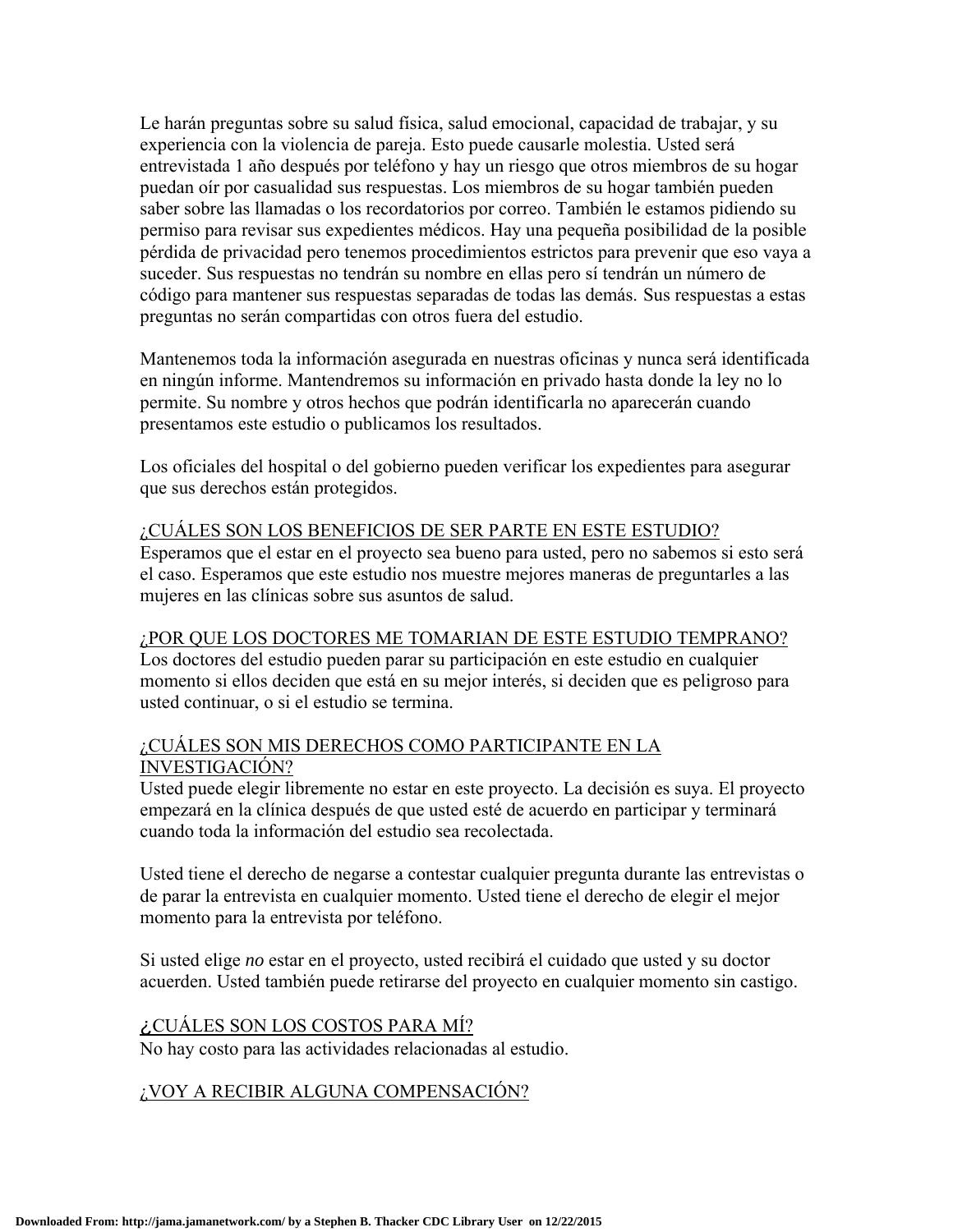Por su tiempo y esfuerzo, cada persona en el proyecto recibirá \$20 después de que la primera entrevista se ha completado. Luego se le enviará un giro postal de \$15, 1 año más tarde, después de que la entrevista por teléfono se ha completado.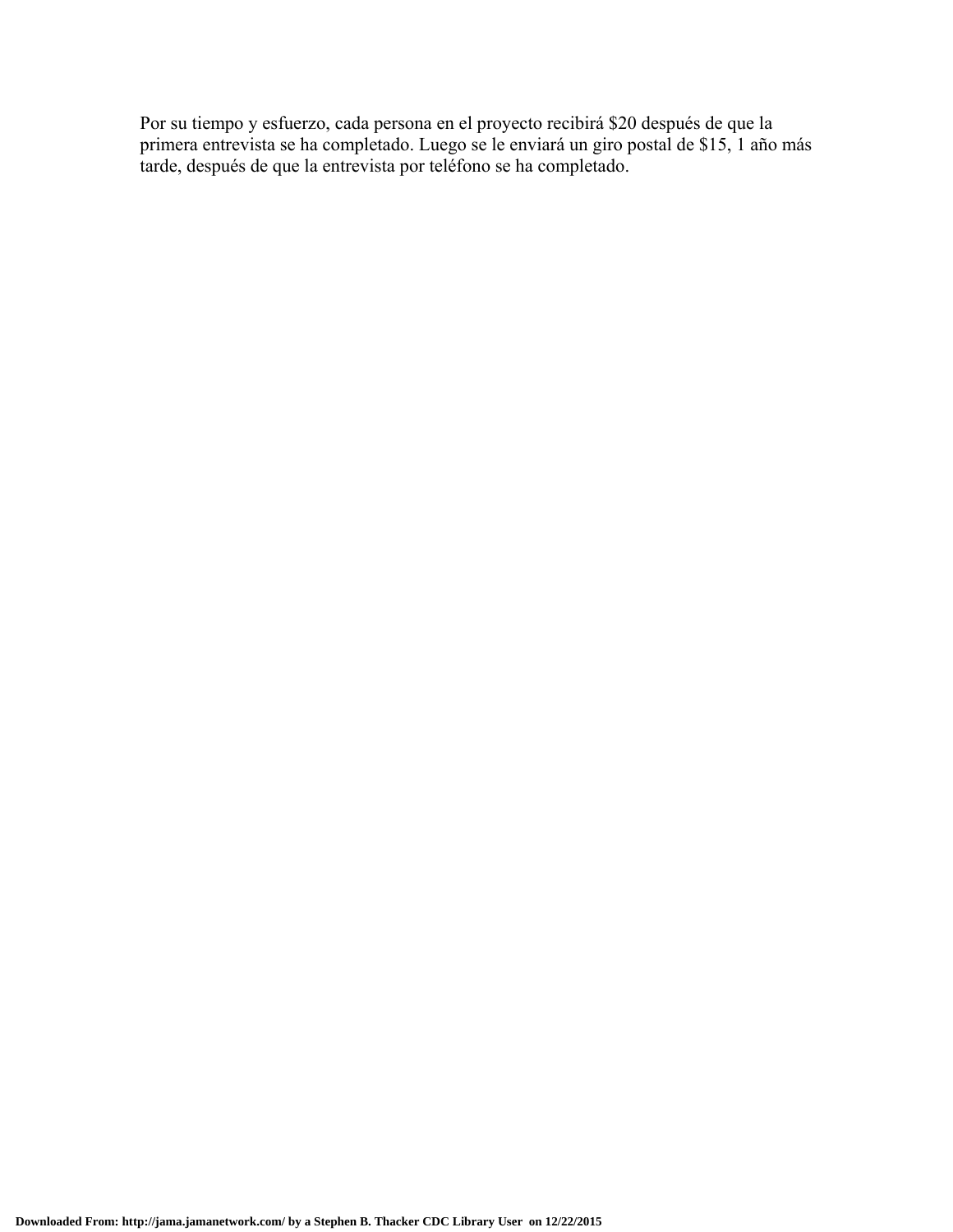| Se me ha explicado el estudio, y estoy de acuerdo en tomar parte en el estudio<br>sobre la salud de las mujeres. |                                                                                                                                                             |  |
|------------------------------------------------------------------------------------------------------------------|-------------------------------------------------------------------------------------------------------------------------------------------------------------|--|
|                                                                                                                  | Sé que puedo elegir. Puedo elegir no estar en el estudio, y puedo elegir parar<br>en cualquier tiempo durante el estudio.                                   |  |
|                                                                                                                  |                                                                                                                                                             |  |
|                                                                                                                  |                                                                                                                                                             |  |
|                                                                                                                  | Fecha: $\overline{\phantom{a}}$                                                                                                                             |  |
|                                                                                                                  | Persona que leyó el consentimiento, explicó el estudio en detalle, y contestó todas las<br>preguntas a la satisfacción completa del participante:           |  |
|                                                                                                                  |                                                                                                                                                             |  |
|                                                                                                                  |                                                                                                                                                             |  |
|                                                                                                                  | Fecha: $\overline{\phantom{a}}$                                                                                                                             |  |
|                                                                                                                  | Usted puede elegir si recibir una copia de este consentimiento o le podemos dar la<br>información sobre cómo contactarnos si usted tiene algunas preguntas. |  |
|                                                                                                                  |                                                                                                                                                             |  |

Usted puede llamar el personal del proyecto al 1-312-864-3684. Puede dejar un mensaje aquí de lunes-viernes de 9-4 y alguien se pondrá en contacto con usted.

También puede hablar con cualquiera de los siguientes doctores:

| Romina Kee       | 312-864-3630 | Oh/Gin              | Doctora                                            |
|------------------|--------------|---------------------|----------------------------------------------------|
| Sabrina Kendrick | 312-572-4710 | Centro CORE Doctora |                                                    |
| Laura Sadowski   | 312-864-3646 |                     | Atención Primaria Doctora, Investigadora Principal |

En adición, puede contactar a la Coordinadora de Calidad (Funeka Sihlali) acerca de sus derechos como participante al 312-864-4821 durante las horas de oficina, lunes-viernes, o llamar a la Oficina de Protección del Participante en la Investigación del CDC al 1-800- 584-8814. Para el CDC, deje un breve mensaje con el número del protocolo # 4985, su nombre, y el número de teléfono, y alguien le devolverá la llamada lo mas pronto posible.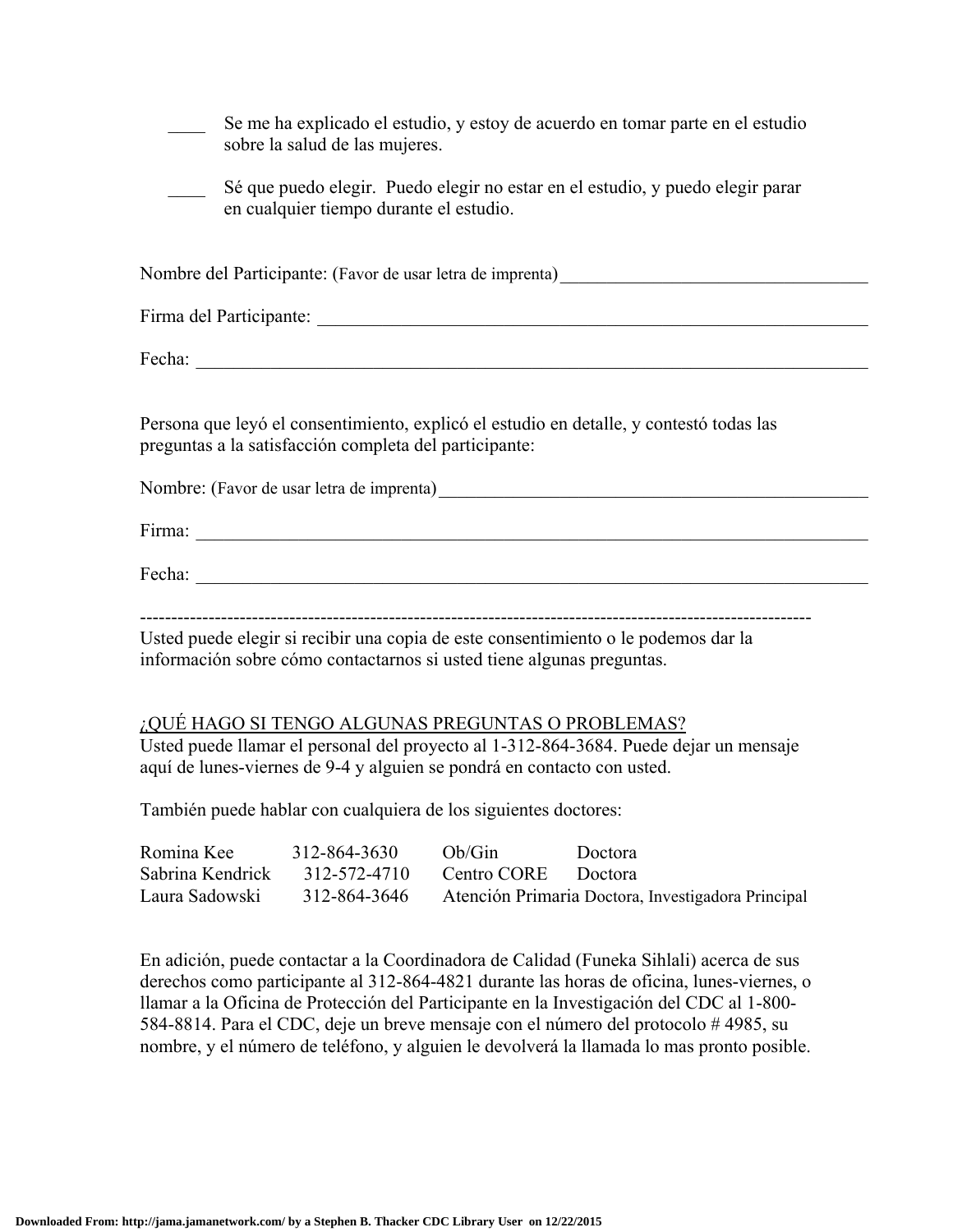Printouts for IPV (+) and IPV (-) women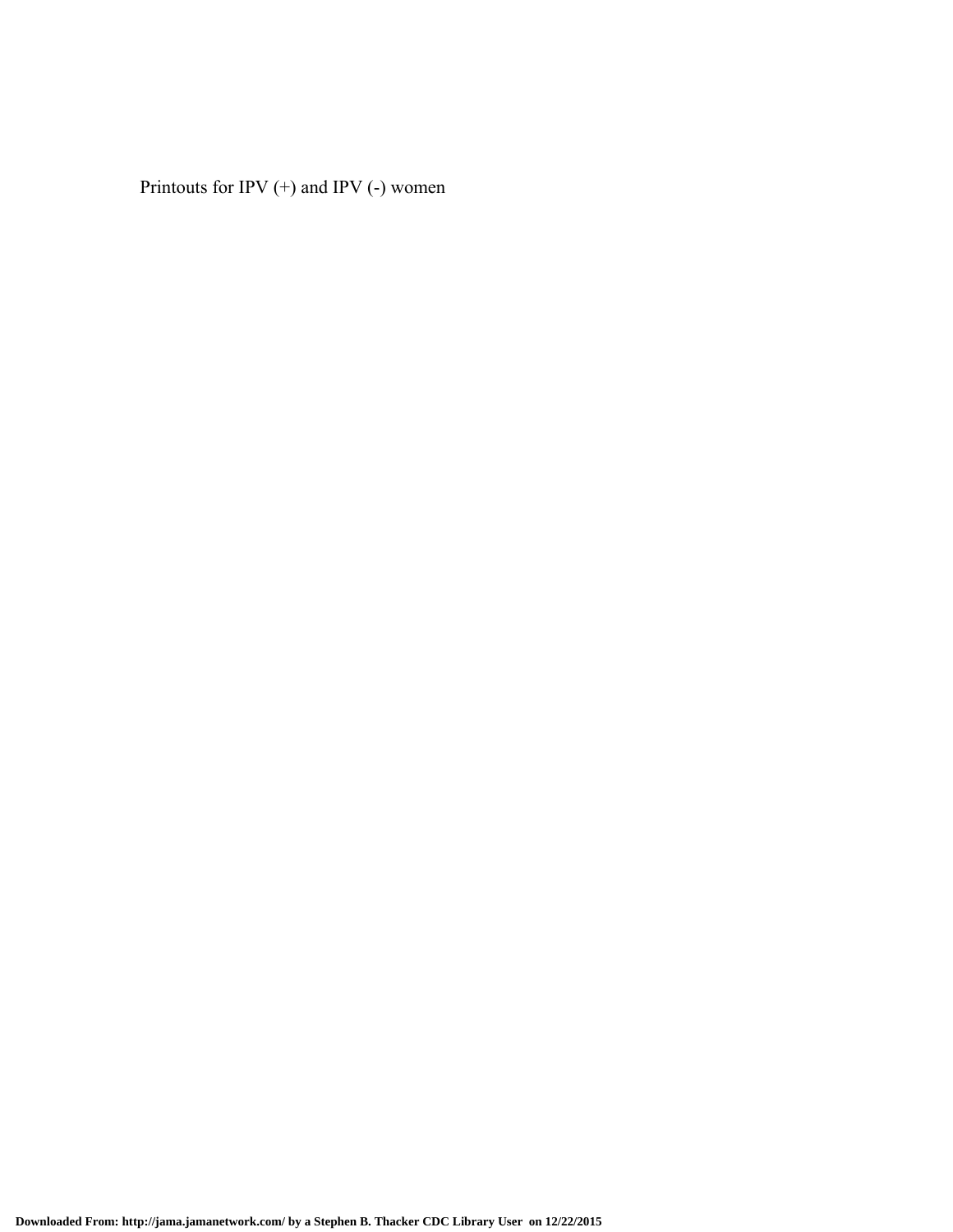Our patients have found these places to provide helpful health and social services to those who live in Cook County.

#### **List of contacts**

Stroger Hospital Crisis Intervention (HCIP)…………………….312-864-1095

Humboldt Park Outreach Program (HPOP)..………………….773-489-9081

National Domestic Violence 24hr Hotline (Toll Free)……1-800-799-SAFE

Chicago Domestic Violence Helpline (Toll Free)...............….....877-863-6338

IL Domestic Violence 24hr Hotline (Toll Free) ……………1-800-603-HELP

City of Chicago24 hr Suicide Hotline (Toll Free)………..……1-800-273-TALK

Chicago Department of Human Services (Toll Free)…1-800-654-8595

| <b>Chicago Department of Health</b><br>312-744-5000   |
|-------------------------------------------------------|
| Infant Welfare Society773-782-2800                    |
| Stroger Hospital312-864-6000                          |
| Provident Hospital312-572-2000                        |
| Core Center312-572-4500                               |
| <b>Rush University Medical Center</b><br>312-942-5000 |

**Parenting Support** 

Action for Children………773-687-4000

Howard Area Community Center …………………………….773-262-6622

Metropolitan Family Services …………………………….312-986-4000

Salvation Army Family Services …………………………….773-275-6233

Christopher House…..….773-472-1083

#### **Counseling Services**

National Alliance for the Mentally Ill (Toll Free)…………...…1-800-950-6264

Community Counseling Centers of Chicago.………………….773-769-0205

Miles Square…………….312-850-5800

Mujeres Latina en Acción …………………………….773-890-7676

Rainbow House Outreach Center …………………………….773-521-1815

#### **Legal Services**

Cook County State's Attorney/Victim Witness Assistance……..773-869-7200

First Defense Legal Aid (Toll Free)….……..….1-800-LAWREP4

**Emergency Shelters**  Apna Ghar……...(North) 773-334-0173

| (South) 773-334-4663                                                                              |
|---------------------------------------------------------------------------------------------------|
| <b>Family Rescue (Southwest)</b><br>773-375-8400                                                  |
| Greenhouse (Northside)<br>773-278-4566                                                            |
| Crisis Center South Suburbia                                                                      |
| Elgin-Battered Women's Shelter                                                                    |
| Evanston-Battered Women's Shelter<br>847-864-8780                                                 |
| Sarah's Inn708-386-4225                                                                           |
|                                                                                                   |
| <b>Alcohol/Drug Treatment Services</b><br>Alcohol/Drug 24hr Helpline<br>(Toll Free)1-800-821-4357 |
| Alcoholic Anonymous 24hr<br>(Toll Free)1-800-371-1475                                             |
| Haymarket Center312-226-7984                                                                      |
| Women's Treatment312-633-4972                                                                     |
| Gateway Foundation 773-890-5667                                                                   |
| Cornell Intervention  773-737-4600                                                                |
| New Horizon Rehab 773-261-6663                                                                    |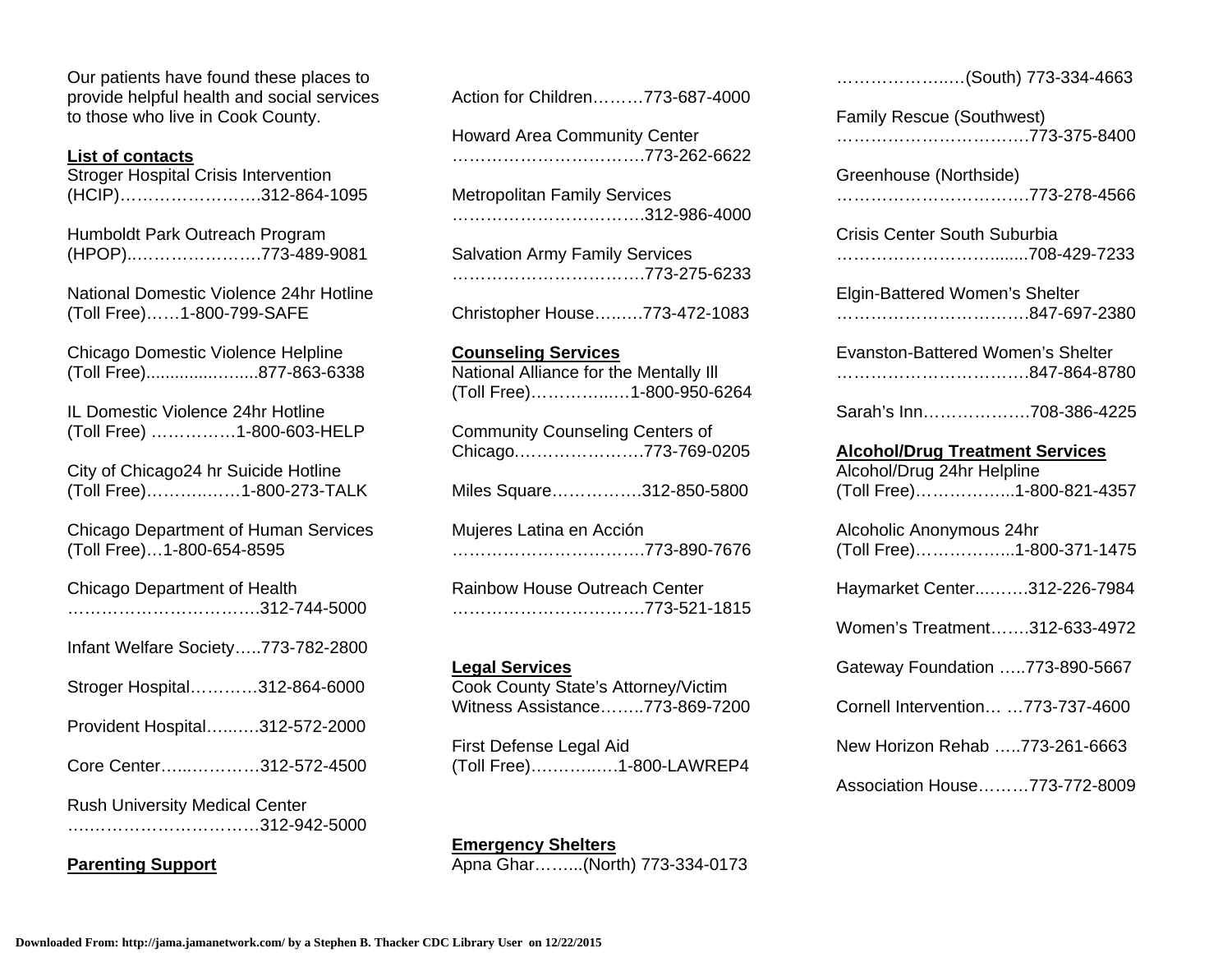Our patients have found these places to provide helpful health and social services to those who live in Cook County.

#### **List of Contacts**

Stroger Hospital…….….312-864-6000 Provident Hospital…...….312-572-2000 Core Center…....…….…312-572-4500 Rush University Medical Center ….……………………….312-942-5000 Chicago Dept of Health …………………………….312-744-5000 Illinois Department of Human Services (Toll Free)….……..……1-800-843-6154 Chicago Department of Human Services (Toll Free)......1-800-747-0200 Infant Welfare Society…..773-728-2800 Department of Human Services (Toll Free)….……..……1-800-654-8595

#### **Legal Services**

Cook County State's Attorney/Victim Witness Assistance……..773-869-7200

First Defense Legal Aid (Toll Free)….……..….1-800-LAWREP4

| <b>Rainbow House Outreach Center</b><br>(Toll Free)1-800-913-0065   |
|---------------------------------------------------------------------|
| National Alliance for the Mentally III<br>(Toll Free)1-800-950-6264 |
| Miles Square312-850-5800                                            |
| <b>Community Counseling Centers of</b><br>Chicago773-769-0205       |
| Mujeres Latina en Acción<br>773-890-7676                            |
| <b>Parenting Support</b>                                            |
| Action for Children773-687-4000                                     |
| Christopher House773-472-1083                                       |
| <b>Howard Area Community Center</b>                                 |
| <b>Metropolitan Family Services</b><br>312-986-4400                 |

**Counseling Services** 

Salvation Army Family Outreach …………………………….312-733-0500

## **Alcohol/Drug Treatment Services**

Alcohol/Drug 24hr Helpline (Toll Free)……………...1-800-821-4357

Alcoholic Anonymous 24hr (Toll Free)……………...1-800-371-1475 Haymarket Center...…….312-226-7984

| Women's Treatment312-633-4972    |  |
|----------------------------------|--|
| Gateway773-890-5667              |  |
| Cornell Intervention773-737-4600 |  |
| New Horizon Rehab 773-261-6663   |  |
| Association House773-772-8009    |  |

## **Emergency Shelters**

| Apna Ghar……(North) 773-334-0173 |  |
|---------------------------------|--|
| (South) 773-334-4663            |  |

| <b>Family Rescue (Southwest)</b> |
|----------------------------------|
|                                  |

| Greenhouse (Northside) |
|------------------------|
| 773-278-4566           |

| <b>Crisis Center South Suburbia</b> |
|-------------------------------------|
| 708-429-7233                        |

Sarah's Inn……………….708-386-4225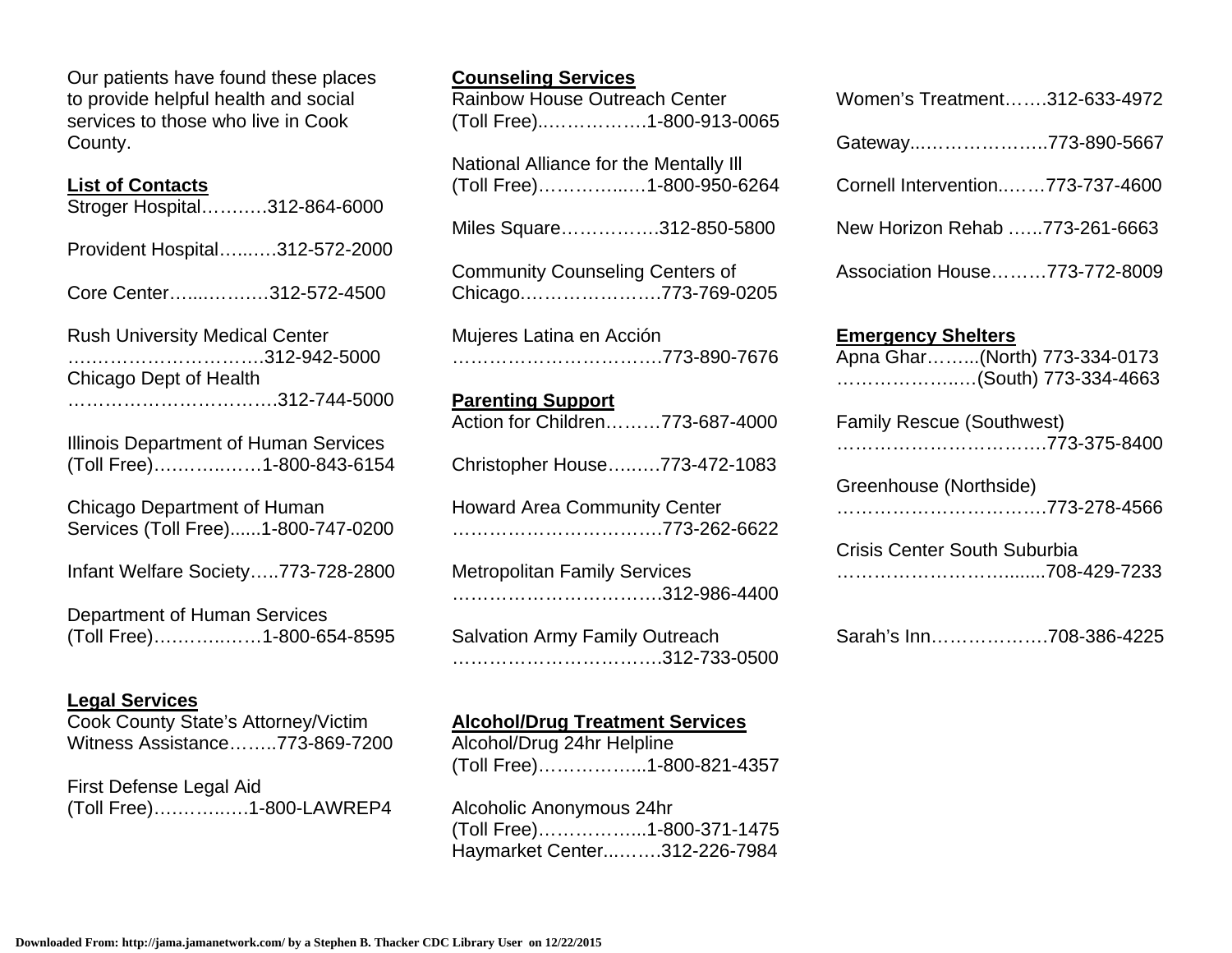Questionnaires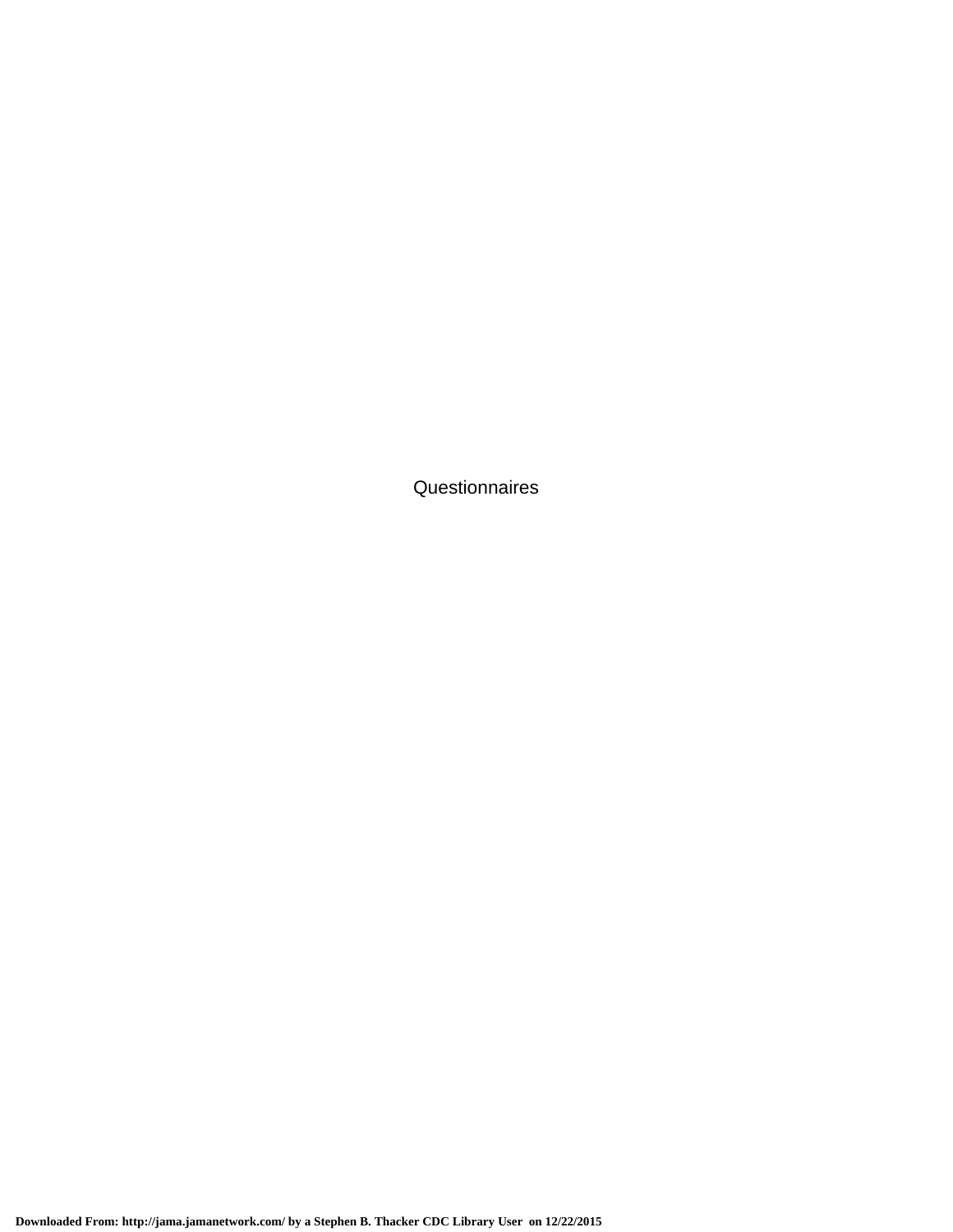Baseline Measures

## **A. Quality of Life: SF-12 Health Survey** (Ware, Kisinski, & Keller, 1996)

These first questions ask about your health and how well you get along in your usual activities. For each question please touch the one box the best describes you.

Delayed CASI response for patients who haven't answered within 5 seconds of completion of question: "If you are unsure about how to answer, please choose the box that seems best for you."

1. In general, would you say your health is:

Excellent Very good Good Fair Poor  $\Box$ 

Now a list of activities you might do in a typical day will be read. As each item is read, please indicate if your health now limits you a lot, limits you a little, or not at all in these activities.

|                                                | Yes.    | Yes    | No. not                |
|------------------------------------------------|---------|--------|------------------------|
| 2. Moderate activities such as moving a table, | limited |        | limited limited at all |
| pushing a vacuum cleaner?                      | a lot   | little |                        |
|                                                |         |        |                        |
|                                                |         |        |                        |
| 3. Climbing several flights of stairs?         |         |        |                        |

*The following 2 questions ask about your physical health and your daily activities*.

4. During the past 4 weeks, how much of the time have you accomplished less than you would like as a result of your physical health?

- \_\_all of the time
- \_\_most of the time
- $\equiv$  some of the time
- \_\_ a little of the time
- \_\_ none of the time

5. During the past 4 weeks, how much of the time were you limited in the kind of work or other regular daily activities as a result of your physical health?

- \_\_all of the time
- \_\_most of the time
- \_\_ some of the time
- \_\_ a little of the time
- \_\_ none of the time

*The next 3 questions ask about your emotions and your daily activities.*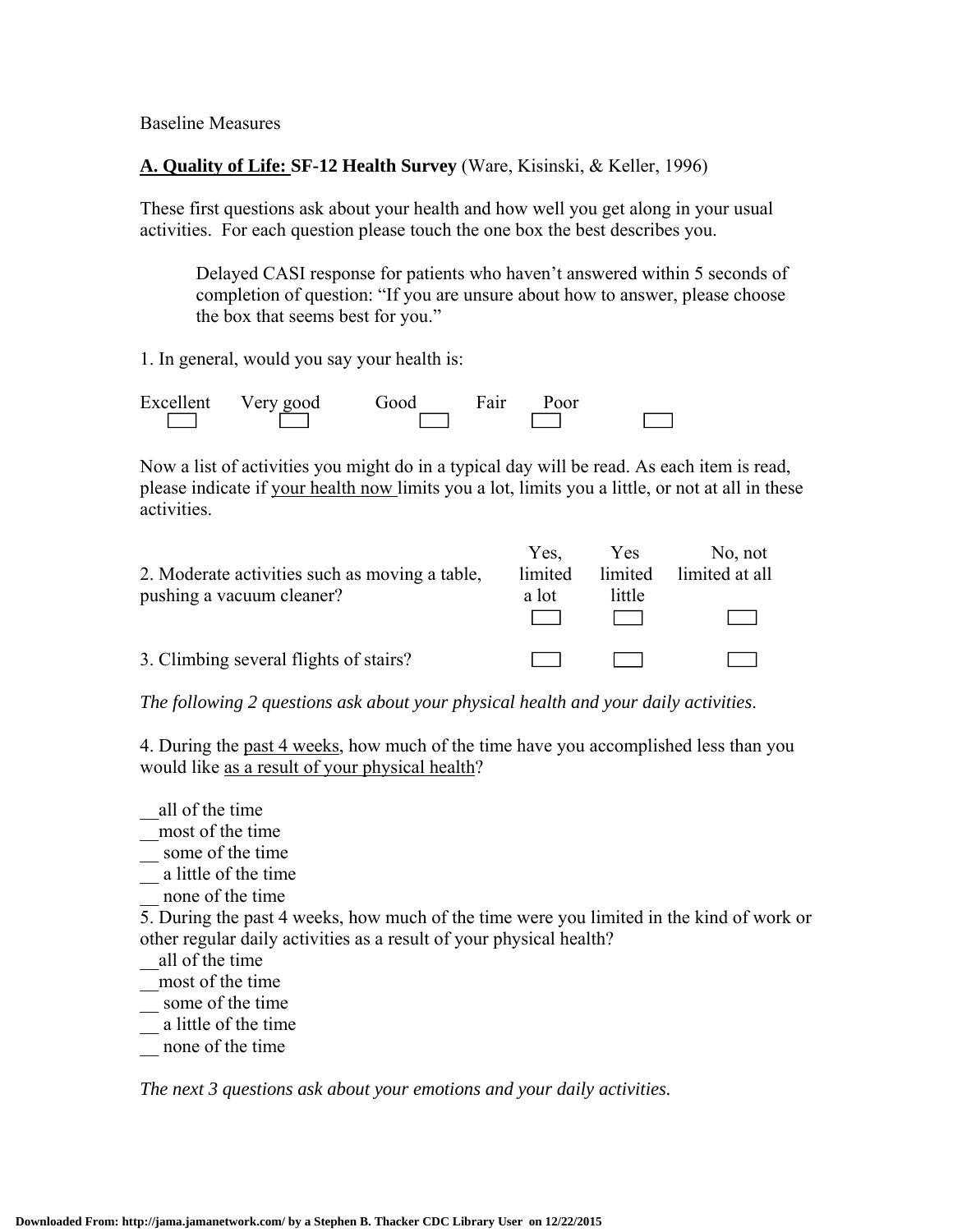6. During the past 4 weeks, how much of the time have you accomplished less than you would like as a result of any emotional problems (such as feeling anxious or depressed)?

- \_\_all of the time
- \_\_most of the time
- \_\_ some of the time
- \_\_ a little of the time
- \_\_ none of the time

7. During the past 4 weeks, how much of the time did you do work or other daily activities less carefully than usual as a result of any emotional problems (such as feeling anxious or depressed)?

\_\_all of the time

- \_\_most of the time
- \_\_ some of the time
- \_\_ a little of the time
- \_\_ none of the time

8. During the past 4 weeks, how much did pain interfere with your normal work including both work outside the home and housework?

|                            |                                   | Not at all A little bit Moderately Quite a lot Extremely |                                           |                   |
|----------------------------|-----------------------------------|----------------------------------------------------------|-------------------------------------------|-------------------|
| $\mathcal{L}(\mathcal{L})$ | <b>Contract Contract Contract</b> | <b>Contract Contract Contract Contract</b>               | $\mathcal{L} = \mathcal{L} = \mathcal{L}$ | <b>The Common</b> |

These questions are about how you feel and how things have been with you during the last 4 weeks. For each question, please give the one answer that comes closest to the way you have been feeling. How much of the time during the last 4 weeks:

|                                               | All of<br>the time | Most of<br>the time<br>the time | A good<br>bit of | Some of<br>the time<br>the time | A little<br>of | None of<br>the time |
|-----------------------------------------------|--------------------|---------------------------------|------------------|---------------------------------|----------------|---------------------|
| 9. Have you felt<br>calm and peaceful?        |                    |                                 |                  |                                 |                |                     |
| 10. Did you have a lot<br>of energy?          |                    |                                 |                  |                                 |                |                     |
| 11. Have you felt<br>downhearted and<br>blue? |                    |                                 |                  |                                 |                |                     |

12. During the last 4 weeks, how much of the time has your physical health or emotional problems interfered with your usual activities (like visiting friends, relatives, etc.)?

All of the time Most of the time Some of the time A little of None of the the time time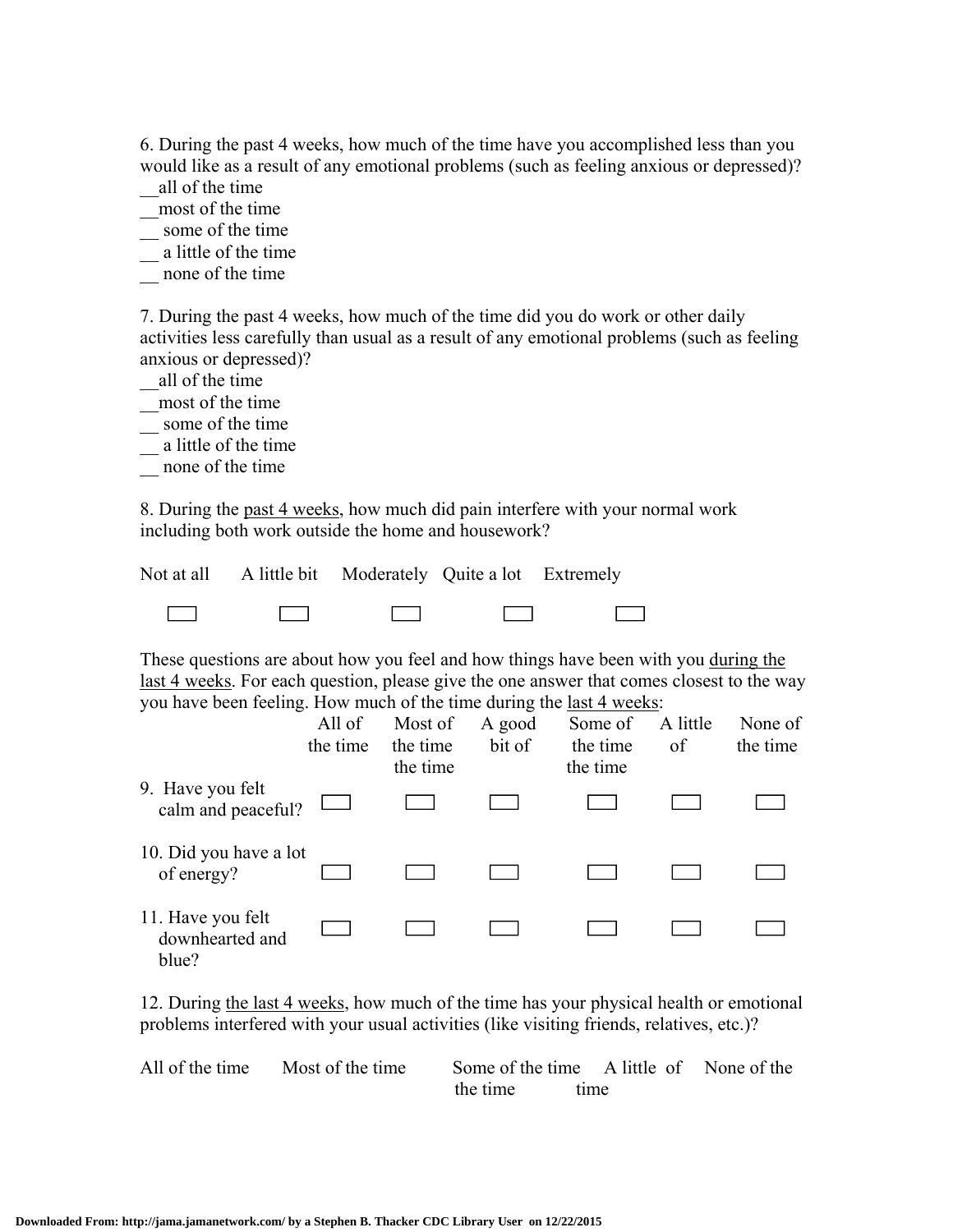## **B. Disability**

1. During the 30 days from { date from 30 days before baseline interview to baseline interview }, about how many days did you miss work because of an illness or injury (do not include maternity leave)? If patient delays answer, audio cues for patient to give best guess.

\_\_\_\_ days

\_\_\_\_ Don't remember

Don't work outside the house

2. During the 30 days from { date from 30 days before baseline interview to baseline interview }, about how many days were you unable to do your housework tasks because of an illness or injury (do not include maternity leave)?

\_\_\_\_ days Don't remember

## **C. Current signs or symptoms**

| Are you frequently bothered by any of the following<br>problems?                                               |            |                |                                      |
|----------------------------------------------------------------------------------------------------------------|------------|----------------|--------------------------------------|
| 1. Arthritis or pain, aching, stiffness, or swelling in or<br>around a joint (knee, elbow, hip, fingers, etc.) | YES        | NO             |                                      |
| 2. Neck pain or low back pain                                                                                  | YES        | N <sub>O</sub> |                                      |
| 3. Stomach or abdominal pain                                                                                   | <b>YES</b> | NO             |                                      |
| 4. Menstrual cramps or other problems with your periods                                                        | <b>YES</b> | NO             | I am not<br>having<br>periods<br>now |
| 5. Pain or problems during sexual intercourse                                                                  | YES        | NO             | I am not<br>having sex<br>now        |
| 6. Vaginal bleeding that is not normal                                                                         | YES        | N <sub>O</sub> |                                      |
| 7. Vaginal or genital infection or any kind of discharge                                                       | YES        | NO             |                                      |
| 8. Headaches or migraines                                                                                      | YES        | NO             |                                      |
| 9. Nausea, gas, or indigestion                                                                                 | YES        | N <sub>O</sub> |                                      |
| 10. Constipation                                                                                               | YES        | NO             |                                      |
| 11. Vomiting or diarrhea                                                                                       | <b>YES</b> | N <sub>O</sub> |                                      |
| 12. Trouble falling asleep or staying asleep on 3 or more                                                      | YES        | NO             |                                      |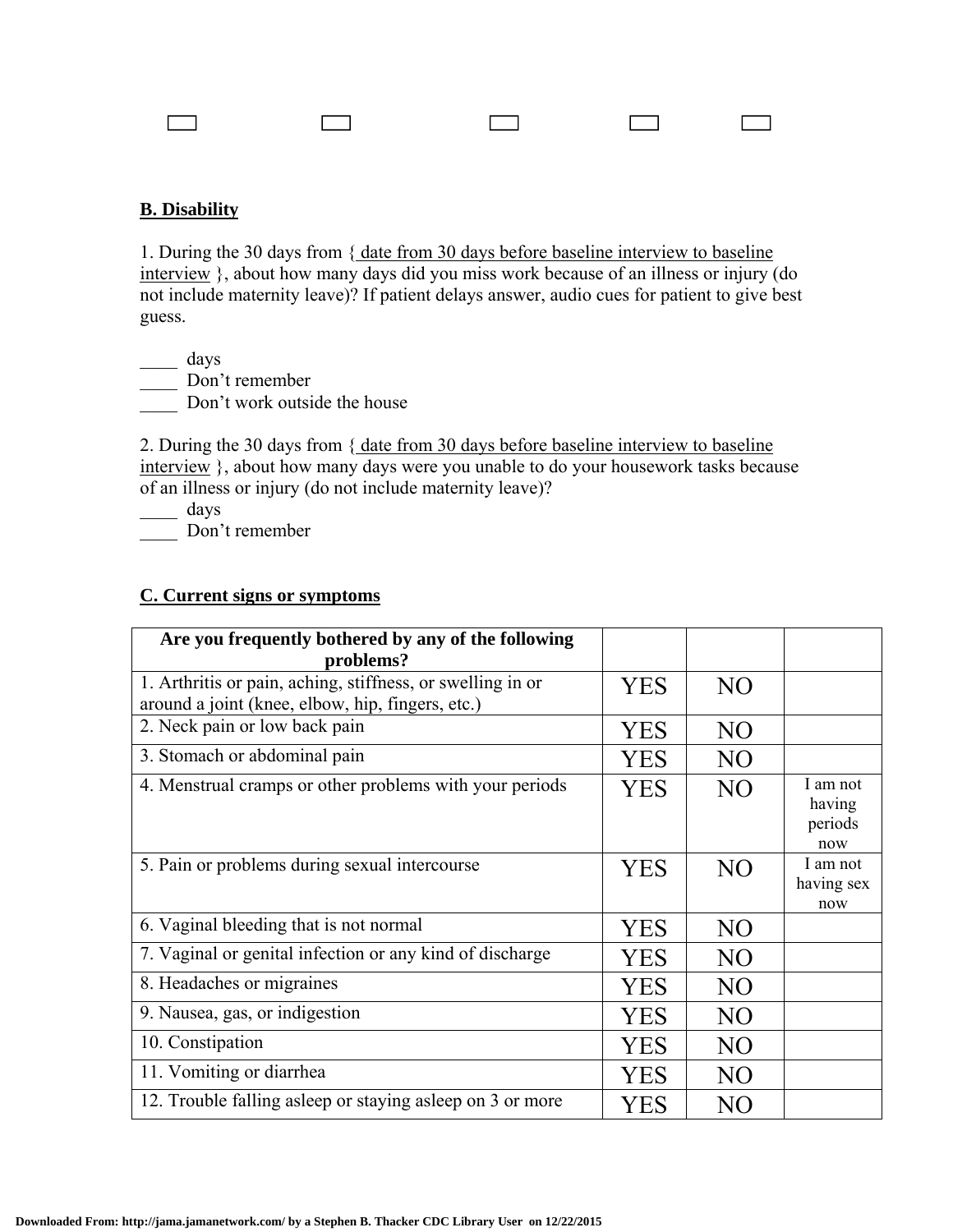| m <sub>1</sub><br>שנ<br>AL F<br>"VUN.<br>___ |  |  |
|----------------------------------------------|--|--|
|                                              |  |  |

#### **D. Health Care Utilization outside Bureau**

1. During the past 12 months, have you stayed at least one night – not just in an emergency room hospitalized in a hospital or clinic other than at Stroger or Rush?

 $Yes \rightarrow How$  many times were you hospitalized in a hospital other than Stroger or Rush? \_\_\_\_

 $\overline{\phantom{0}}$  No

2. During the past 12 months, have you gone to an Emergency Department Room other than at Stroger or Rush?

 $Yes \rightarrow How$  many times were you in an emergency room other than Stroger or Rush? \_\_\_\_

> $\rightarrow$  Were any of these times because of an injury (like a cut, burn, fracture, bloody nose or mouth)? Yes NO

\_\_\_ No

#### **F. Partner Violence Screen** (Feldhaus, et al., 1997) **ONLY IN ARM 1**

These next questions refer to violence by intimate partners. Violence is a problem for many women. Because it affects their health, we are asking our patients about it. Just so you know, your answers will not be shared with anyone unless you choose to share them.

1. Have you been hit, kicked, punched, or otherwise hurt by an intimate partner within the past year?

\_\_ YES

\_\_ NO

2. Do you feel safe in your current relationship?

 $-$  YES

\_\_ NO

3. Is there a partner from a previous relationship who is making you feel unsafe now?

 $-$  YES

\_\_ NO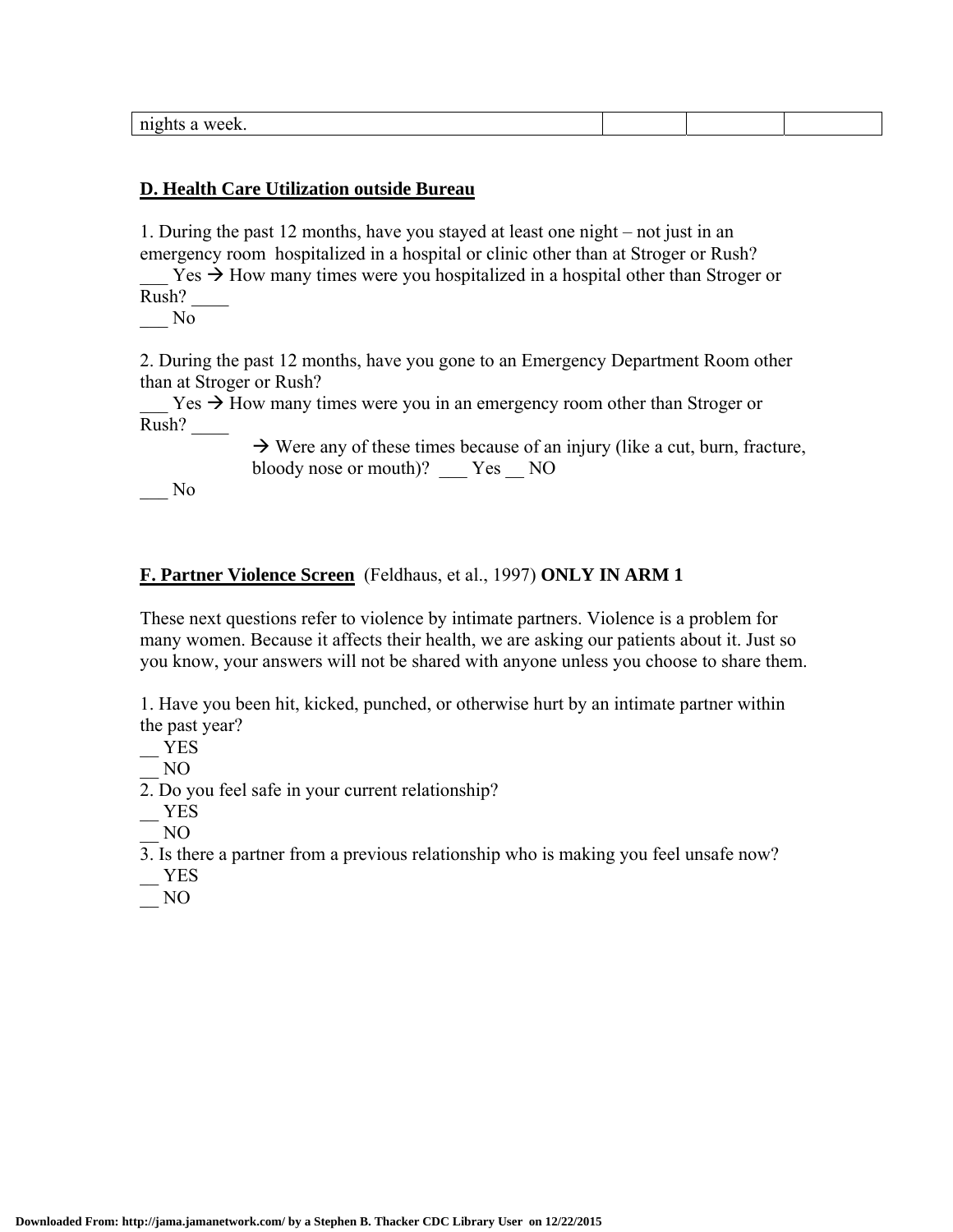One-year Follow-up Measures

## **A. Quality of Life SF-12 Health Survey** (Ware, Kisinski, & Keller, 1996)

These first questions ask about your health and how well you get along in your usual activities.

1. In general, would you say your health is:

|                              | Excellent Very good | Good | Fair | Poor |  |
|------------------------------|---------------------|------|------|------|--|
| and the property of the con- |                     |      |      |      |  |

Now a list of activities you might do in a typical day will be read. As each item is read, please indicate if your health now limits you a lot, limits you a little, or not at all in these activities?

|                                                | Yes.    | <b>Yes</b> | No, not                |
|------------------------------------------------|---------|------------|------------------------|
| 2. Moderate activities such as moving a table, | limited |            | limited limited at all |
| pushing a vacuum cleaner                       | a lot   | little     |                        |
|                                                |         |            |                        |
|                                                |         |            |                        |
| 3. Climbing several flights of stairs?         |         |            |                        |

*The following 2 questions ask about your physical health and your daily activities*.

4. During the past 4 weeks, how much of the time have you accomplished less than you would like as a result of your physical health?

all of the time

\_\_most of the time

some of the time

\_\_ a little of the time

\_\_ none of the time

5. During the past 4 weeks, how much of the time were you limited in the kind of work or other regular daily activities as a result of your physical health?

\_\_all of the time

\_\_most of the time

\_\_ some of the time

\_\_ a little of the time

none of the time

*The next 3 questions ask about your emotions and your daily activities.*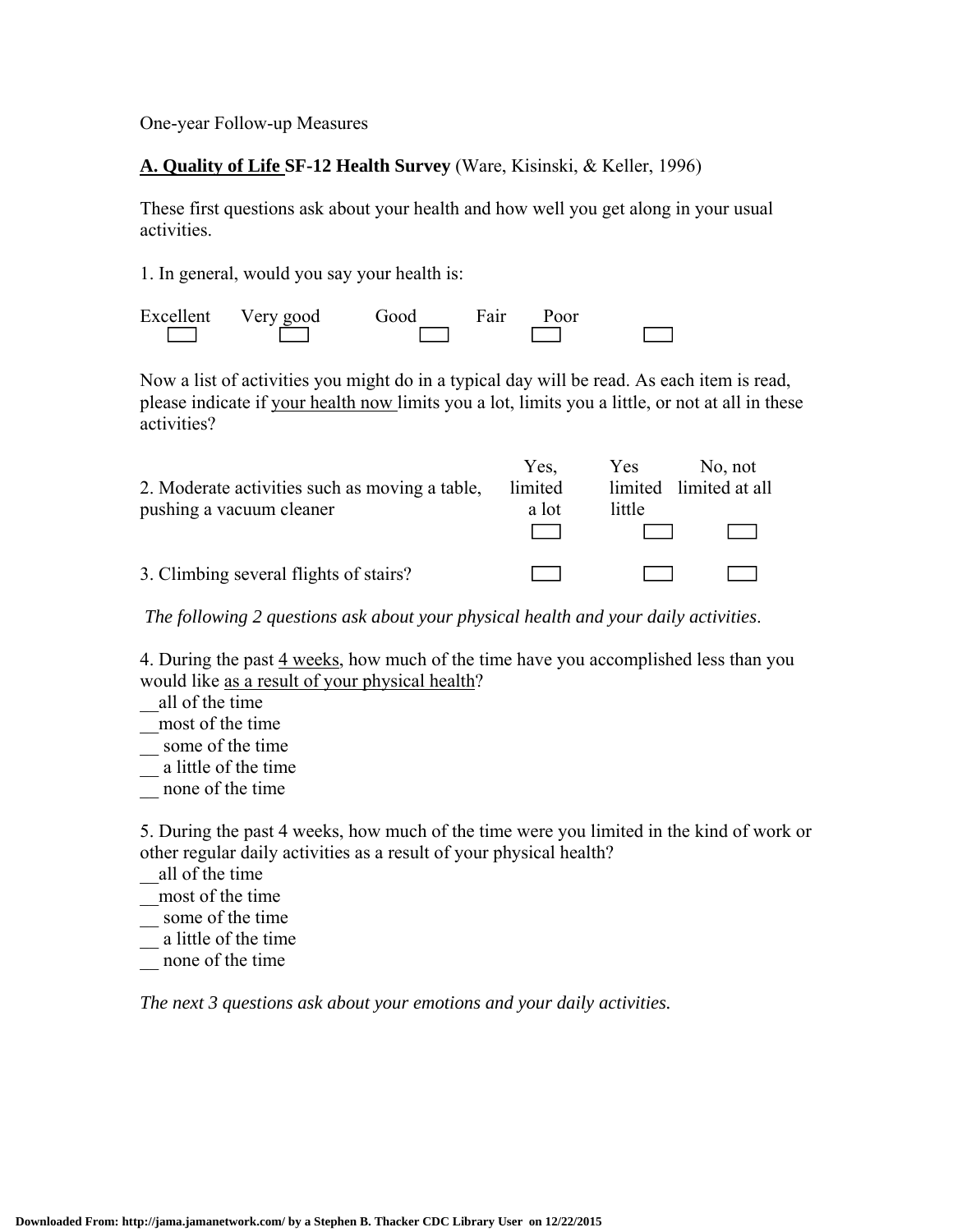During the {date from 30 days before baseline interview to baseline interview}, have you had any of the following problems with your work or other regular daily activity as a result of your emotional problems (such as feeling depressed or anxious)?

6. During the past 4 weeks, how much of the time have you accomplished less than you would like as a result of your emotional problems (such as feeling anxious or depressed)?

\_\_all of the time

\_\_most of the time

\_\_ some of the time

\_\_ a little of the time

\_\_ none of the time

7. During the past 4 weeks, how much of the time did you do work or other daily activities less carefully as a result of your emotional problems (such as feeling anxious or depressed)?

\_\_all of the time

\_\_most of the time

\_\_ some of the time

\_\_ a little of the time

\_\_ none of the time

8. During the past 4 weeks, how much did pain interfere with your normal work including both work outside the home and housework?

Not at all A little bit Moderately Quite a lot Extremely

 $\Box$  $\Box$ 

*These questions are about how you feel and how things have been with you during the last 4 weeks. For each question, please give the one answer that comes closest to the way you have been feeling. How much of the time during these dates*:

|                                               | All of<br>the time | Most of<br>the time | A good<br>bit of<br>the time | Some of<br>the time | A little<br>of<br>the time | None of<br>the time |
|-----------------------------------------------|--------------------|---------------------|------------------------------|---------------------|----------------------------|---------------------|
| 9. Did you feel<br>calm and peaceful?         |                    |                     |                              |                     |                            |                     |
| 10. Did you have a lot<br>of energy?          |                    |                     |                              |                     |                            |                     |
| 11. Have you felt<br>downhearted and<br>blue? |                    |                     |                              |                     |                            |                     |

12. During the past 4 weeks, how much of the time has your physical health or emotional problems interfered with your usual activities (like visiting friends, relatives, etc.)?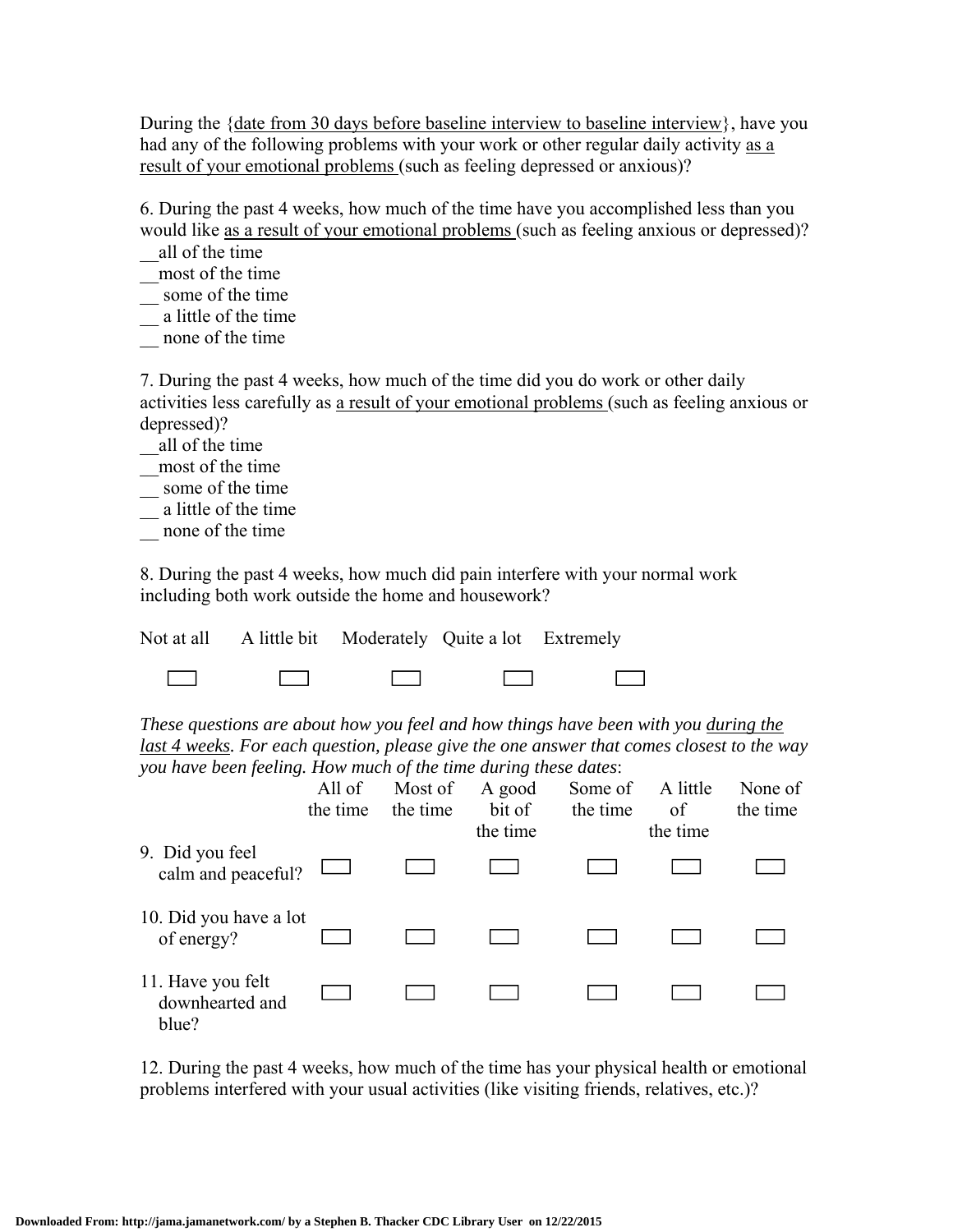| All of the time Most of the time | Some of the time A little of None of the |                               |        |
|----------------------------------|------------------------------------------|-------------------------------|--------|
|                                  | the time                                 | time.                         |        |
| <b>Contract Contract</b>         | and the state                            | the control of the control of | $\Box$ |

## **B. Disability**

1. During the 30 days from {date from 30 days before follow-up interview to follow-up interview}, about how many days did you miss work because of an illness or injury (do not include maternity leave)?

\_\_\_\_ days

\_\_\_\_ Don't remember

Don't work outside my home

2. During the 30 days from {date from 30 days before follow-up interview to follow-up interview}, about how many days were you unable to do your housework tasks because of an illness or injury (do not include maternity leave)?

> \_\_\_\_ days Don't remember

#### **C. Health Care Utilization outside Bureau and exposure to screening**

1. During the past 12 months have you stayed at least one night in a hospital other than Stroger or Rush?

 $Yes \rightarrow How$  many times were you hospitalized in a hospital other than Stroger or Rush? \_\_\_\_

\_\_\_ No

2.During the past 12 months, have you gone to an Emergency Room other than Stroger or Rush

 $Y$ es  $\rightarrow$  How many times were you in an emergency room other than Stroger or Rush? \_\_\_\_

\_\_\_ No

3. In the past year, has a doctor, nurse, or other health care provider ever asked you if you were afraid of a current or former intimate partner or if a current or former intimate partner had hurt or threatened you? By intimate partner we mean a person you date, go out with, are romantically involved with, are married to, or live with as a couple.

\_\_\_ Yes

 $\overline{\phantom{0}}$  No

Doesn't remember/Not sure

## **D. Positive effects of intervention**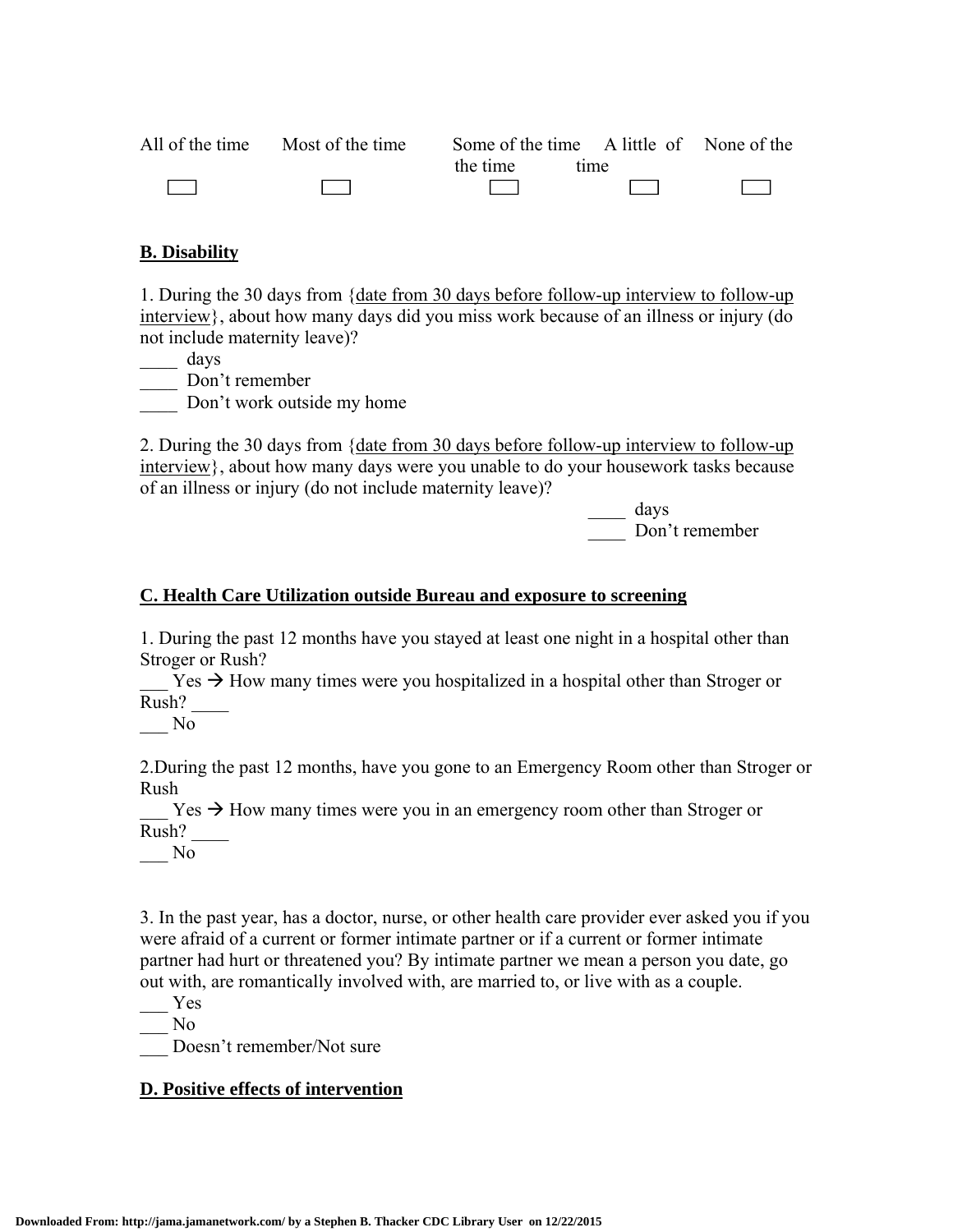These next questions ask for your opinions about abuse by an intimate partner. Don't worry if you're not sure of the answer.

1. Please think about this situation: If there were 10 women sitting in a room, how many of these women would you guess have **ever** been physically, verbally, emotionally, or sexually threatened or harmed by an intimate partner?

 $(number, 0-10)$ 

2. How likely is it for women threatened or harmed by an intimate partner (compared to women who have not been threatened or harmed) to have problems with their physical health? More likely, less likely, or about the same?

\_\_ More likely \_\_ Equally likely

Less likely

3. How likely is it for women threatened or harmed by an intimate partner (compared to women who have not) to have problems with their mental health such as anxiety, depression, or substance abuse? More likely, less likely, or about the same?

\_\_ More likely

\_\_ Equally likely

Less likely

4. Do you agree or disagree with this statement:

"Women usually get hurt by their partners because of something they (the women) did"?

\_\_\_ Agree

\_\_\_ Disagree

Not sure

5. Do you agree or disagree with this statement: "Women who are hurt by their partners can get help if they need it"?

\_\_\_ Agree \_\_\_ Disagree

Not sure

6. Where can a woman who is being hurt by an intimate partner get help in this community? (*Do not provide options)*

\_\_\_ HCIP

Name of other local IPV resource

\_\_\_ Police

\_\_\_ Other

## **E. Exposure to Intimate Partner Violence** (NVAWS, 2000)

Now we would like to know about **your** experiences with intimate partners. Just so you know, your answers will not be shared with anyone unless you choose to share them.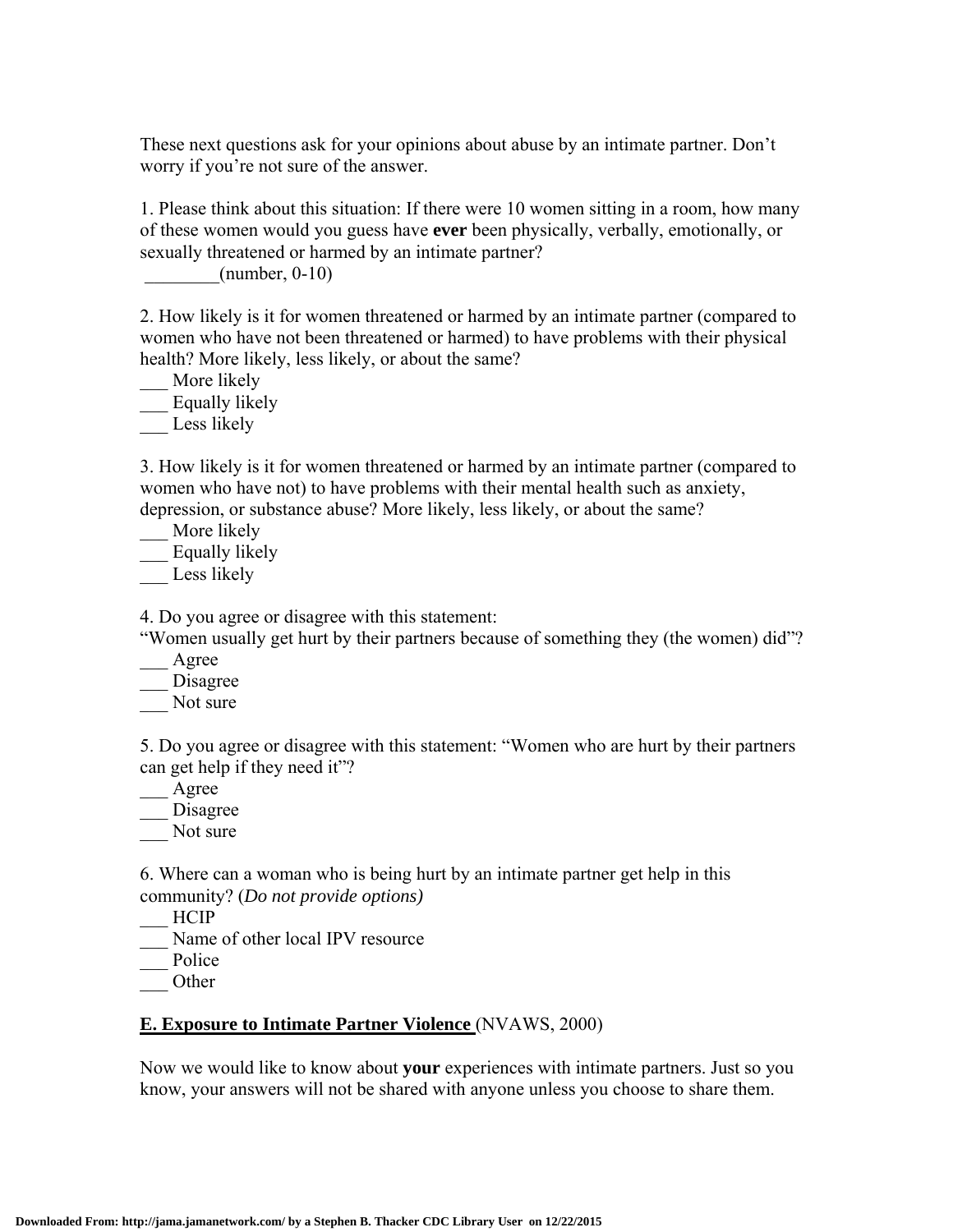Has a person you dated, or became romantically involved with, or lived as a couple with **ever:**

| 1. tried to limit your contact with family and friends?           | <b>YES</b> | N <sub>O</sub> |    |
|-------------------------------------------------------------------|------------|----------------|----|
| 2. been jealous or possessive?                                    | <b>YES</b> | N <sub>O</sub> |    |
| 3. insisted on knowing who you were with at all times?            | <b>YES</b> | N <sub>O</sub> |    |
| 4. called you names or put you down in front of others?           | <b>YES</b> | N <sub>O</sub> |    |
| 5. made you feel inadequate?                                      | <b>YES</b> | N <sub>O</sub> |    |
| 6. shouted or sworn at you?                                       | <b>YES</b> | N <sub>O</sub> |    |
| 7. prevented you from having access to joint income?              | <b>YES</b> | N <sub>O</sub> |    |
| 8. thrown something at you that could hurt?                       | <b>YES</b> | N <sub>O</sub> |    |
| 9. pushed, grabbed, or shoved you?                                | <b>YES</b> | N <sub>O</sub> |    |
| 10. pulled your hair?                                             | <b>YES</b> | N <sub>O</sub> |    |
| 11. slapped or hit you?                                           | <b>YES</b> | N <sub>O</sub> |    |
| 12. kicked or bitten you?                                         | <b>YES</b> | N <sub>O</sub> |    |
| 13. choked or attempted to drown you?                             | <b>YES</b> | N <sub>O</sub> |    |
| 14. hit you with some object?                                     | <b>YES</b> | N <sub>O</sub> |    |
| 15. beat you up?                                                  | <b>YES</b> | N <sub>O</sub> |    |
| 16. used or threatened you with a knife?                          | <b>YES</b> | N <sub>O</sub> |    |
| 17. used or threatened you with a gun?                            | YES        | N <sub>O</sub> |    |
| 18. made you or tried to make you have vaginal, oral or anal sex? |            | YES            | NO |

*Skip Q 19 and 20 if 1-18 response is no or don't know (silent code).* 

*If yes to any of the above ask Q19, Q20, & Q21* $\rightarrow$ 

19. Did any of these experiences you've just told me about (*interviewer repeats IPV exposure reported*). happen in the past year, that is since <*insert date one year ago*>?

\_\_ YES

 $\overline{\phantom{0}}^{NO}$ 

#### *Silent code for Don't know/unsure*

20. Please think back to the year before we first interviewed you at <*insert clinic where she was interviewed*> that would be starting on < insert date one year before ACASI> and ending on <insert date of ACASI>? Did any of these experiences with an intimate partner happen during that time?

\_\_ Yes

 $\overline{\phantom{0}}$  No

*Silent code for Don't know/unsure*

 21. Have you talked to anyone about these experiences?  $\sim$  NO  $\rightarrow$  Would you like to talk to someone?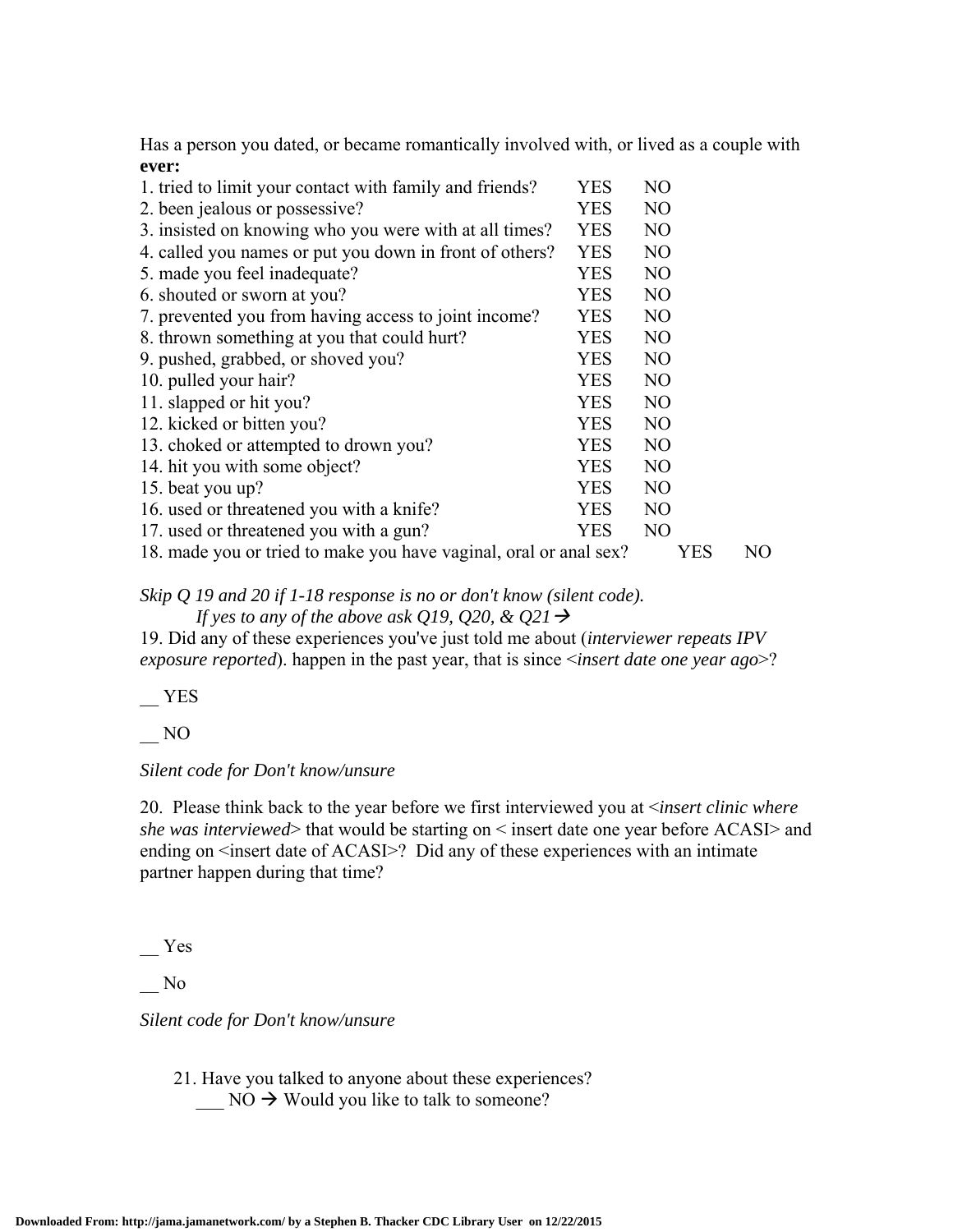$If yes \rightarrow at the end of our interview I will give you a number you can call.$  $\angle$ *If no*  $\rightarrow$  just in case you change your mind, at the end of our interview, I will give you a number you can call.  $YES \rightarrow Had$  you already talked to somebody before you joined this study?  $-$  YES \_\_\_ NO

#### **F. Side effects**

Now we want you to think back to when you first got involved in this study. 1. A year ago {*DATE OF BASELINE*} we asked you some questions on a computer survey. Do you remember this?

 $-$  YES

 $NO \rightarrow SKIP$  *TO 03*.

2. Because of being asked these questions, did you have any small or big problems, or no problems? *Interviewers remind answers are confidential.* a. Big problems  $\rightarrow$  What were the big problems?

b. Small problems?  $\rightarrow$  What were the smaller problems?

c. Both big and small problems  $\rightarrow$  What were the big problems? Smaller problems?

d. No problems at all

*(Instructions to interviewers for problems probe for free text to include- description of problems including who, what, when, etc)*

3. Do you remember if you received a list of services from the computer that time?

 $Yes \rightarrow (continue with next question)$ 

 $No \rightarrow (skip to next section)$ 

4. Did you share this list of services with anyone?

\_\_ Yes who? *{interviewer probe relationship}* 

No.

5. Did you use the list to contact one of the services?

 $Y$ es

\_\_\_ No

6. Did you have any small or big problems, or no problems as a result of getting this list?

a. Big problems  $\rightarrow$  What were the big problems?

 $_b$ . Small problems?  $\rightarrow$  What were the smaller problems?

c. Both big and small problems  $\rightarrow$  What were the big problems? Smaller problems?

\_\_\_d. No problems at all

7. Before joining this study last year, had you ever called or visited an agency that provides help to women who have been abused by their intimate partner?

\_\_\_ YES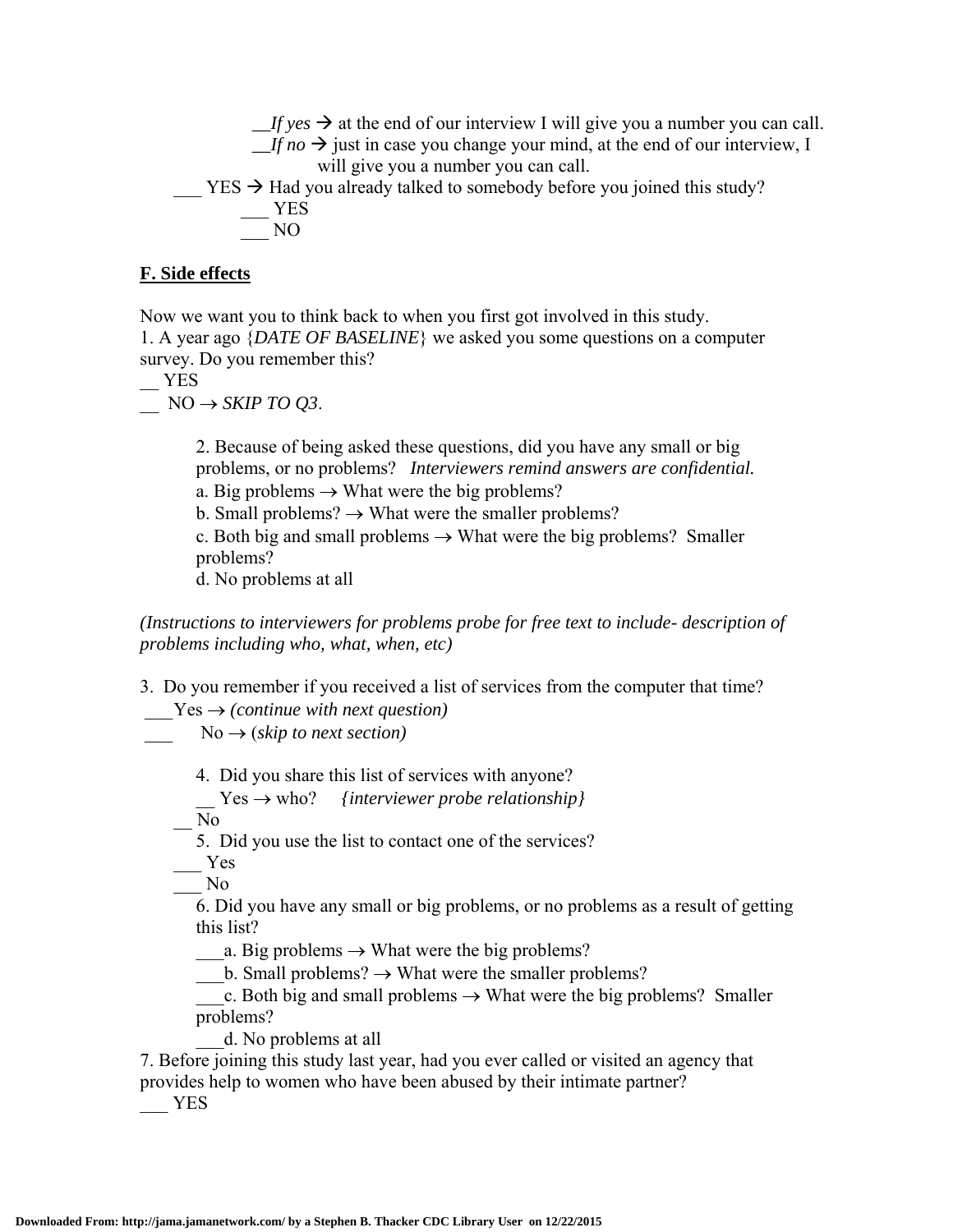Thank you.

(*If respondent reported current exposure to IPV*) I promised to give you a number you can call to talk about your experiences with your partner. The number is 312-864-1095. You can also call 877-863-6338.

(*All other respondents)* Just in case you or someone you know should ever need help with domestic violence, please write down this number: 312-864-1095. They can also call 877-863-6338.